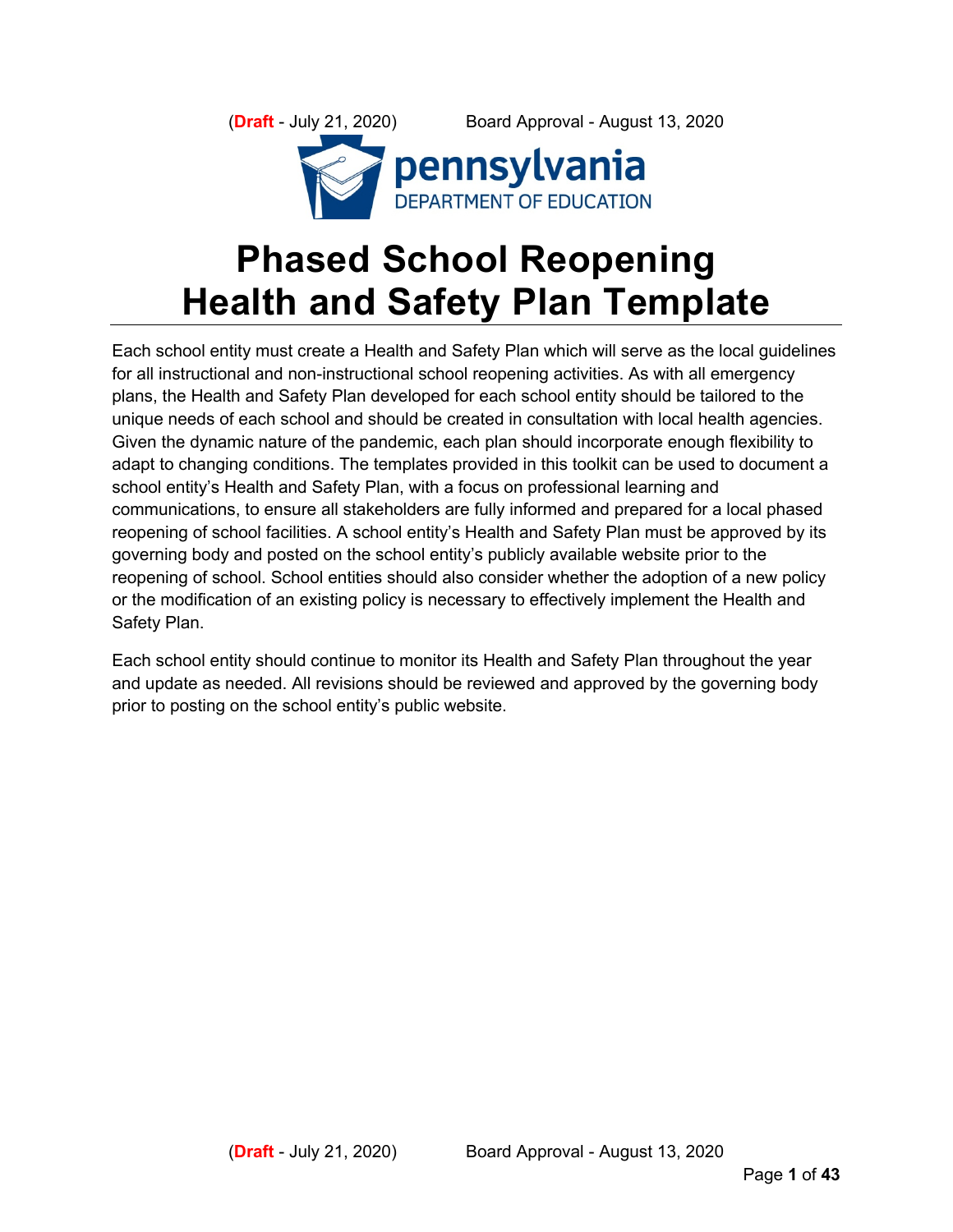# **Table of Contents**

**Introduction**

| Health and Safety Plan Summary: PENNCREST School District34    |  |
|----------------------------------------------------------------|--|
|                                                                |  |
|                                                                |  |
|                                                                |  |
|                                                                |  |
| Health and Safety Plan Governing Body Affirmation Statement 43 |  |

*This resource draws on a resource created by the Council of Chief State School Officers (CCSSO) that is based on official guidance from multiple sources to include: the Centers for Disease Control and Prevention, the White House, American Academy of Pediatrics, Learning Policy Institute, American Enterprise Institute, Rutgers Graduate School of Education, the World Health Organization, the Office of the Prime Minister of Norway as well as the departments of education/health and/or offices of the governor for Idaho, Montana, New York, Texas and Washington, DC.*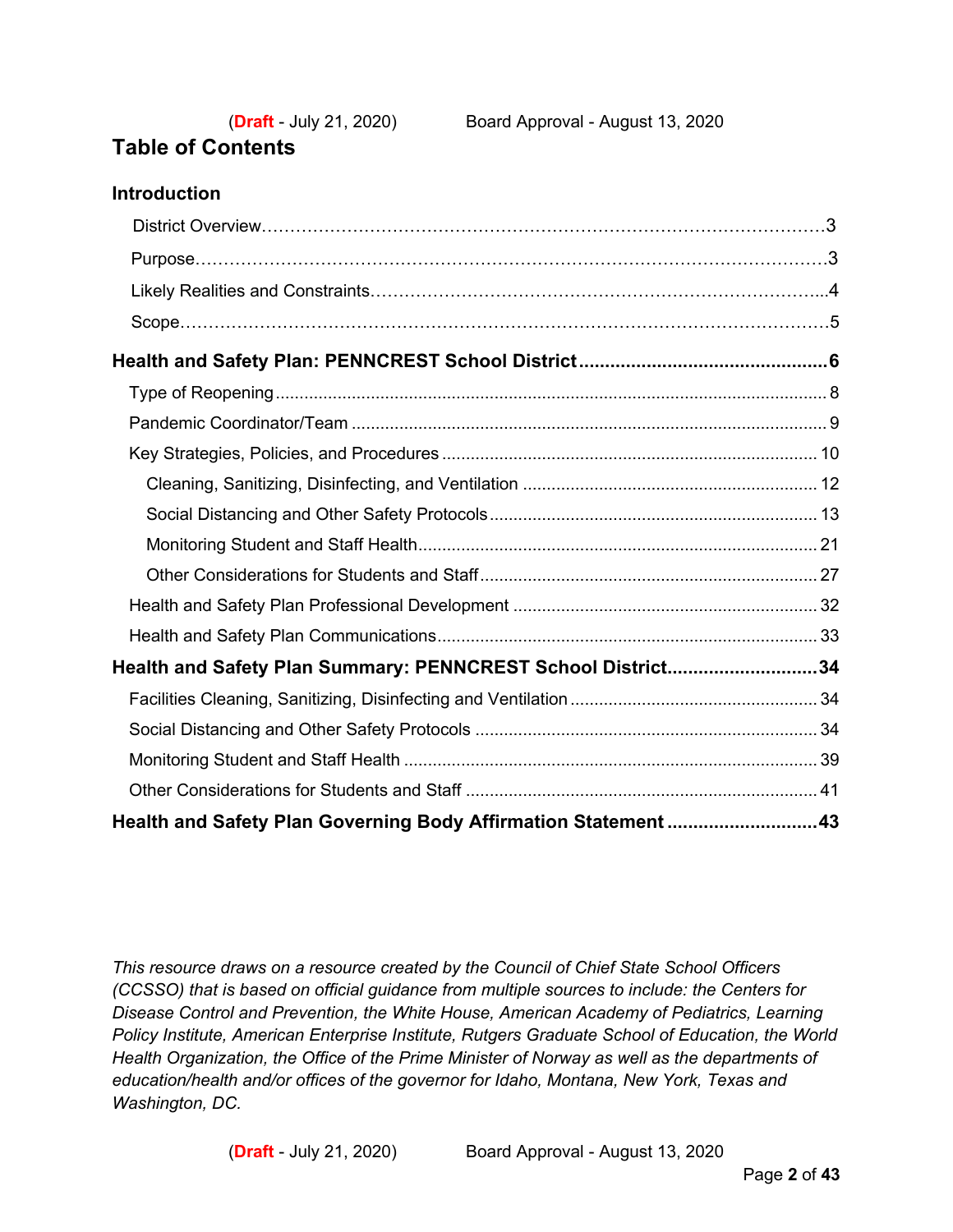(**Draft** - July 21, 2020) Board Approval - August 13, 2020 Conneaut School District, Crawford Central School District, and PENNCREST School District of Crawford County worked jointly to create plan for re-opening for the fall of 2020. We all recognize that our schools are a critical community institution serving over 9,000 students. The threat of a highly infectious outbreak in our schools could be detrimental to our county and our individual communities. By following this COVID-19 Health and Safety Plan, we are dedicated to reducing the miscommunications that may encompass the chaotic nature of an outbreak of any highly infectious illness.

This plan outlines our strategy in preparing for, responding to, and recovering from a pandemic, specifically COVID-19, in a collective, county/community approach. It serves as a guide for the safe reopening of the schools in Crawford County. **This is a fluid document, based on local, state and federal guidelines that will continue to develop over time.** 

This document contains supplemental information from the Pennsylvania Department of Health (DOH), the Center for Disease Control (CDC), the Pennsylvania Department of Education (PDE), and the American Academy of Pediatrics (APA).

#### **PURPOSE**

The intent of this Health and Safety Plan is to serve as the District guidelines for all reopening activities. The purpose of this plan is to achieve the following goals:

- Maximize the protection of lives while minimizing educational and social disruption while reducing morbidity and mortality to the best of our collective abilities.
- Enable all school districts in Crawford County to continue to operate and provide services as normally and effectively as possible with minimal academic and economic losses.
- The response of Conneaut School District, Crawford Central School District, and PENNCREST School District will be directed by the Pennsylvania Department of Health and the Pennsylvania Department of Education's direction and guidance. This plan coordinates federal, state, and local agencies.
- Continue the essential core operations of public education in the event of increased staff/student absences.
- Establish and maintain a coordinated command system to enable effective, timely, and sensitive decision making regarding continuity of student learning needs to remain the core value and focal point.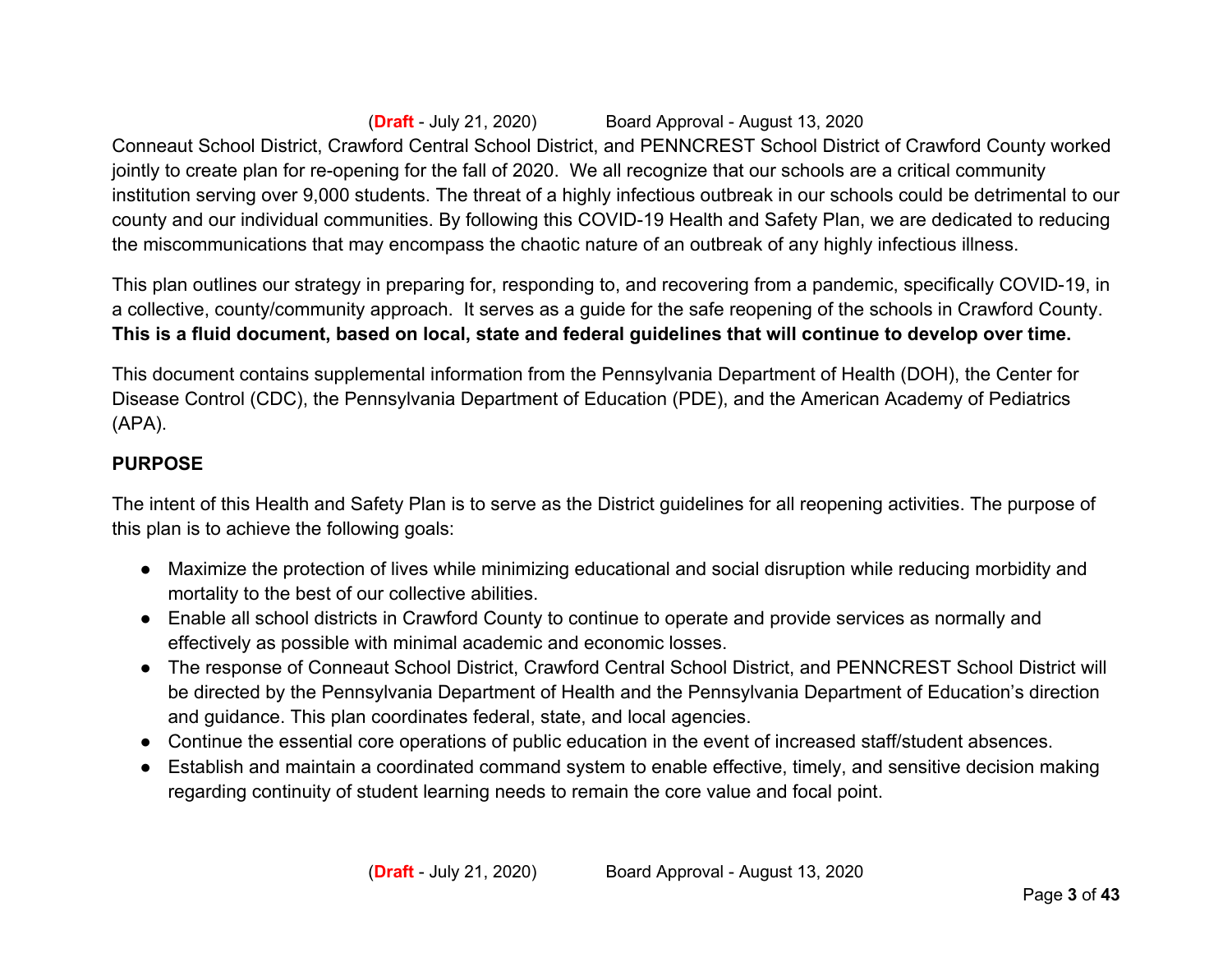- Utilizing available communication resources to ensure that students, parents, and staff receive timely and accurate information regarding disease prevention strategies and infection control strategies.
- Prepare and provide resources for mental health/crisis service needs of staff, students and families.

### **Realities and Constraints**

Our current situation may seem unpredictable; however, we believe that there are some likely realities that our staff, students, and families can anticipate. Some of those realities help our plans to reopen, while others may make it more challenging and constrain our efforts. It is important, as we plan, for everyone to be on the same page about what is likely so we can focus most of our efforts on those circumstances, while still ensuring that we plan for the various "what if" scenarios.

- 1. **The virus will not disappear by September, but its level of spread may change.** Knowing that the number of cases is not a fixed amount, the Districts will remain committed to adjusting approaches based on the reality of the virus' spread in the region.
- 2. **The availability of Covid-19 testing will improve, but unclear by how much.** The state's capacity for Covid-19 testing is improving by the week and may support all those requesting tests by September, but it is unclear how frequently re-testing can occur, or when antibody tests will be available at scale.
- 3. **Under Green or Yellow Phases, schools will open for in-person learning in September.** Students will begin returning to school on September 2<sup>nd</sup> and in-person instruction will be offered in schools. However, schedules, days of attendance, classroom spaces, and day-to-day operations will be adjusted to allow for social distancing and smaller groupings.
- 4. **Virtual instruction will be an option.** Even with schools opening in September for in-person instruction, Conneaut School District, Crawford Central School District, and PENNCREST School District will continue to offer virtual learning to students.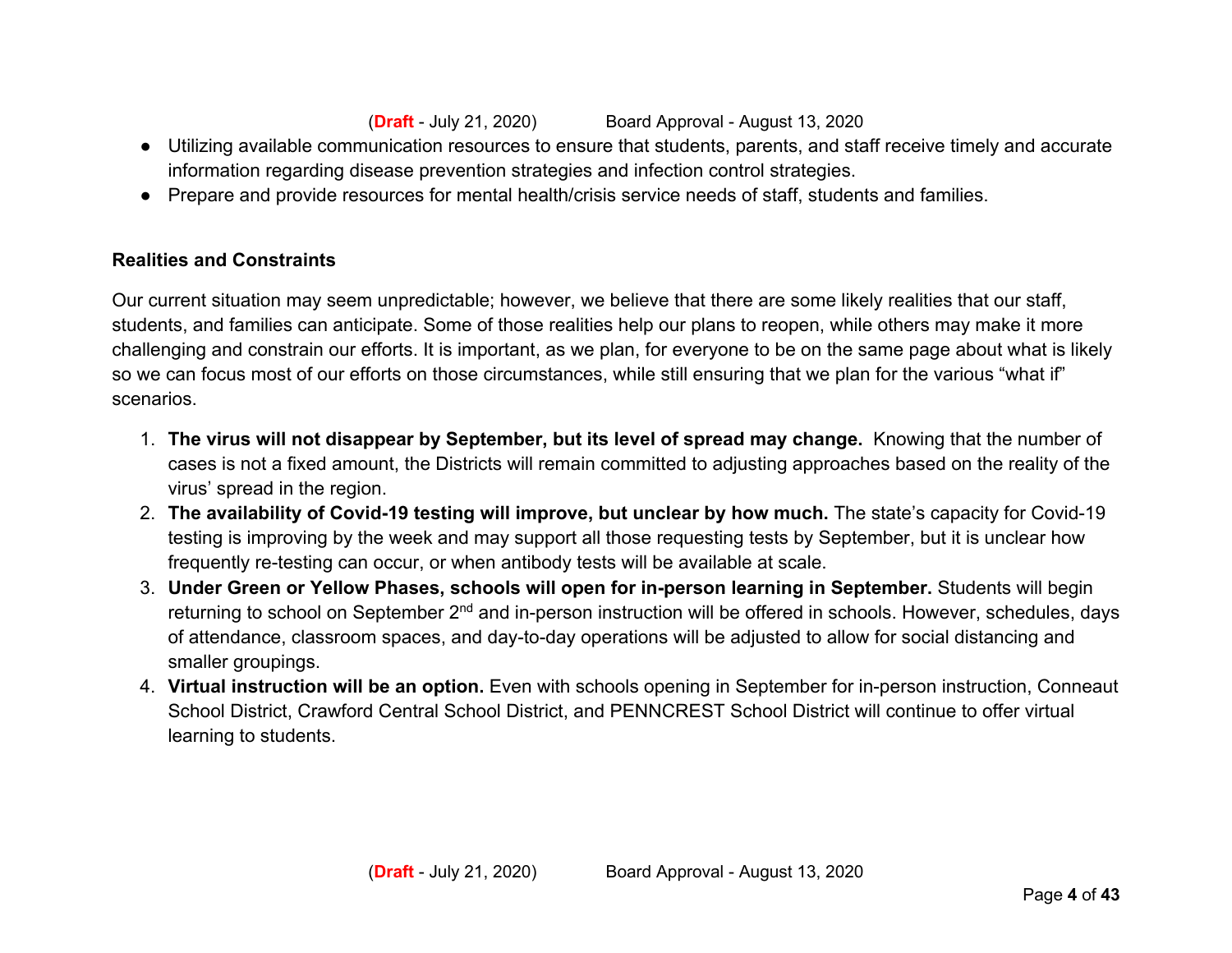#### **SCOPE**

The scope of this Health and Safety Plan covers Conneaut School District, Crawford Central School District, and PENNCREST School District reopening as it pertains to COVID-19 (Coronavirus).

COVID-19 (Coronavirus) – Symptoms of COVID-19 have ranged from asymptomatic (no symptoms) to severe respiratory illness accompanied with fever, cough, and shortness of breath. Symptoms may appear 2-14 days after exposure. The virus is spread person-to-person between people within close contact (about 6 feet), via respiratory droplets produced when an infected person sneezes or coughs, and these droplets can land in the mouths or noses of people who are nearby where the droplets are inhaled into the lungs. Transmission may also be possible through contact with contaminated surfaces, but this is not suspected to be the leading cause of transmission.

People with these symptoms may have COVID-19:

Fever or chills Cough Shortness of breath or difficulty breathing Fatigue Muscle or body aches Headache Loss of taste or smell Sore throat Congestion or runny nose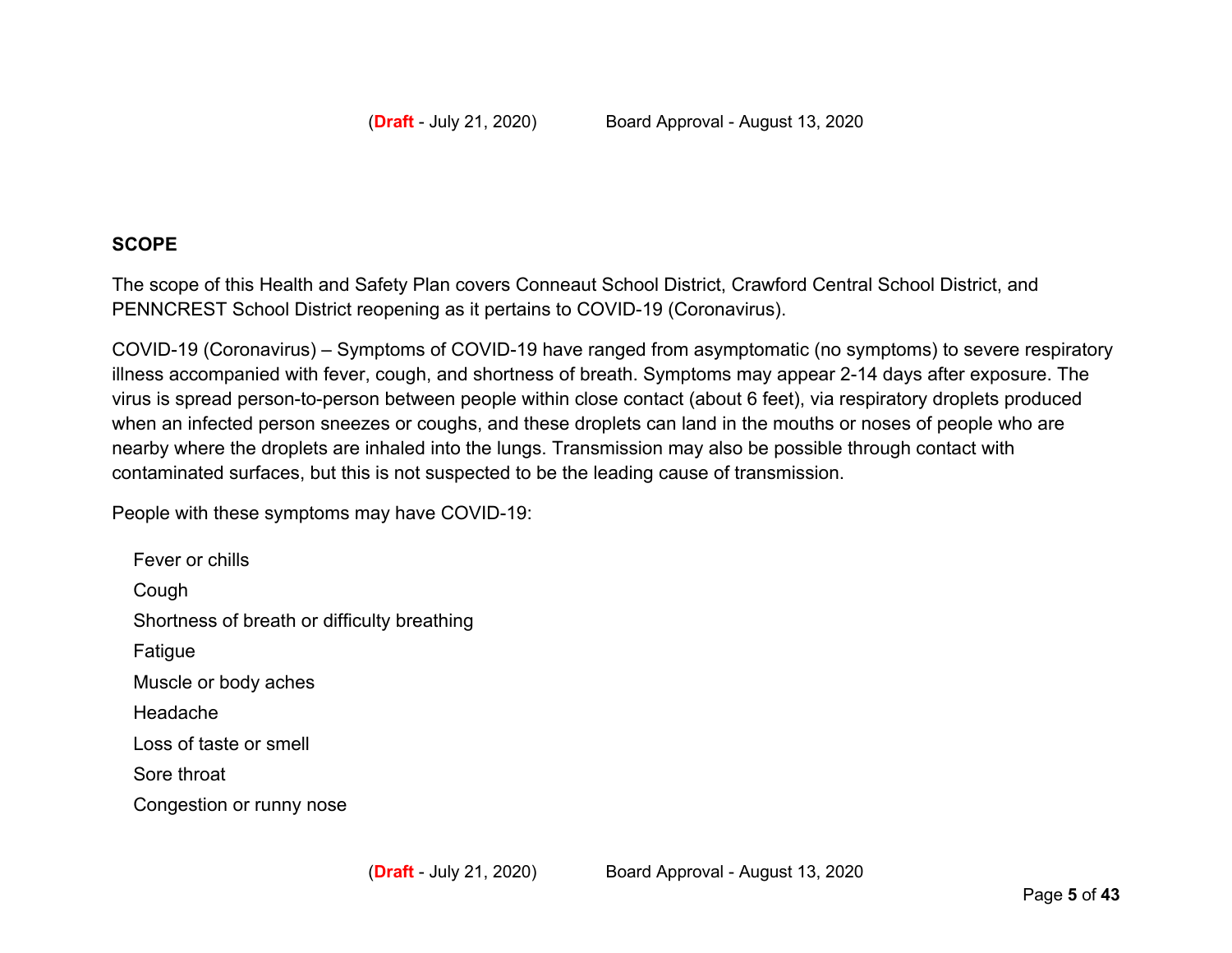Nausea or vomiting

Diarrhea

https://www.cdc.gov/coronavirus/2019-ncov/symptoms-testing/symptoms.html

# **Health and Safety Plan: PENNCREST School District**

All decision-makers should be mindful that as long as there are cases of COVID-19 in the community, there are no strategies that can completely eliminate transmission risk within a school population. The goal is to keep transmission as low as possible to safely continue school activities. All school activities must be informed by Governor Wolf's Process to Reopen Pennsylvania. The administration has categorized reopening into three broad phases: red, yellow, or green. These designations signal how counties and/or regions may begin easing some restrictions on school, work, congregate settings, and social interactions:

- The Red Phase: Schools remain closed for in-person instruction and all instruction must be provided via remote learning, whether using digital or non-digital platforms. Provisions for student services such as school meal programs should continue. Large gatherings are prohibited.
- The Yellow Phase and Green Phase: Schools may provide in-person instruction after developing a written Health and Safety Plan, to be approved by the local governing body (e.g. board of directors) and posted on the school entity's publicly available website.

Based on your county's current designation (i.e., red, yellow, green) and the best interests of your local community, indicate which type of reopening your LEA has selected by checking the appropriate box in row three of the table below. Use the remainder of the template to document your LEA's plan to bring back students and staff, how you will communicate the type of reopening with stakeholders in your community, and the process for continued monitoring of local health data to assess implications for school operations and potential adjustments throughout the school year.

Depending upon the public health conditions in any county within the Commonwealth, there could be additional actions, orders, or guidance provided by the Pennsylvania Department of Education (PDE) and/or the Pennsylvania Department of Health (DOH) designating the county as being in the red, yellow, or green phase. Some counties may not experience a straight path from a red designation, to a yellow, and then a green designation. Instead, cycling back and forth between less restrictive to more restrictive designations may occur as public health indicators improve or worsen. This means that your school entity should account for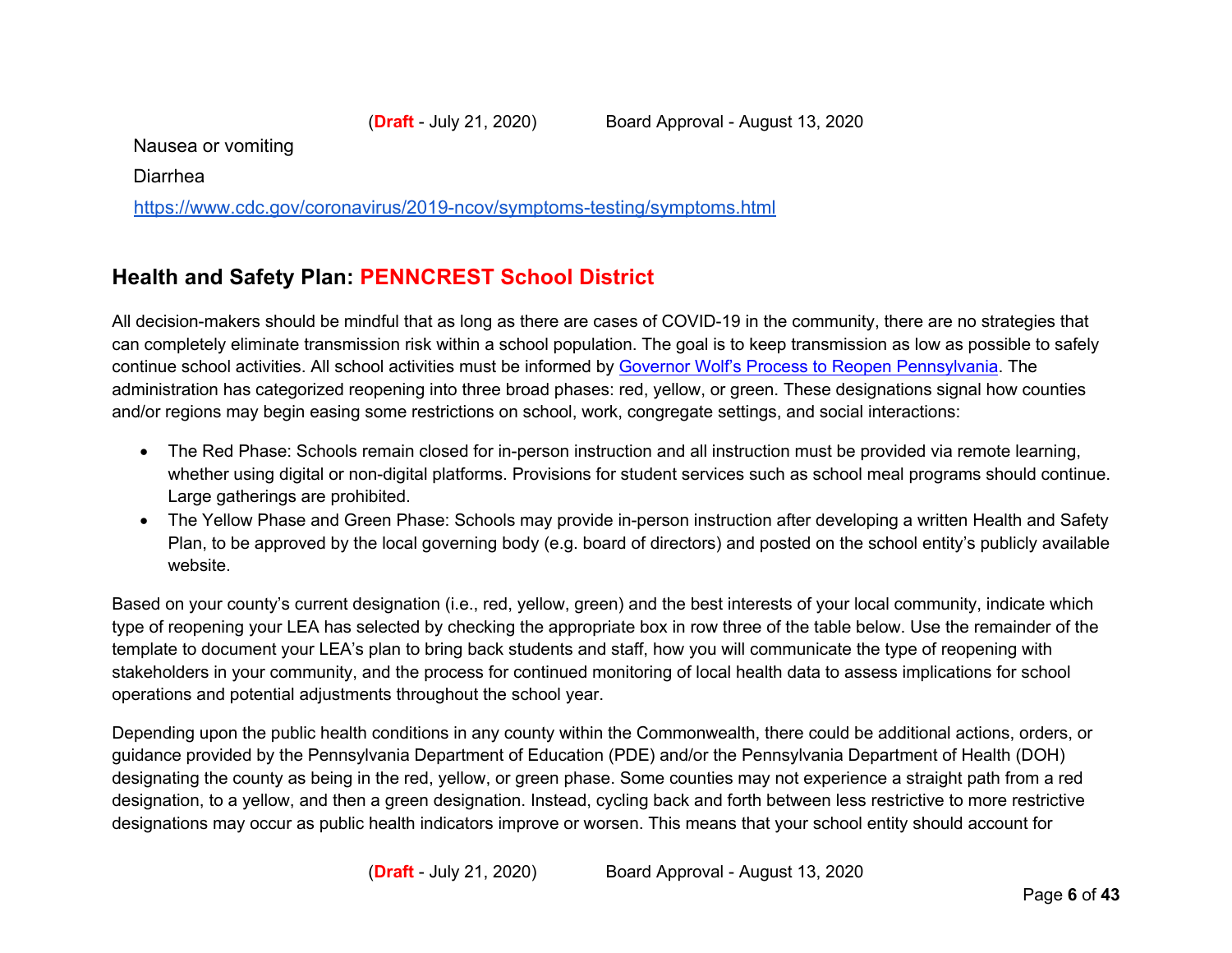(**Draft** - July 21, 2020) Board Approval - August 13, 2020 changing conditions in your local Health and Safety Plan to ensure fluid transition from more to less restrictive conditions in each of the phase requirements as needed.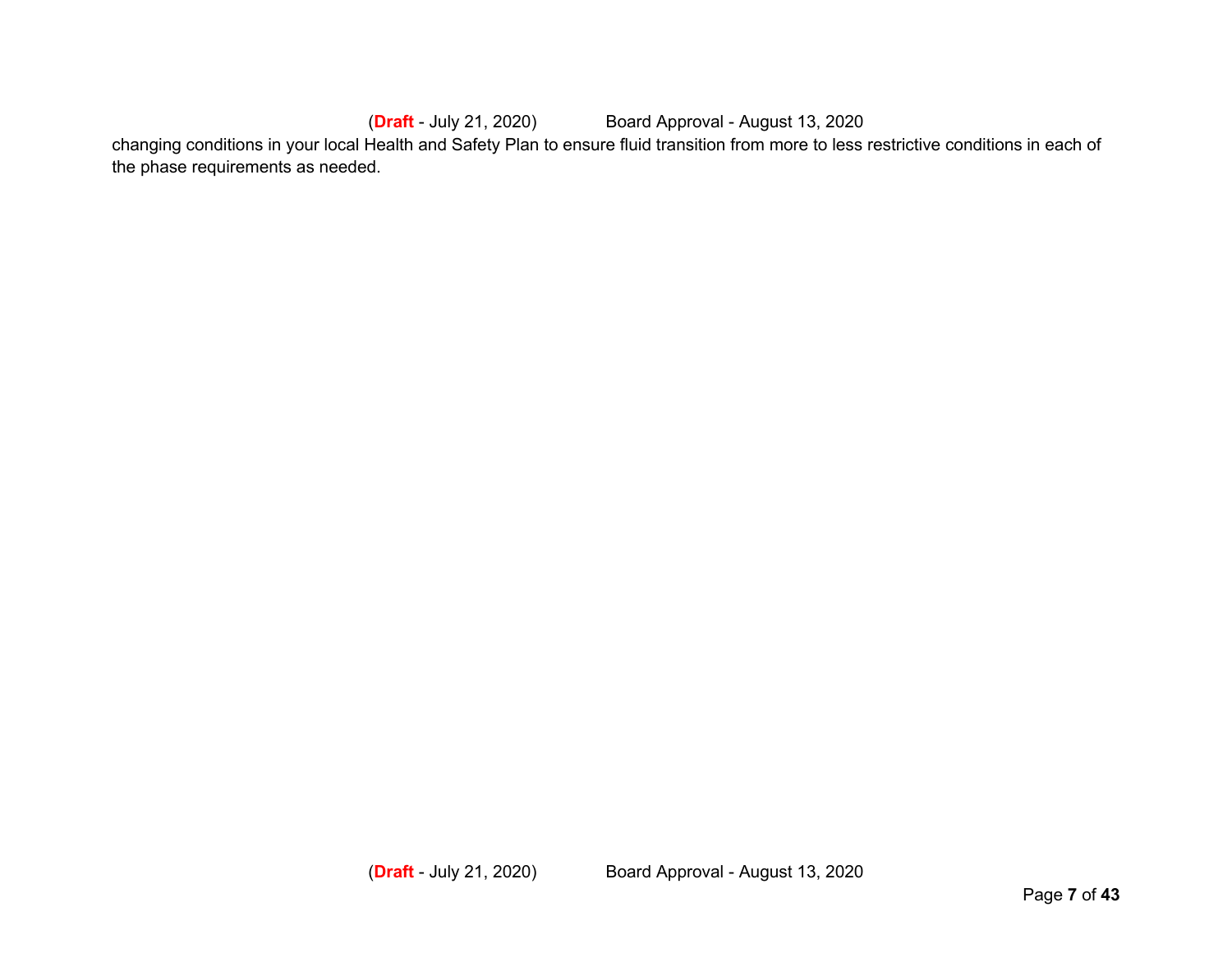#### **Type of Reopening**

#### **Key Questions**

- How do you plan to bring students and staff back to physical school buildings, particularly if you still need social distancing in place?
- How did you engage stakeholders in the type of re-opening your school entity selected?
- How will you communicate your plan to your local community?
- Once you reopen, what will the decision-making process look like to prompt a school closure or other significant modification to operations?

#### **Based on your county's current designation and local community needs, which type of reopening has your school entity selected?**

- $\boxtimes$  Total reopen for all students and staff (but some students/families opt for distance learning out of safety/health concern).
- ☐ Scaffolded reopening: Some students are engaged in in-person learning, while others are distance learning (i.e., some grade levels in-person, other grade levels remote learning).
- ☐ Blended reopening that balances in-person learning and remote learning for all students (i.e., alternating days or weeks).
- ☐ Total remote learning for all students. (Plan should reflect future action steps to be implemented and conditions that would prompt the decision as to when schools will re-open for in-person learning).

#### **Anticipated launch date for in-person learning (i.e., start of blended, scaffolded, or total reopening): 9/2/20**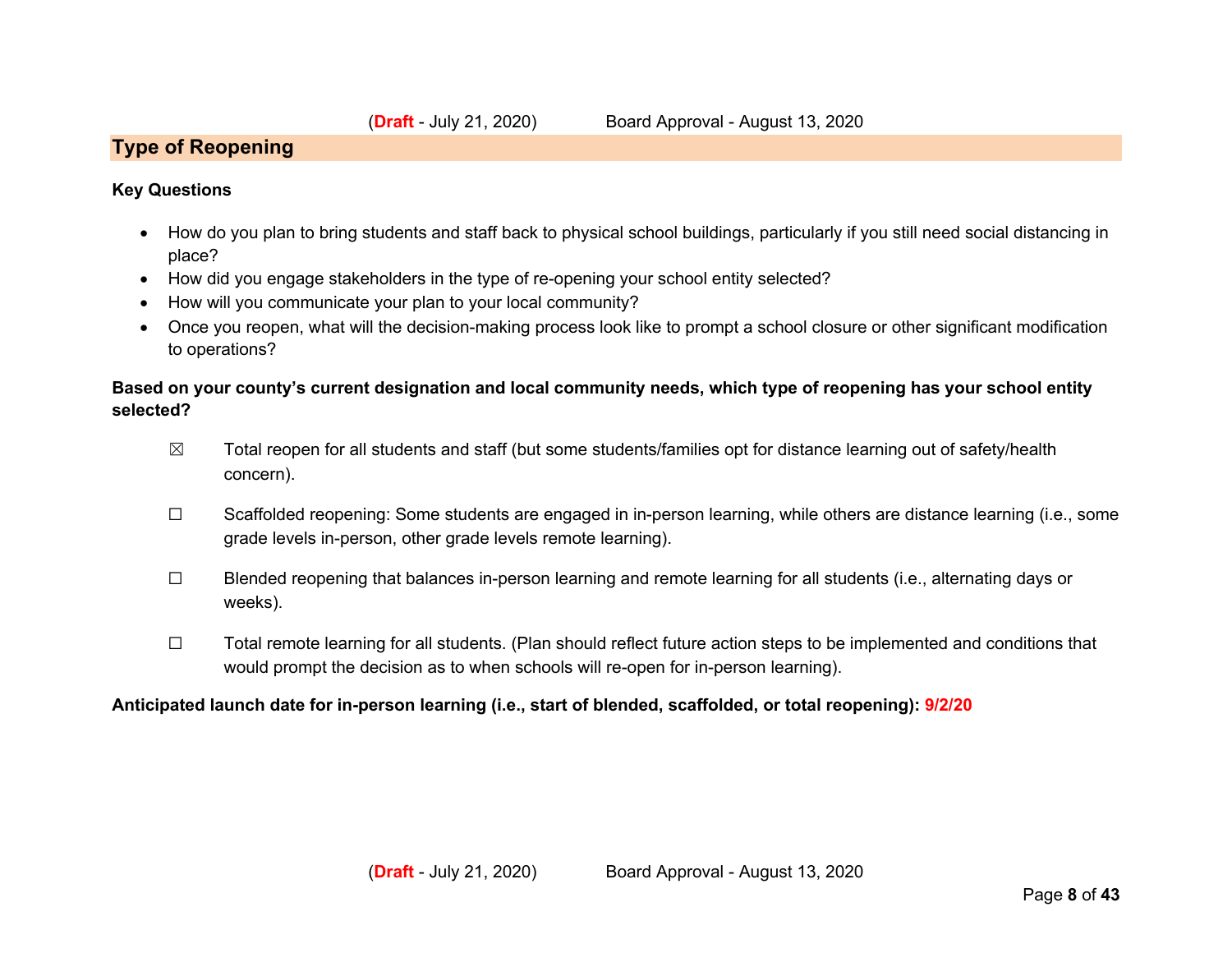#### **Pandemic Coordinator/Team**

Each school entity is required to identify a pandemic coordinator and/or pandemic team with defined roles and responsibilities for health and safety preparedness and response planning during the phased reopening of schools. The pandemic coordinator and team will be responsible for facilitating the local planning process, monitoring implementation of your local Health and Safety Plan, and continued monitoring of local health data to assess implications for school operations and potential adjustments to the Health and Safety Plan throughout the school year. To ensure a comprehensive plan that reflects the considerations and needs of every stakeholder in the local education community, LEAs are encouraged to establish a pandemic team to support the pandemic coordinator. Inclusion of a diverse group of stakeholders is critical to the success of planning and implementation. LEAs are highly encouraged to make extra effort to engage representatives from every stakeholder group (i.e., administrators, teachers, support staff, students, families, community health official or other partners), with a special focus on ensuring that the voices of underrepresented and historically marginalized stakeholder groups are prioritized. In the table below, identify the individual who will serve as the pandemic coordinator and the stakeholder group they represent in the row marked "Pandemic Coordinator". For each additional pandemic team member, enter the individual's name, stakeholder group they represent, and the specific role they will play in planning and implementation of your local Health and Safety Plan by entering one of the following under "Pandemic Team Roles and Responsibilities":

- **Health and Safety Plan Development:** Individual will play a role in drafting the enclosed Health and Safety Plan;
- **Pandemic Crisis Response Team:** Individual will play a role in within-year decision making regarding response efforts in the event of a confirmed positive case or exposure among staff and students; or
- **Both (Plan Development and Response Team):** Individual will play a role in drafting the plan and within-year decision making regarding response efforts in the event of confirmed positive case.

| Individual(s)        | <b>Stakeholder Group Represented</b> | <b>Pandemic Team Roles and</b><br><b>Responsibilities</b><br>(Options Above) |
|----------------------|--------------------------------------|------------------------------------------------------------------------------|
| <b>Tim Glasspool</b> | Superintendent                       | <b>Both</b>                                                                  |
| Ken Newman           | <b>Assistant Superintendent</b>      | <b>Both</b>                                                                  |
| <b>Patti Fiely</b>   | Director of Student Services         | <b>Both</b>                                                                  |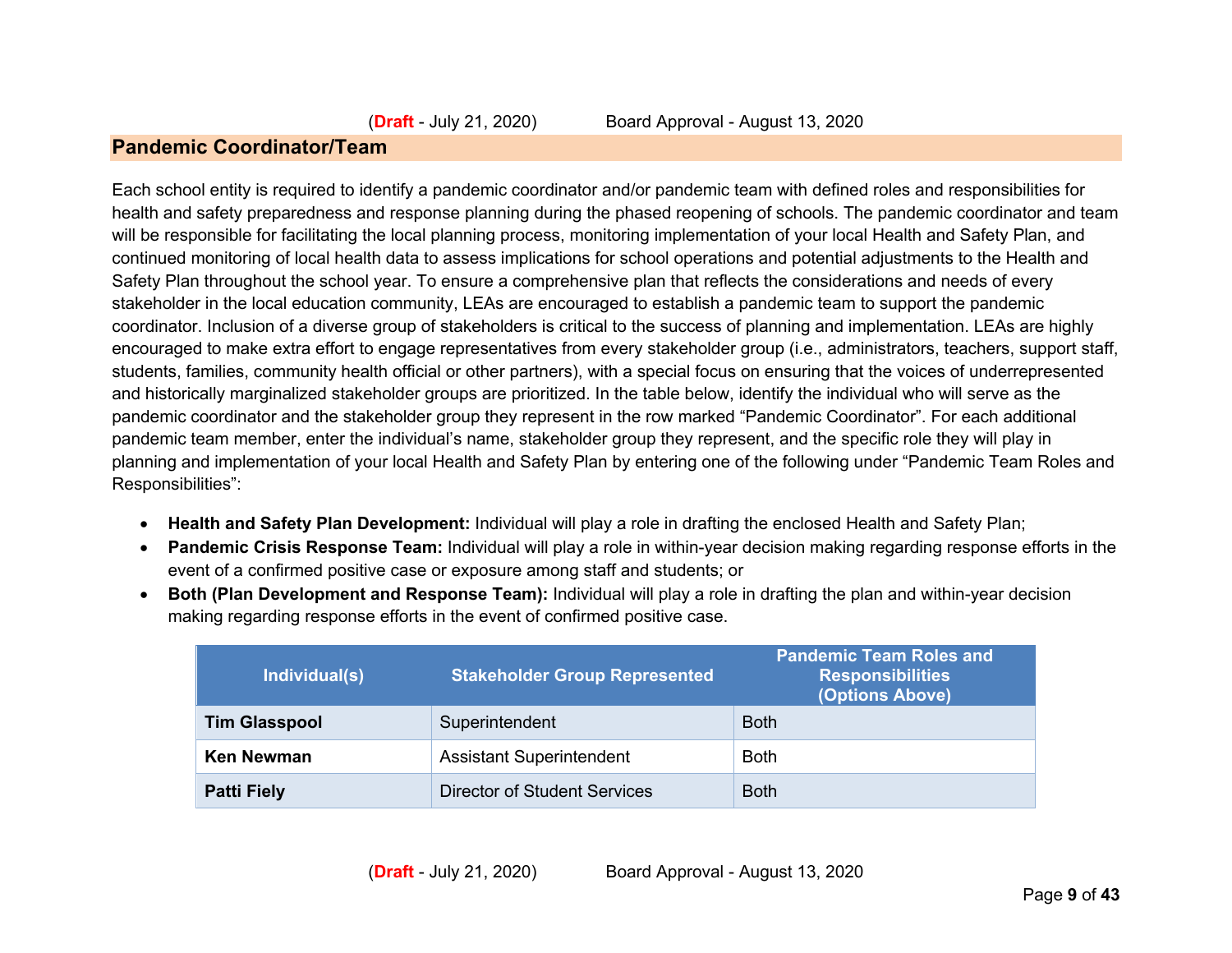| (Draft - July 21, 2020)<br>Board Approval - August 13, 2020 |                                                             |             |  |  |
|-------------------------------------------------------------|-------------------------------------------------------------|-------------|--|--|
| <b>Chris Burkey</b>                                         | <b>Technology Director</b>                                  | <b>Both</b> |  |  |
| <b>Bryan Hobson</b>                                         | <b>Business Manager</b>                                     | <b>Both</b> |  |  |
| <b>Dave Dickson</b>                                         | <b>Facilities and Transportation Director</b>               | <b>Both</b> |  |  |
| <b>Erin Gredler</b>                                         | <b>Nutrition Services</b>                                   | <b>Both</b> |  |  |
| <b>Dana Mason</b>                                           | <b>Athletic Director</b>                                    | <b>Both</b> |  |  |
| <b>Megan Cunningham</b>                                     | Administrator on Assignment,<br><b>Pandemic Coordinator</b> | <b>Both</b> |  |  |
| <b>Ken Wolfarth</b>                                         | <b>High School Principal</b>                                | <b>Both</b> |  |  |
| <b>Kylene Koper</b>                                         | <b>Assistant Principal</b>                                  | <b>Both</b> |  |  |
| <b>Erin Fonzo</b>                                           | <b>Elementary Principal</b>                                 | <b>Both</b> |  |  |
| <b>Jen Stevens</b>                                          | <b>Elementary Principal</b>                                 | <b>Both</b> |  |  |
| <b>Mary Groshner</b>                                        | <b>Nurse</b>                                                | <b>Both</b> |  |  |
| <b>Eugenie Wolfe</b>                                        | <b>Nurse</b>                                                | <b>Both</b> |  |  |
| <b>Diann Maillard</b>                                       | <b>PESOPA Union President</b>                               | <b>Both</b> |  |  |
| <b>Melissa Statman</b>                                      | <b>PAEA Union President</b>                                 | <b>Both</b> |  |  |
| <b>PESPA Planning Team (7)</b><br>members)                  | <b>Support Staff</b>                                        | Plan        |  |  |
| <b>PAEA Planning Team (16</b><br>members)                   | <b>Teachers</b>                                             | Plan        |  |  |
| <b>Community Planning</b><br>Team (11 members)              | <b>Students, Families and Residents</b>                     | Plan        |  |  |

# **Key Strategies, Policies, and Procedures**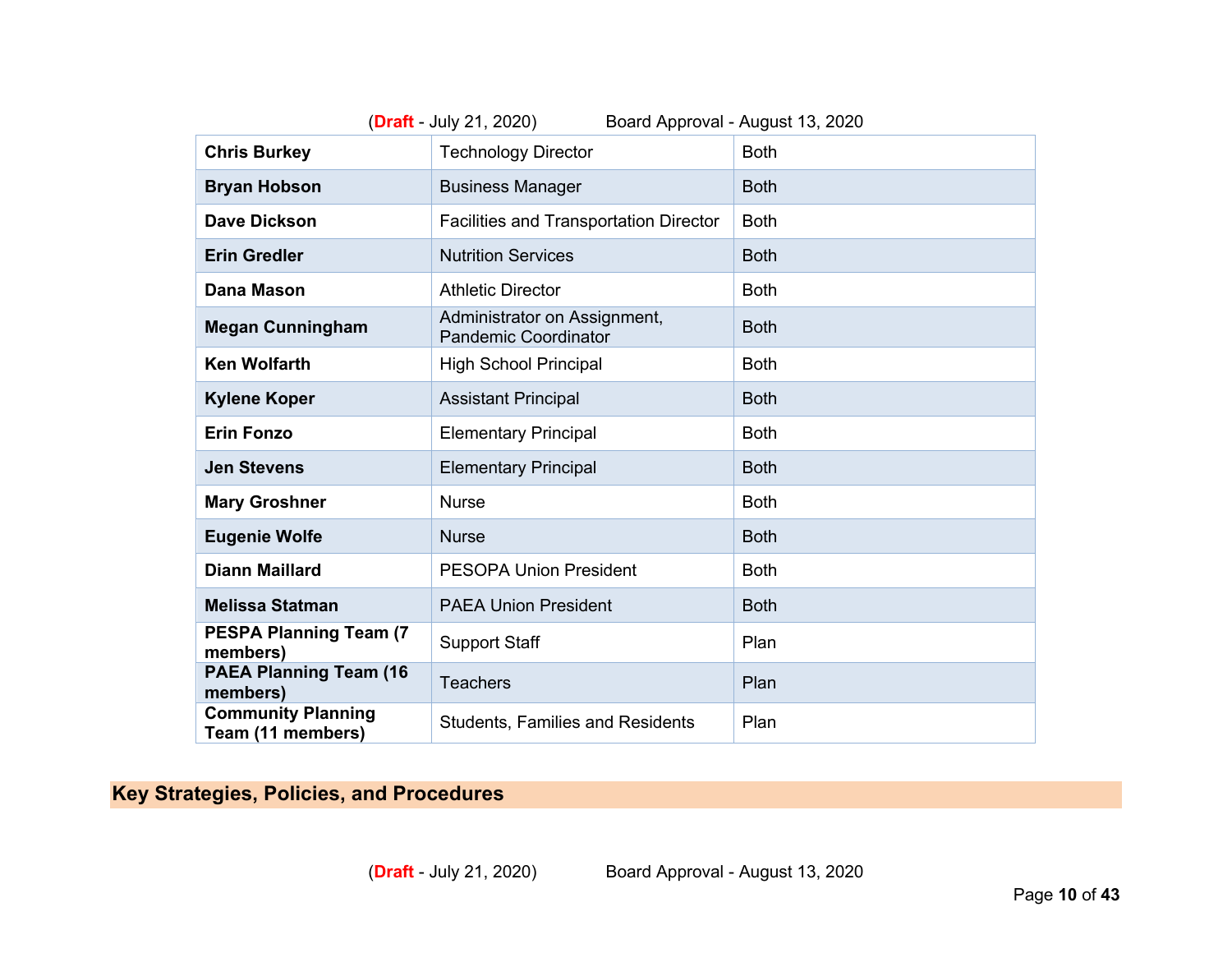Once your LEA has determined the type of reopening that is best for your local community and established a pandemic coordinator and/or pandemic team, use the action plan templates on the following pages to create a thorough plan for each of the requirements outlined in the Pennsylvania Department of Education's Preliminary Guidance for Phased Reopening of PreK-12 Schools.

For each domain of the Health and Safety Plan, draft a detailed summary describing the key strategies, policies, and procedures your LEA will employ to satisfy the requirements of the domain. The domain summary will serve as the public-facing description of the efforts your LEA will take to ensure health and safety of every stakeholder in your local education community. Thus, the summary should be focused on the key information that staff, students, and families will require to clearly understand your local plan for the phased reopening of schools. You can use the key questions to guide your domain summary.

For each requirement within each domain, document the following:

- **Action Steps under Yellow Phase:** Identify the discrete action steps required to prepare for and implement the requirement under the guidelines outlined for counties in yellow. List the discrete action steps for each requirement in sequential order.
- **Action Steps under Green Phase:** Identify the specific adjustments the LEA or school will make to the requirement during the time period the county is designated as green. If implementation of the requirement will be the same regardless of county designation, then type "same as Yellow" in this cell.
- **Lead Individual and Position:** List the person(s) responsible for ensuring the action steps are fully planned and the school system is prepared for effective implementation.
- **Materials, Resources, and/or Supports Needed:** List any materials, resources, or support required to implement the requirement.
- **Professional Development (PD) Required:** In order to implement this requirement effectively, will staff, students, families, or other stakeholders require professional development?

In the following tables, an asterisk (\*) denotes a mandatory element of the plan. All other requirements are highly encouraged to the extent possible.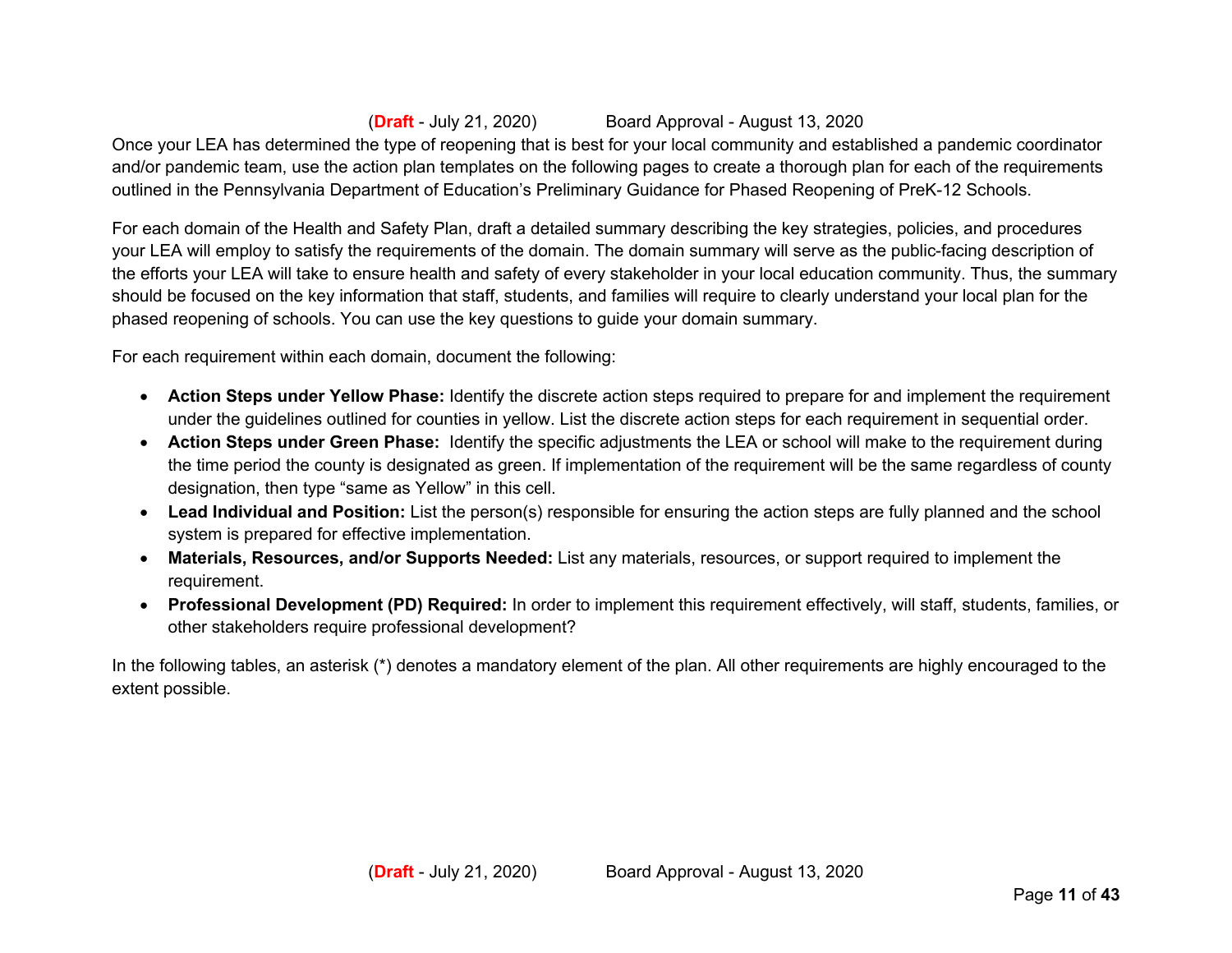#### **Cleaning, Sanitizing, Disinfecting, and Ventilation**

#### **Key Questions**

- How will you ensure the building is cleaned and ready to safely welcome staff and students?
- How will you procure adequate disinfection supplies meeting OSHA and CDC requirements for COVID-19?
- How often will you implement cleaning, sanitation, disinfecting, and ventilation protocols/procedures to maintain staff and student safety?
- What protocols will you put in place to clean and disinfect throughout an individual school day?
- Which stakeholders will be trained on cleaning, sanitizing, disinfecting, and ventilation protocols? When and how will the training be provided? How will preparedness to implement as a result of the training be measured?

#### **Summary of Responses to Key Questions:**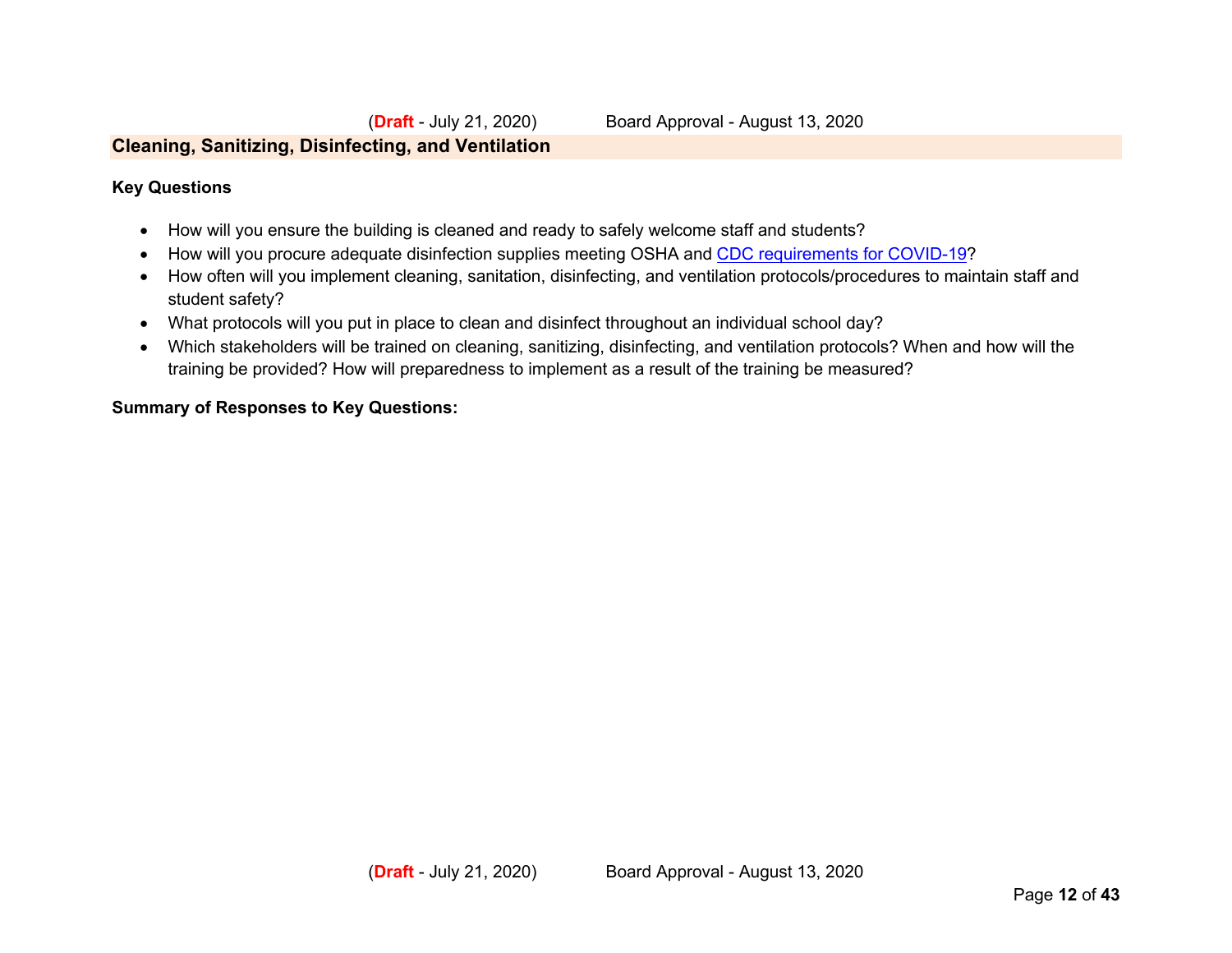|                                                                                                                                                                                                                               | (Draft - July 21, 2020)                                                                                                                                                                                                                                                                                                                                                                                                                                                                                               | Board Approval - August 13, 2020                                                                                                                                                                                         |                                                     |                                                                                                                                               |                                       |
|-------------------------------------------------------------------------------------------------------------------------------------------------------------------------------------------------------------------------------|-----------------------------------------------------------------------------------------------------------------------------------------------------------------------------------------------------------------------------------------------------------------------------------------------------------------------------------------------------------------------------------------------------------------------------------------------------------------------------------------------------------------------|--------------------------------------------------------------------------------------------------------------------------------------------------------------------------------------------------------------------------|-----------------------------------------------------|-----------------------------------------------------------------------------------------------------------------------------------------------|---------------------------------------|
| <b>Requirements</b>                                                                                                                                                                                                           | <b>Action Steps</b><br>under Yellow Phase                                                                                                                                                                                                                                                                                                                                                                                                                                                                             | <b>Action Steps</b><br>under Green Phase                                                                                                                                                                                 | <b>Lead Individual</b><br>and Position              | <b>Materials, Resources,</b><br>and or Supports<br><b>Needed</b>                                                                              | <b>PD</b><br><b>Required</b><br>(Y/N) |
| * Cleaning,<br>sanitizing,<br>disinfecting, and<br>ventilating<br>learning spaces,<br>surfaces, and any<br>other areas used<br>by students (i.e.,<br>restrooms,<br>drinking<br>fountains,<br>hallways, and<br>transportation) | Daily Cleaning of all classrooms<br>and restrooms, hallways and<br>transportation vehicles as well as<br>"high touch surfaces." Due to<br>ABAB and "C" days, C days will be<br>used for virtual instruction with<br>students at home and cleaning of<br>the buildings<br>Special populations and early<br>learners may attend Monday<br>through Thursday.<br>Disinfection of all confirmed<br>COVID-19 exposed areas<br>Increased ventilation through<br>extending occupancy times and<br>exhaust ventilation to 24/7 | Daily Cleaning of all classrooms<br>and restrooms, hallways and<br>transportation vehicles as well as<br>"high touch surfaces."<br>Increased ventilation through<br>extending occupancy times and<br>exhaust ventilation | <b>Director of Facilities</b><br>and Transportation | Masks, Gloves, Face<br>Shields, Gowns,<br><b>Disinfection Chemicals</b><br>and Equipment,<br>Cleaning Chemicals,<br><b>Custodial Staffing</b> | Y                                     |
| Other cleaning,<br>sanitizing,<br>disinfecting, and<br>ventilation<br>practices                                                                                                                                               | Continued disinfection throughout<br>all buildings<br>Classrooms and common areas<br>will be ventilated with additional<br>circulation of outdoor air when<br>possible                                                                                                                                                                                                                                                                                                                                                | Continued disinfection throughout<br>all buildings as needed<br>Classrooms and common areas<br>will be ventilated with additional<br>circulation of outdoor air when<br>possible                                         | <b>Director of Facilities</b><br>and Transportation | Masks, Gloves, Face<br>Shields, Gowns,<br><b>Disinfection Chemicals</b><br>and Equipment,<br>Cleaning Chemicals,<br><b>Custodial Staffing</b> | Y                                     |

# **Social Distancing and Other Safety Protocols**

#### **Key Questions**

• How will classrooms/learning spaces be organized to mitigate spread?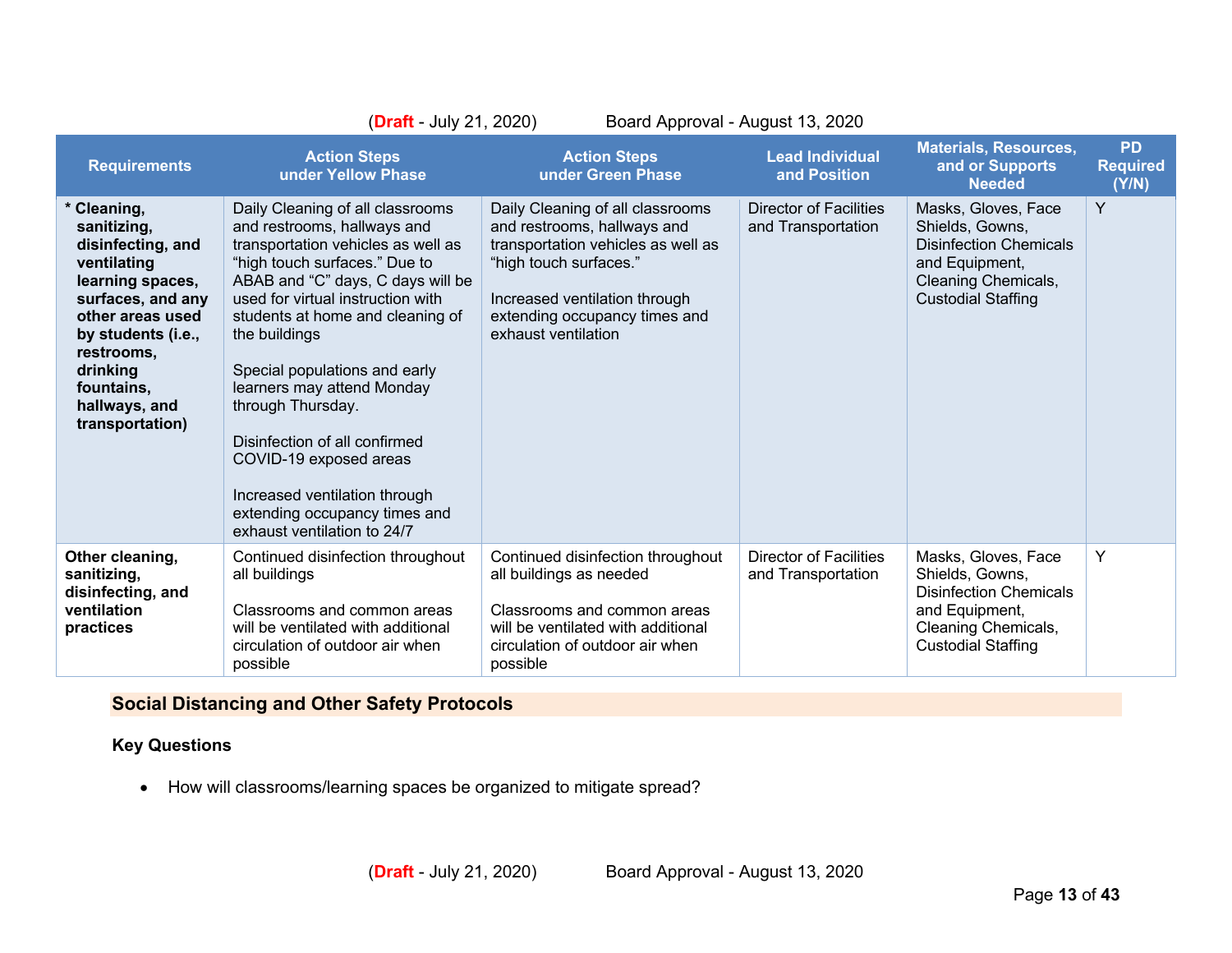- How will you group students with staff to limit the number of individuals who come into contact with each other throughout the school day?
- What policies and procedures will govern use of other communal spaces within the school building?
- How will you utilize outdoor space to help meet social distancing needs?
- What hygiene routines will be implemented throughout the school day?
- How will you adjust student transportation to meet social distancing requirements?
- What visitor and volunteer policies will you implement to mitigate spread?
- Will any of these social distancing and other safety protocols differ based on age and/or grade ranges?
- Which stakeholders will be trained on social distancing and other safety protocols? When and how will the training be provided? How will preparedness to implement as a result of the training be measured?

#### **Summary of Responses to Key Questions:**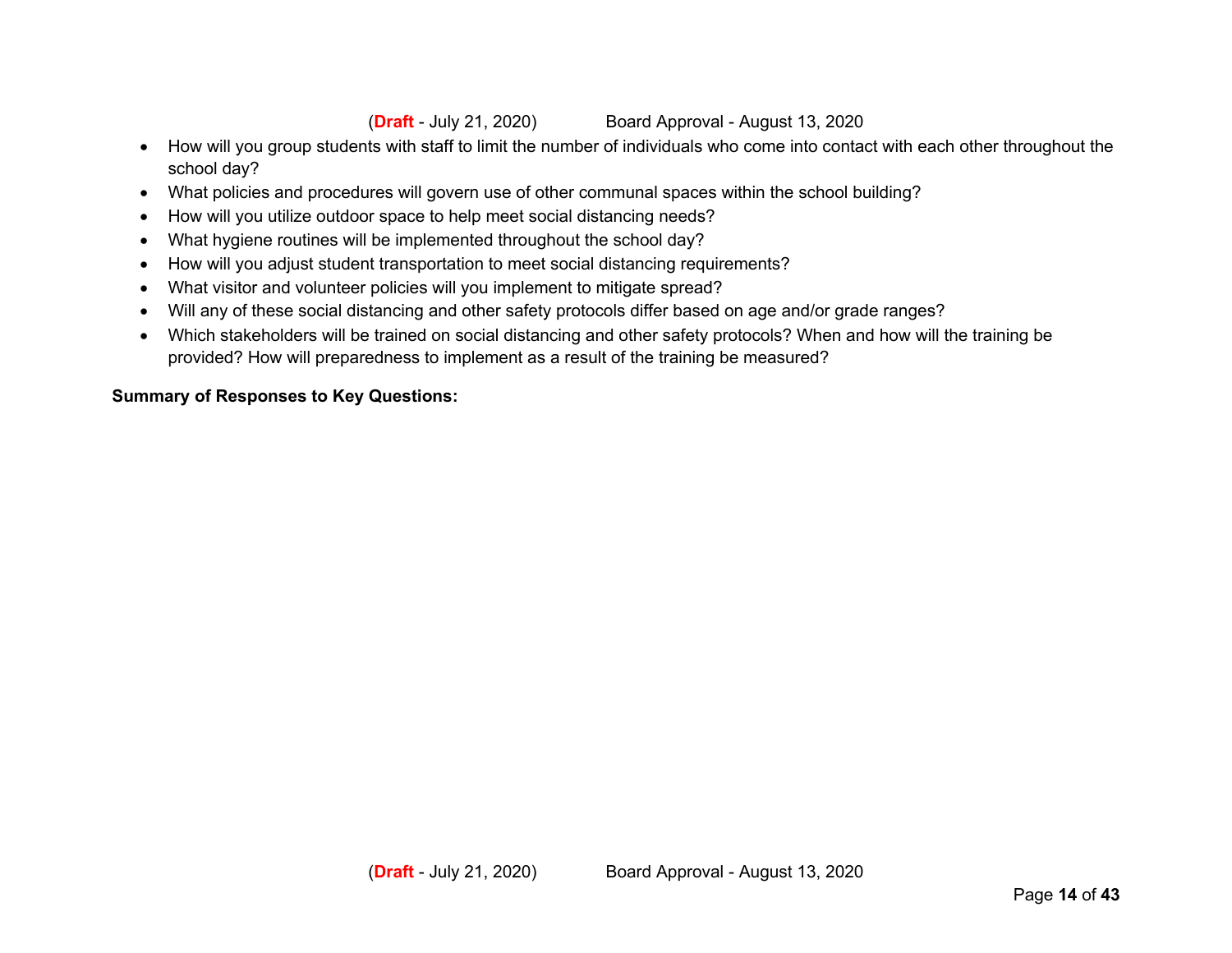| <b>Requirements</b>                                                                                                                                                               | <b>Action Steps</b><br>under Yellow Phase                                                                                                                                                                                                                                                                                                                                                                                                                                                                                                                                                                                                                                                                                                                                                                                                                                                                                                                   | <b>Action Steps</b><br>under Green Phase                                                                                                                                                                                                                                                                                                                                                                                                                                                                                                                                                                                                                                                     | <b>Lead Individual and</b><br><b>Position</b> | <b>Materials, Resources,</b><br>and or Supports<br><b>Needed</b>                               | <b>PD</b><br><b>Required</b><br>(Y/N) |
|-----------------------------------------------------------------------------------------------------------------------------------------------------------------------------------|-------------------------------------------------------------------------------------------------------------------------------------------------------------------------------------------------------------------------------------------------------------------------------------------------------------------------------------------------------------------------------------------------------------------------------------------------------------------------------------------------------------------------------------------------------------------------------------------------------------------------------------------------------------------------------------------------------------------------------------------------------------------------------------------------------------------------------------------------------------------------------------------------------------------------------------------------------------|----------------------------------------------------------------------------------------------------------------------------------------------------------------------------------------------------------------------------------------------------------------------------------------------------------------------------------------------------------------------------------------------------------------------------------------------------------------------------------------------------------------------------------------------------------------------------------------------------------------------------------------------------------------------------------------------|-----------------------------------------------|------------------------------------------------------------------------------------------------|---------------------------------------|
| * Classroom/<br>learning space<br>occupancy that<br>allows for 6 feet of<br>separation among<br>students and staff<br>throughout the<br>day, to the<br>maximum extent<br>feasible | ABAB C schedule approximately<br>$\frac{1}{2}$ of students will be labeled "A"<br>the other $\frac{1}{2}$ will be labeled "B"<br>Monday and Wednesday will be<br>"A" days, Tuesday and Thursday<br>will be "B" days. Friday will be "C"<br>day which is "Virtual Day" and all<br>students stay home and learn<br>remotely<br>Special populations and early<br>learners may attend Monday<br>through Thursday.<br>Masks are mandatory for use<br>during times when groups of<br>individuals pass or are in close<br>proximity such as hallway<br>transitions as recommended by<br>the CDC and PA Dept. of Health<br>Masks required during<br>transportation<br>In classrooms where social<br>distancing of at least six feet is not<br>possible, masks would be required<br>or as recommended under current<br>mandates by the CDC and/or PA<br>Dept. of Health<br>Spread out in classrooms<br>Staggered bells for fewer students<br>in hallways if possible | Best Practices will be utilized to<br>limit close contact between<br>students and staff<br>Spread out in classrooms<br>Staggered bells for fewer students<br>in hallways if possible<br>No chorus, no band inside, no<br>singing<br>No "whole grade" recess<br>(individual classes only)<br>Masks required during<br>transportation.<br>Masks encouraged (or mandatory)<br>during entry and exit of building,<br>and all transitions as<br>recommended under current<br>mandates by the CDC and/or PA<br>Dept. of Health<br>In some classrooms, masks will be<br>mandatory<br>Turn desks facing the same<br>direction or have students only sit<br>on one side of the table, spaced<br>apart | <b>Building Principals</b>                    | PPE as needed,<br>schedules, seating<br>charts, staffing<br>services, iPads, and<br><b>LMS</b> | Y                                     |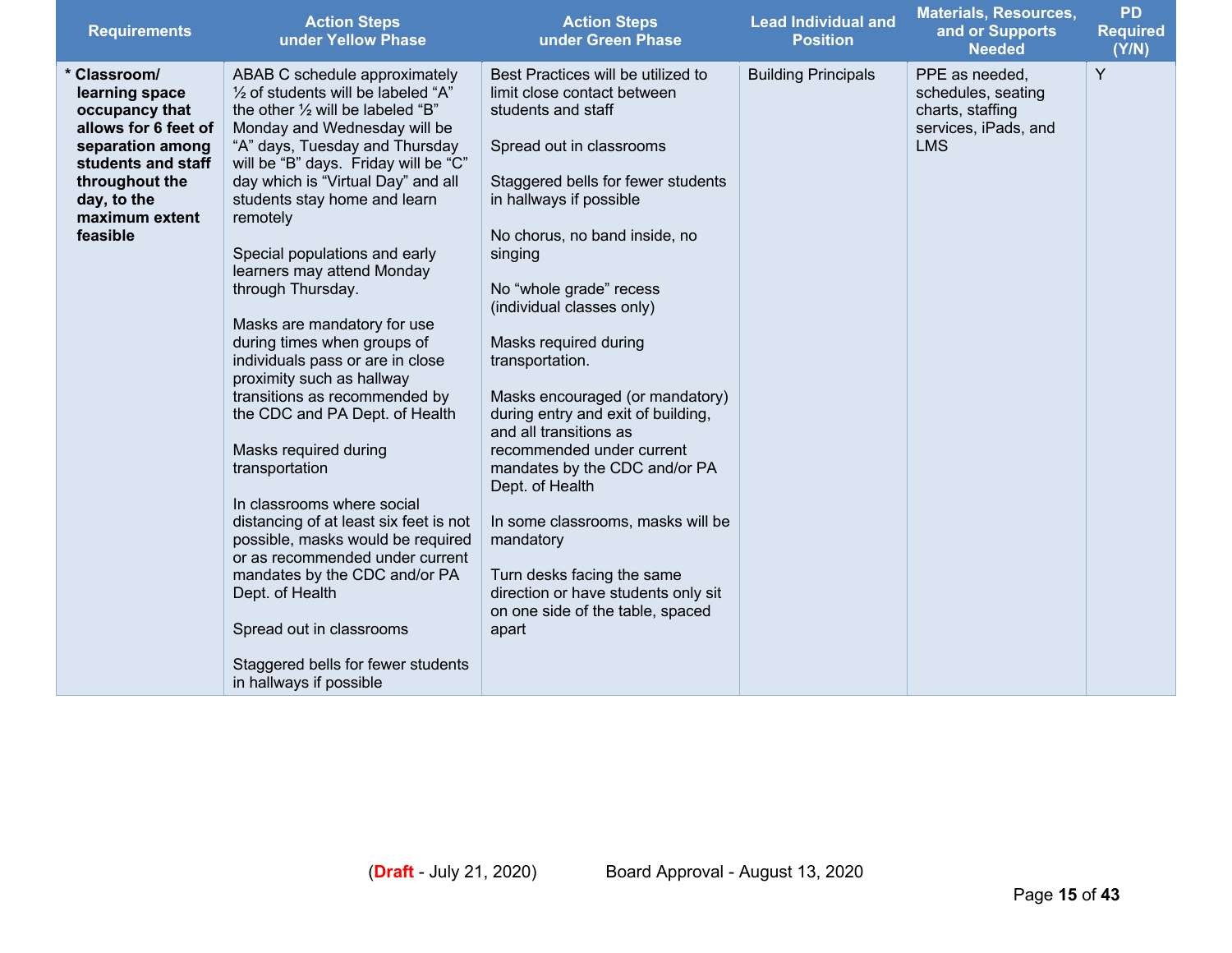|                                                                                                                                                       | (Draft - July 21, 2020)                                                                                                                                                                                                                                                                                                                                                                                                      | Board Approval - August 13, 2020                                                                                                                                                                                                                                                                                                                                                                                               |                            |                                               |   |
|-------------------------------------------------------------------------------------------------------------------------------------------------------|------------------------------------------------------------------------------------------------------------------------------------------------------------------------------------------------------------------------------------------------------------------------------------------------------------------------------------------------------------------------------------------------------------------------------|--------------------------------------------------------------------------------------------------------------------------------------------------------------------------------------------------------------------------------------------------------------------------------------------------------------------------------------------------------------------------------------------------------------------------------|----------------------------|-----------------------------------------------|---|
|                                                                                                                                                       | No chorus, no band inside, no<br>singing. Small group lessons may<br>occur if current guidelines are<br>followed.<br>No "whole grade" recess<br>(individual classes only)<br>Turn desks facing the same<br>direction or have students only sit<br>on one side of the table, spaced<br>apart                                                                                                                                  |                                                                                                                                                                                                                                                                                                                                                                                                                                |                            |                                               |   |
| * Restricting the<br>use of cafeterias<br>and other<br>congregate<br>settings, and<br>serving meals in<br>alternate settings<br>such as<br>classrooms | Students may sit and eat in the<br>cafeterias. All students will face<br>once direction with at least 6ft<br>between them OR students will<br>eat in classrooms according to<br>social distancing plans by building<br>Students will be encouraged to<br>wash their hands prior to<br>consuming food or beverages<br>Student dining areas and cafeteria<br>serving areas will be thoroughly<br>cleaned between lunch periods | Students will sit and eat in the<br>cafeterias. All students will be<br>placed at least 6ft between from<br>one another OR students will eat<br>in classrooms according to social<br>distancing plans by building<br>Students will be encouraged to<br>use wash their hands prior to<br>consuming food or beverages<br>Student dining areas and cafeteria<br>serving areas will be thoroughly<br>cleaned between lunch periods | <b>Building Principals</b> | Seating Chart                                 | Y |
| * Hygiene practices<br>for students and<br>staff including the<br>manner and<br>frequency of<br>hand-washing and<br>other best<br>practices           | Frequent handwashing will be<br>encouraged<br>All staff will be trained on healthy<br>hygiene practices so they can<br>teach these to students                                                                                                                                                                                                                                                                               | Frequent handwashing will be<br>encouraged<br>All staff will be trained on healthy<br>hygiene practices so they can<br>teach these to students                                                                                                                                                                                                                                                                                 | <b>Building Principals</b> | soap, paper towels,<br>hand sanitizer, tissue | Y |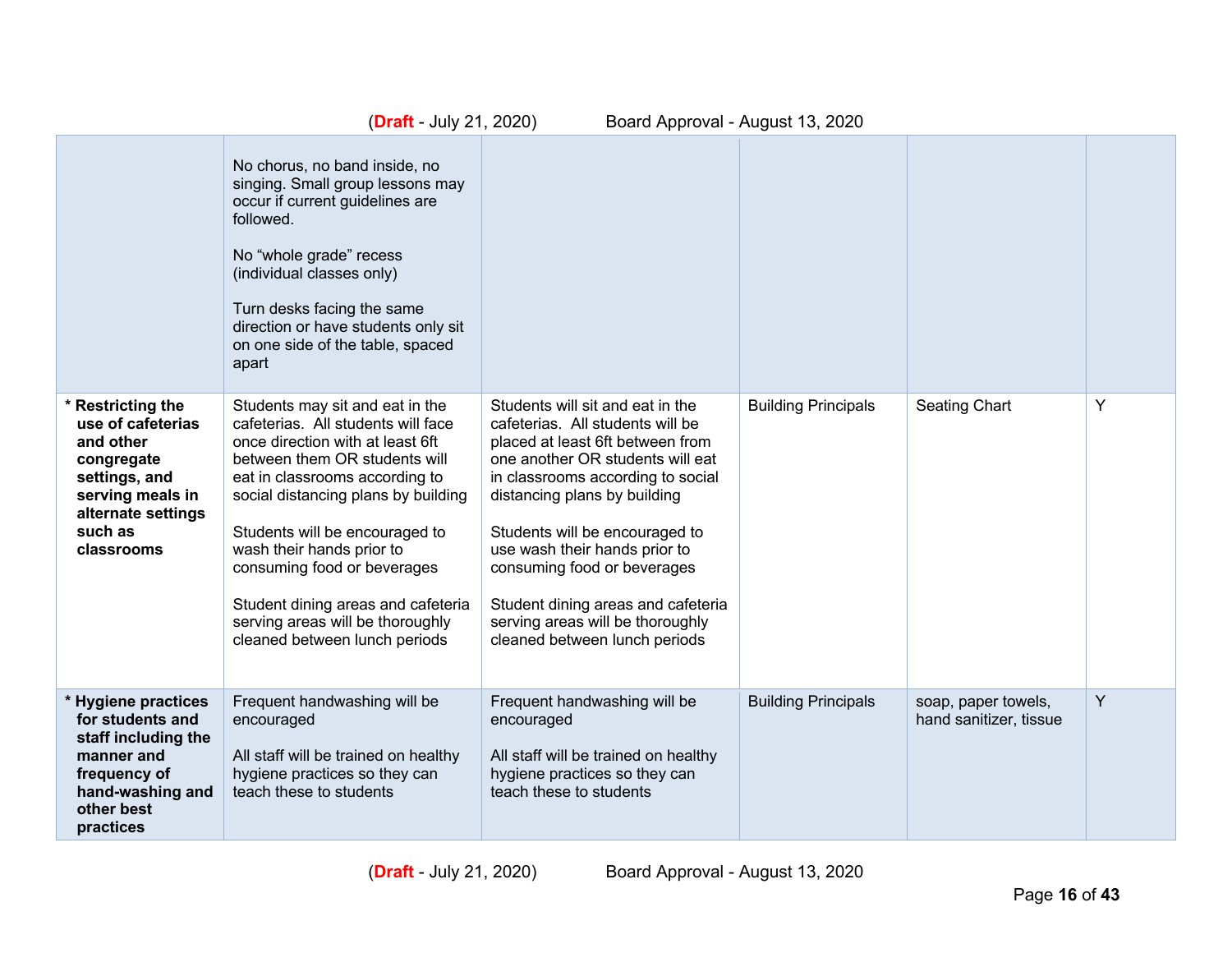|                                                                                                                                                   | (Draft - July 21, 2020)                                                                                                                                                                                                                                                                                                                                                                                                                                                                                                                                                                                                                                                                                                                                                                                                                              | Board Approval - August 13, 2020                                                                                                                                                                                                                                                                                                                                                                                                                                                                                                                                                                                                                                                                                                                                                                                                                     |                            |                                                                                            |   |
|---------------------------------------------------------------------------------------------------------------------------------------------------|------------------------------------------------------------------------------------------------------------------------------------------------------------------------------------------------------------------------------------------------------------------------------------------------------------------------------------------------------------------------------------------------------------------------------------------------------------------------------------------------------------------------------------------------------------------------------------------------------------------------------------------------------------------------------------------------------------------------------------------------------------------------------------------------------------------------------------------------------|------------------------------------------------------------------------------------------------------------------------------------------------------------------------------------------------------------------------------------------------------------------------------------------------------------------------------------------------------------------------------------------------------------------------------------------------------------------------------------------------------------------------------------------------------------------------------------------------------------------------------------------------------------------------------------------------------------------------------------------------------------------------------------------------------------------------------------------------------|----------------------------|--------------------------------------------------------------------------------------------|---|
|                                                                                                                                                   | Ensure handwashing strategies<br>include washing with soap and<br>water for at least 20 seconds,<br>especially after going to the<br>bathroom; before eating; and after<br>blowing your nose, coughing, or<br>sneezing. If soap and water are<br>not available and hands are not<br>visibly dirty, use an alcohol-based<br>hand sanitizer that contains at<br>least 60% alcohol<br>CDC - handwashing resources<br>that include health promotion<br>materials, information on proper<br>handwashing technique, and tips<br>for families to help children<br>develop good handwashing habits.<br>Ensure adequate supplies (e.g.,<br>soap, paper towels, hand<br>sanitizer, tissue) to support<br>healthy hygiene practices<br>Sharing of materials, supplies, and<br>items will be prohibited<br>Hand sanitizer will be available in<br>all classrooms | Ensure handwashing strategies<br>include washing with soap and<br>water for at least 20 seconds,<br>especially after going to the<br>bathroom; before eating; and after<br>blowing your nose, coughing, or<br>sneezing. If soap and water are<br>not available and hands are not<br>visibly dirty, use an alcohol-based<br>hand sanitizer that contains at<br>least 60% alcohol<br>CDC - handwashing resources<br>that include health promotion<br>materials, information on proper<br>handwashing technique, and tips<br>for families to help children<br>develop good handwashing habits.<br>Ensure adequate supplies (e.g.,<br>soap, paper towels, hand<br>sanitizer, tissue) to support<br>healthy hygiene practices<br>Sharing of materials, supplies, and<br>items will be prohibited<br>Hand sanitizer will be available in<br>all classrooms |                            |                                                                                            |   |
| * Posting signs, in<br>highly visible<br>locations, that<br>promote everyday<br>protective<br>measures, and<br>how to stop the<br>spread of germs | Post CDC Germs Are Everywhere<br>and Wash Your Hands Posters in<br>all District Cafeterias and<br>Restrooms and other high traffic<br>areas<br><b>CDC Germs are Everywhere</b><br><b>CDC Wash Your Hands</b>                                                                                                                                                                                                                                                                                                                                                                                                                                                                                                                                                                                                                                         | Post CDC Germs Are Everywhere<br>and Wash Your Hands Posters in<br>all District Cafeterias and<br>Restrooms and other high traffic<br>areas<br><b>CDC Germs are Everywhere</b><br><b>CDC Wash Your Hands</b>                                                                                                                                                                                                                                                                                                                                                                                                                                                                                                                                                                                                                                         | <b>Building Principals</b> | <b>CDC</b> Website<br>Germs Are<br><b>Everywhere Posters</b><br>Wash Your Hands<br>Posters | N |
|                                                                                                                                                   |                                                                                                                                                                                                                                                                                                                                                                                                                                                                                                                                                                                                                                                                                                                                                                                                                                                      |                                                                                                                                                                                                                                                                                                                                                                                                                                                                                                                                                                                                                                                                                                                                                                                                                                                      |                            |                                                                                            |   |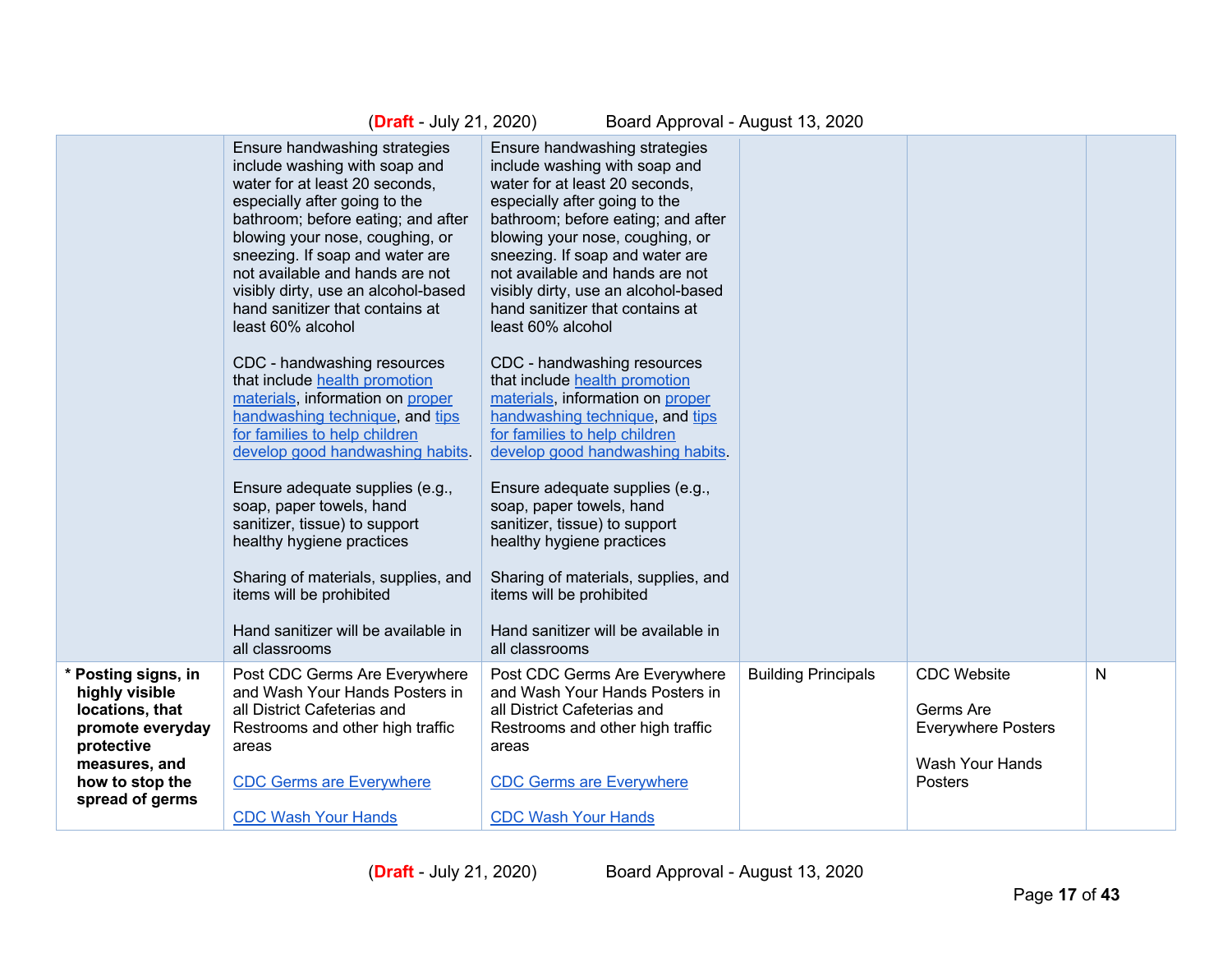|                                                                                                                                                                 | <b>Translated Posters</b>                                                                                                                                                                                                                                                                                                                                                                                                                                                  | <b>Translated Posters</b>                                                                                                                                                                                                                                                                                                                                                                                                                                                               |                                                                                  |                                                                                                                               |              |
|-----------------------------------------------------------------------------------------------------------------------------------------------------------------|----------------------------------------------------------------------------------------------------------------------------------------------------------------------------------------------------------------------------------------------------------------------------------------------------------------------------------------------------------------------------------------------------------------------------------------------------------------------------|-----------------------------------------------------------------------------------------------------------------------------------------------------------------------------------------------------------------------------------------------------------------------------------------------------------------------------------------------------------------------------------------------------------------------------------------------------------------------------------------|----------------------------------------------------------------------------------|-------------------------------------------------------------------------------------------------------------------------------|--------------|
| * Identifying and<br>restricting non-<br>essential visitors<br>and volunteers                                                                                   | Only students and staff are<br>allowed in district buildings past<br>the school office                                                                                                                                                                                                                                                                                                                                                                                     | Only students and staff are<br>allowed in district buildings past<br>the school office                                                                                                                                                                                                                                                                                                                                                                                                  | District Safety and<br><b>Security Coordinator</b><br><b>Building Principals</b> | N/A                                                                                                                           | $\mathsf{N}$ |
| * Handling sporting<br>activities for<br>recess and<br>physical<br>education classes<br>consistent with<br>the CDC<br><b>Considerations</b><br>for Youth Sports | There will be no recess in yellow<br>phase<br>Physical Education Classes will be<br>conducted with approximately 1/2 of<br>the students and social distancing<br>practices in place<br><b>CDC Considerations for Youth</b><br><b>Sports</b>                                                                                                                                                                                                                                | Limited Recess with proper social<br>distancing. (by class-No whole<br>grade recess)<br>Physical Education Classes will be<br>conducted with students and<br>social distancing practices in place<br><b>CDC Considerations for Youth</b><br><b>Sports</b>                                                                                                                                                                                                                               | <b>Building Principals</b>                                                       | N/A                                                                                                                           | Y            |
| <b>Limiting the sharing</b><br>of materials among<br>students                                                                                                   | Clean and disinfect shared items<br>between uses<br>Keep each student's belongings<br>separated from others' and in<br>individually labeled containers,<br>cubbies, lockers or other areas<br>Ensure adequate supplies to<br>minimize sharing of high touch<br>materials to the extent possible or<br>limit to one group of students at<br>a time and disinfect in between<br><b>use</b><br>Textbooks that are shared<br>Technology<br><b>Art Supplies</b><br>PE Equipment | Clean and disinfect shared items<br>between uses<br>Keep each student's belongings<br>separated from others' and in<br>individually labeled containers,<br>cubbies, lockers or other areas<br>Ensure adequate supplies to<br>minimize sharing of high touch<br>materials to the extent possible or<br>limit to one group of students at<br>a time and disinfect in between<br>use<br>Textbooks that are shared<br>Technology<br><b>Art Supplies</b><br><b>PE Equipment</b><br>$\bullet$ | <b>Staff</b>                                                                     | PPE as needed,<br>schedules, seating<br>charts, Individual<br>student spaces,<br>Individually assigned<br>classroom resources | $\mathsf{N}$ |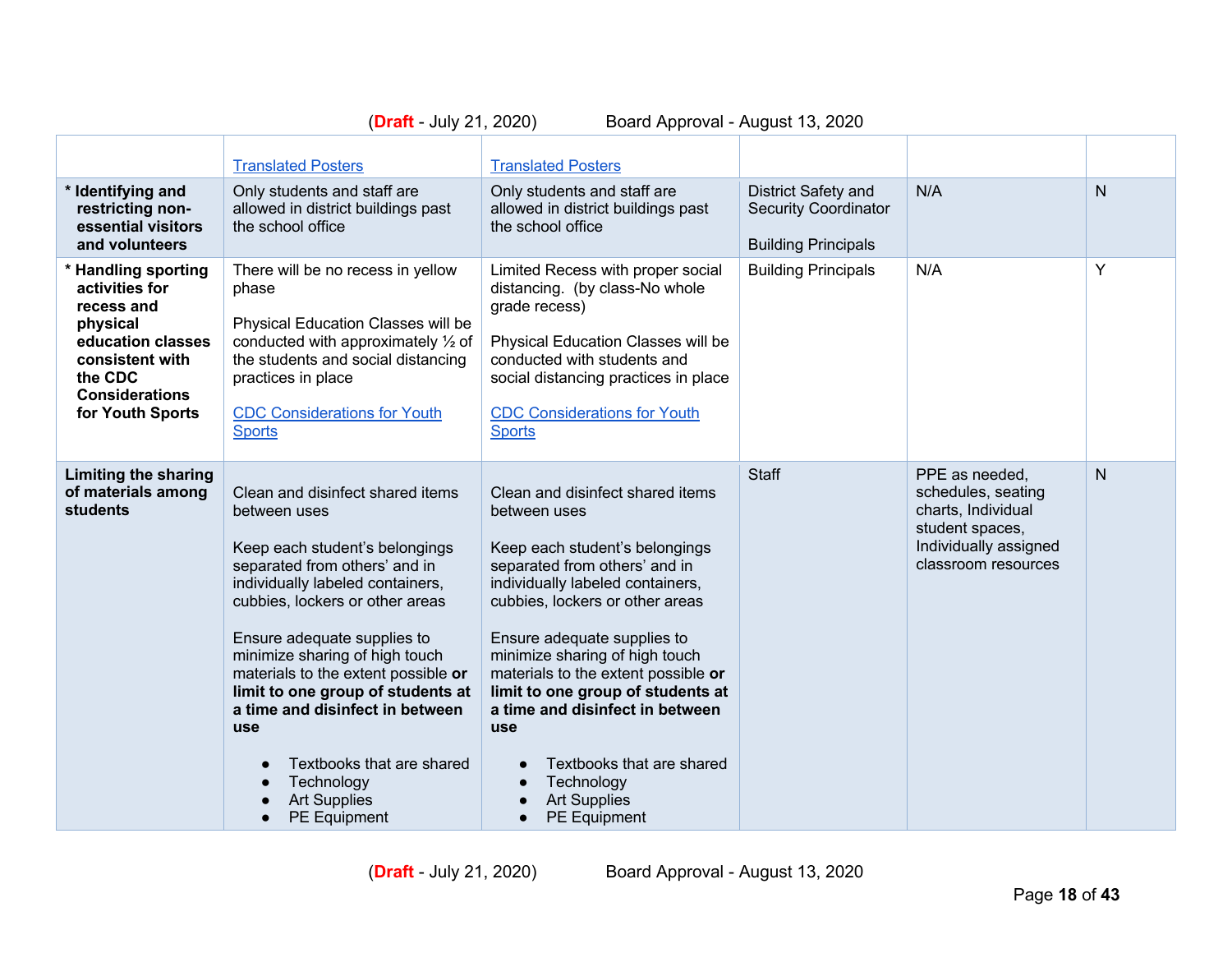|                                                                                                                   | ( <b>Draft</b> - July 21, 2020)<br>Board Approval - August 13, 2020                                                                                                                                                                                                                                                                                                                               |                                                                                                                                                                                                                                                                                                                                                                                                                                                       |                                                             |                       |              |  |
|-------------------------------------------------------------------------------------------------------------------|---------------------------------------------------------------------------------------------------------------------------------------------------------------------------------------------------------------------------------------------------------------------------------------------------------------------------------------------------------------------------------------------------|-------------------------------------------------------------------------------------------------------------------------------------------------------------------------------------------------------------------------------------------------------------------------------------------------------------------------------------------------------------------------------------------------------------------------------------------------------|-------------------------------------------------------------|-----------------------|--------------|--|
|                                                                                                                   | Avoid using other employees'<br>phones, desks, offices, or other<br>work tools and equipment, when<br>possible. Clean and disinfect<br>them before and after use                                                                                                                                                                                                                                  | Avoid using other employees'<br>phones, desks, offices, or other<br>work tools and equipment, when<br>possible. Clean and disinfect<br>them before and after use                                                                                                                                                                                                                                                                                      |                                                             |                       |              |  |
| <b>Staggering the use</b><br>of communal<br>spaces and<br>hallways                                                | Staggered bell schedules by grade<br>and/or class to limit students in<br>hallways<br>Create one-way traffic patterns in<br>hallways/stairwells when possible<br>Separate students within common<br>areas<br>Arrival<br><b>Dismissal Lines</b><br>Lunch<br>Utilize virtual options for group<br>events, gatherings, or meetings<br>Promote social distancing of at<br>least 6 feet between people | Staggered bell schedules by grade<br>and/or class to limit students in<br>hallways<br>Create one-way traffic patterns in<br>hallways/stairwells when possible<br>Separate students within common<br>areas<br>Arrival<br><b>Dismissal Lines</b><br>Lunch<br>$\bullet$<br>Pursue virtual options for group<br>events, gatherings, or meetings, if<br>possible, and promote social<br>distancing of at least 6 feet<br>between people if events are held | <b>Building Principals</b>                                  | Hallway Signage       | N            |  |
| <b>Adjusting</b><br>transportation<br>schedules and<br>practices to create<br>social distance<br>between students | Wearing of masks is mandatory on<br>district transportation<br>There are no practices, meetings,<br>competitions, athletic, musical,<br>extra-curricular, or similar<br>Approximately $\frac{1}{2}$ of students will<br>be on the bus at any time                                                                                                                                                 | Wearing of masks is mandatory on<br>district transportation.<br>Parent drop off/pick up will be<br>encouraged<br>Academic, extracurricular,<br>educational field trips,<br>conferences, and meetings are<br>limited to districts in IU5 and will<br>be very limited                                                                                                                                                                                   | Director of<br>Transportation<br><b>Building Principals</b> | Masks, Seating Charts | $\mathsf{N}$ |  |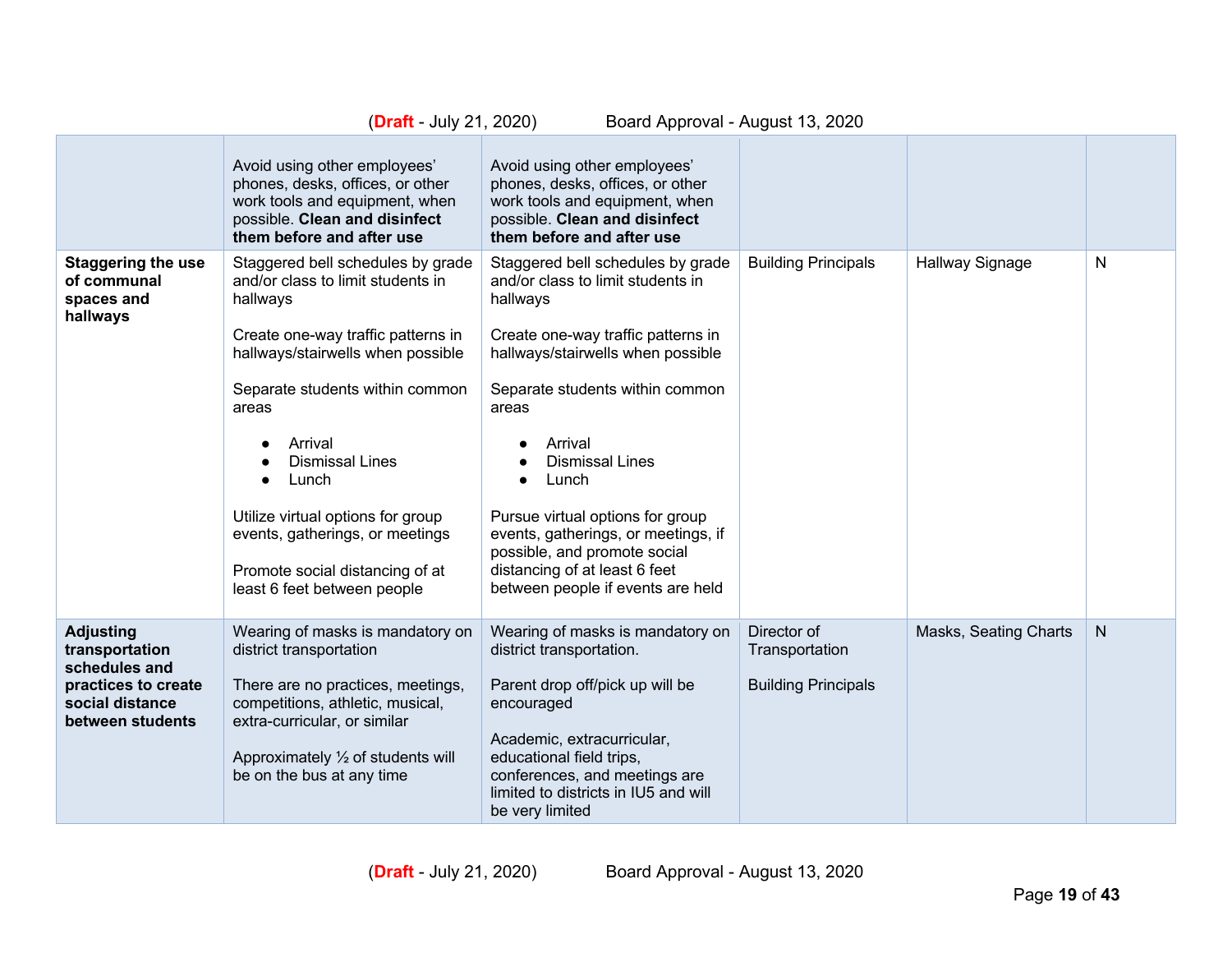|                                                                                                                                              | ( <b>Draft</b> - July 21, 2020)                                                                                                                                                                                                                                                                                                                                                                                                                                                                                                                                                                                                                                                                                     | Board Approval - August 13, 2020                                                                                                                                                                                                                                                                                                                                                                                                                                                                                                                                                                     |                             |       |              |
|----------------------------------------------------------------------------------------------------------------------------------------------|---------------------------------------------------------------------------------------------------------------------------------------------------------------------------------------------------------------------------------------------------------------------------------------------------------------------------------------------------------------------------------------------------------------------------------------------------------------------------------------------------------------------------------------------------------------------------------------------------------------------------------------------------------------------------------------------------------------------|------------------------------------------------------------------------------------------------------------------------------------------------------------------------------------------------------------------------------------------------------------------------------------------------------------------------------------------------------------------------------------------------------------------------------------------------------------------------------------------------------------------------------------------------------------------------------------------------------|-----------------------------|-------|--------------|
|                                                                                                                                              | Parent drop off/pick up will be<br>encouraged<br>Extracurricular and educational<br>field trips are eliminated<br>Attendance at in-person<br>conferences and events are<br>eliminated                                                                                                                                                                                                                                                                                                                                                                                                                                                                                                                               | Participation in athletic events is<br>limited to PIAA District 10<br>sanctioned competitions<br>Travel to counties in yellow for any<br>event is prohibited                                                                                                                                                                                                                                                                                                                                                                                                                                         |                             |       |              |
| Limiting the number<br>of individuals in<br>classrooms and<br>other learning<br>spaces, and<br>interactions<br>between groups of<br>students | ABAB C schedule approximately<br>1/2 of students will be labeled "A"<br>the other $\frac{1}{2}$ will be labeled "B"<br>Monday and Wednesday will be<br>"A" days, Tuesday and Thursday<br>will be "B" days. Friday will be "C"<br>day which is "Virtual Day" and all<br>students stay home and learn<br>remotely<br>PreK $-3^{rd}$ grade, MDS,<br><b>Elementary ES and Life Skills</b><br>Students may attend school<br>Monday - Thursday with Virtual<br>Day on Friday<br>Masks are mandatory for use<br>during times when groups of<br>individuals pass or are in close<br>proximity such as hallway<br>transitions as recommended by<br>the CDC and PA Dept. of Health<br>Masks required during<br>transportation | Best Practices will be utilized to<br>limit close contact between<br>students and staff<br>Increased physical distancing in<br>classrooms<br>Staggered bells for fewer students<br>in hallways<br>No chorus, no band inside, no<br>singing<br>No "whole grade" recess<br>(individual classes only)<br>Masks are mandatory during<br>transportation<br>Masks encouraged (or mandatory)<br>during entry and exit of building,<br>and all transitions as<br>recommended under current<br>mandates by the CDC and/or PA<br>Dept. of Health<br>In some classrooms, masks may<br>be mandatory where social | <b>Building Principals,</b> | Masks | $\mathsf{N}$ |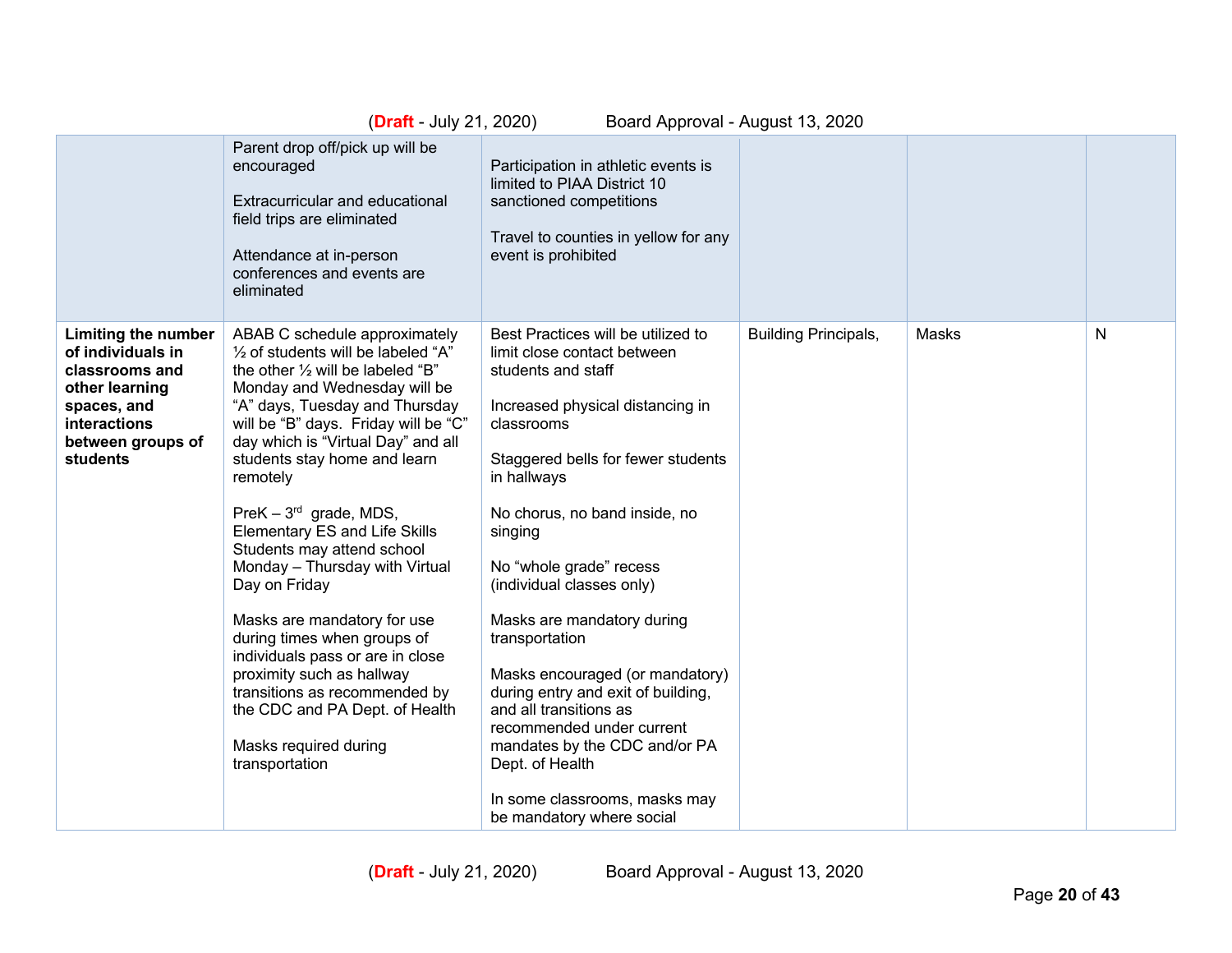|                                                                                                                                                                                                               | Board Approval - August 13, 2020<br>$(Draft - July 21, 2020)$                                                                                                                                                                           |                                                                                                                                                                                                                                                                                                                                                                  |                                                        |     |              |  |
|---------------------------------------------------------------------------------------------------------------------------------------------------------------------------------------------------------------|-----------------------------------------------------------------------------------------------------------------------------------------------------------------------------------------------------------------------------------------|------------------------------------------------------------------------------------------------------------------------------------------------------------------------------------------------------------------------------------------------------------------------------------------------------------------------------------------------------------------|--------------------------------------------------------|-----|--------------|--|
|                                                                                                                                                                                                               |                                                                                                                                                                                                                                         | distancing is not possible or<br>feasible                                                                                                                                                                                                                                                                                                                        |                                                        |     |              |  |
| <b>Coordinating with</b><br>local childcare<br>regarding on site<br>care, transportation<br>protocol changes<br>and, when possible,<br>revised hours of<br>operation or<br>modified school-<br>year calendars | When applicable, school<br>administration will coordinate with<br>Local Childcare regarding: on site<br>care, transportation protocol<br>changes and, when possible,<br>revised hours of operation or<br>modified school-year calendars | Under Green will operate normally                                                                                                                                                                                                                                                                                                                                | Director of Student<br><b>Services</b>                 | N/A | $\mathsf{N}$ |  |
| Other social<br>distancing and<br>safety practices                                                                                                                                                            | All after school activities are<br>cancelled<br><b>Extracurricular and Educational</b><br>field trips are eliminated<br>Attendance at in-person<br>conferences and events are<br>eliminated                                             | Under Green all sports, clubs and<br>after school activities will operate<br>under CDC, PA Dept. of Health<br>practices and protocols<br>Academic, extracurricular,<br>Educational field trips,<br>conferences, and meetings are<br>limited to districts in IU5<br>Participation in athletic events is<br>limited to PIAA District 10<br>sanctioned competitions | <b>Building Principals</b><br><b>Athletic Director</b> | N/A | N            |  |

#### **Monitoring Student and Staff Health**

#### **Key Questions**

- How will you monitor students, staff, and others who interact with each other to ensure they are healthy and not exhibiting signs of illness?
- Where, to whom, when, and how frequently will the monitoring take place (e.g. parent or child report from home or upon arrival to school)?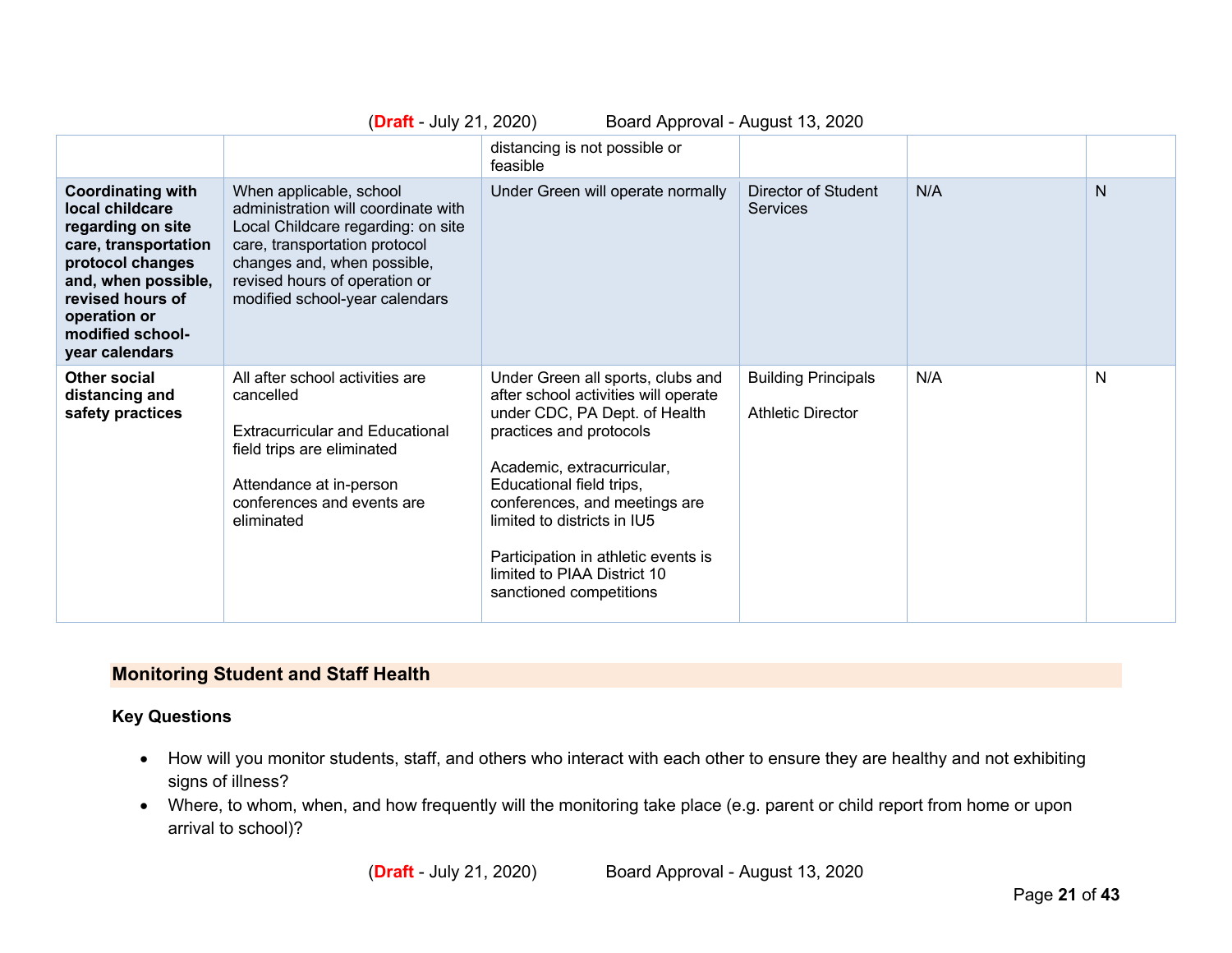- What is the policy for quarantine or isolation if a staff, student, or other member of the school community becomes ill or has been exposed to an individual confirmed positive for COVID-19?
- Which staff will be responsible for making decisions regarding quarantine or isolation requirements of staff or students?
- What conditions will a staff or student confirmed to have COVID-19 need to meet to safely return to school? How will you accommodate staff who are unable to uncomfortable to return?
- How will you determine which students are willing/able to return? How will you accommodate students who are unable or uncomfortable to return?
- When and how will families be notified of confirmed staff or student illness or exposure and resulting changes to the local Health and Safety Plan?
- Which stakeholders will be trained on protocols for monitoring student and staff health? When and how will the training be provided? How will preparedness to implement as a result of the training be measured?

#### **Summary of Responses to Key Questions:**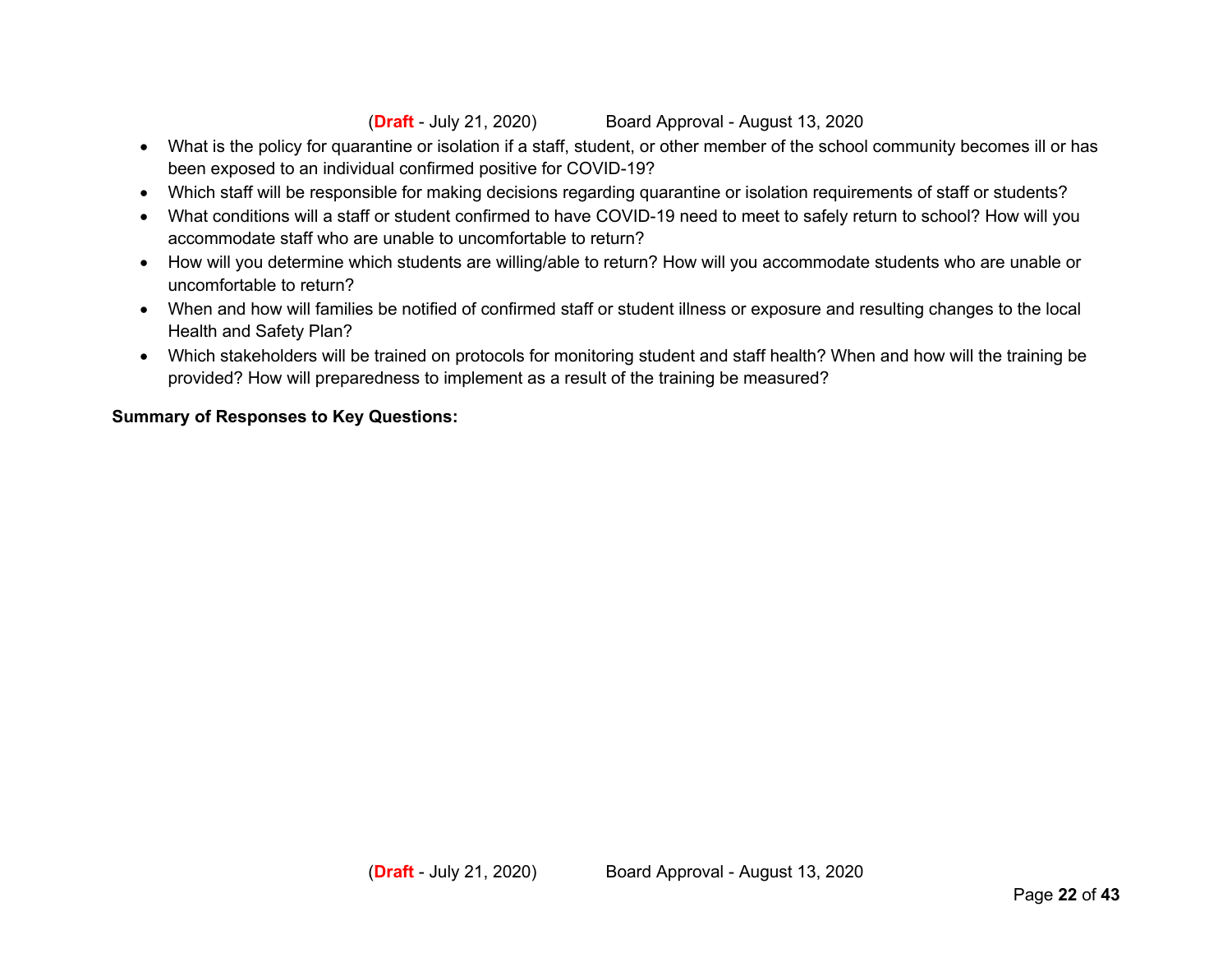| (Draft - July 21, 2020)<br>Board Approval - August 13, 2020                      |                                                                                                                                                                                                                                                                                                                                                                                                                                                                                                                                                                                                                                                                                                                                                 |                                                                                                                                                                                                                                                                                                                                                                                                                                                                                                                                                                                                                                                                                                                                                |                                         |                                                                            |                                       |
|----------------------------------------------------------------------------------|-------------------------------------------------------------------------------------------------------------------------------------------------------------------------------------------------------------------------------------------------------------------------------------------------------------------------------------------------------------------------------------------------------------------------------------------------------------------------------------------------------------------------------------------------------------------------------------------------------------------------------------------------------------------------------------------------------------------------------------------------|------------------------------------------------------------------------------------------------------------------------------------------------------------------------------------------------------------------------------------------------------------------------------------------------------------------------------------------------------------------------------------------------------------------------------------------------------------------------------------------------------------------------------------------------------------------------------------------------------------------------------------------------------------------------------------------------------------------------------------------------|-----------------------------------------|----------------------------------------------------------------------------|---------------------------------------|
| <b>Requirements</b>                                                              | <b>Action Steps</b><br>under Yellow Phase                                                                                                                                                                                                                                                                                                                                                                                                                                                                                                                                                                                                                                                                                                       | <b>Action Steps</b><br>under Green Phase                                                                                                                                                                                                                                                                                                                                                                                                                                                                                                                                                                                                                                                                                                       | <b>Lead Individual</b><br>and Position  | <b>Materials, Resources,</b><br>and or Supports<br><b>Needed</b>           | <b>PD</b><br><b>Required</b><br>(Y/N) |
| * Monitoring<br>students and staff<br>for symptoms and<br>history of<br>exposure | Parents/Guardians will be<br>responsible for symptom<br>screening of students at home<br>each morning<br>Parents/Guardians are<br>responsible to ensure students<br>with symptoms remain at home<br>and do not ride a bus or attend<br>school<br>All district staff will perform a<br>symptom screen on themselves<br>prior to leaving for work, and will<br>stay home if ill<br>Students and staff will consistently<br>be made aware of the signs and<br>symptoms of COVID-19<br>Students will be sent to the<br>quarantine room immediately if<br>feeling symptomatic<br>The District will share resources<br>with the school community to help<br>families understand when to keep<br>children home.<br>AAP When to Keep Your Child<br>Home | Parents/Guardians will be<br>responsible for symptom<br>screening of students at home<br>each morning<br>Parents/Guardians are<br>responsible to ensure students<br>with symptoms remain at home<br>and do not ride a bus or attend<br>school<br>All district staff will perform a<br>symptom screen on themselves<br>prior to leaving for work, and will<br>stay home if ill<br>Students and staff will consistently<br>be made aware of the signs and<br>symptoms of COVID-19<br>Students will be sent to the<br>quarantine room immediately if<br>feeling symptomatic<br>The District will share resources<br>with the school community to help<br>families understand when to keep<br>children home<br>AAP When to Keep Your Child<br>Home | Administration<br><b>Building Nurse</b> | Signage<br><b>Quarantine Rooms</b><br>Parent/Community<br><b>Resources</b> | Y                                     |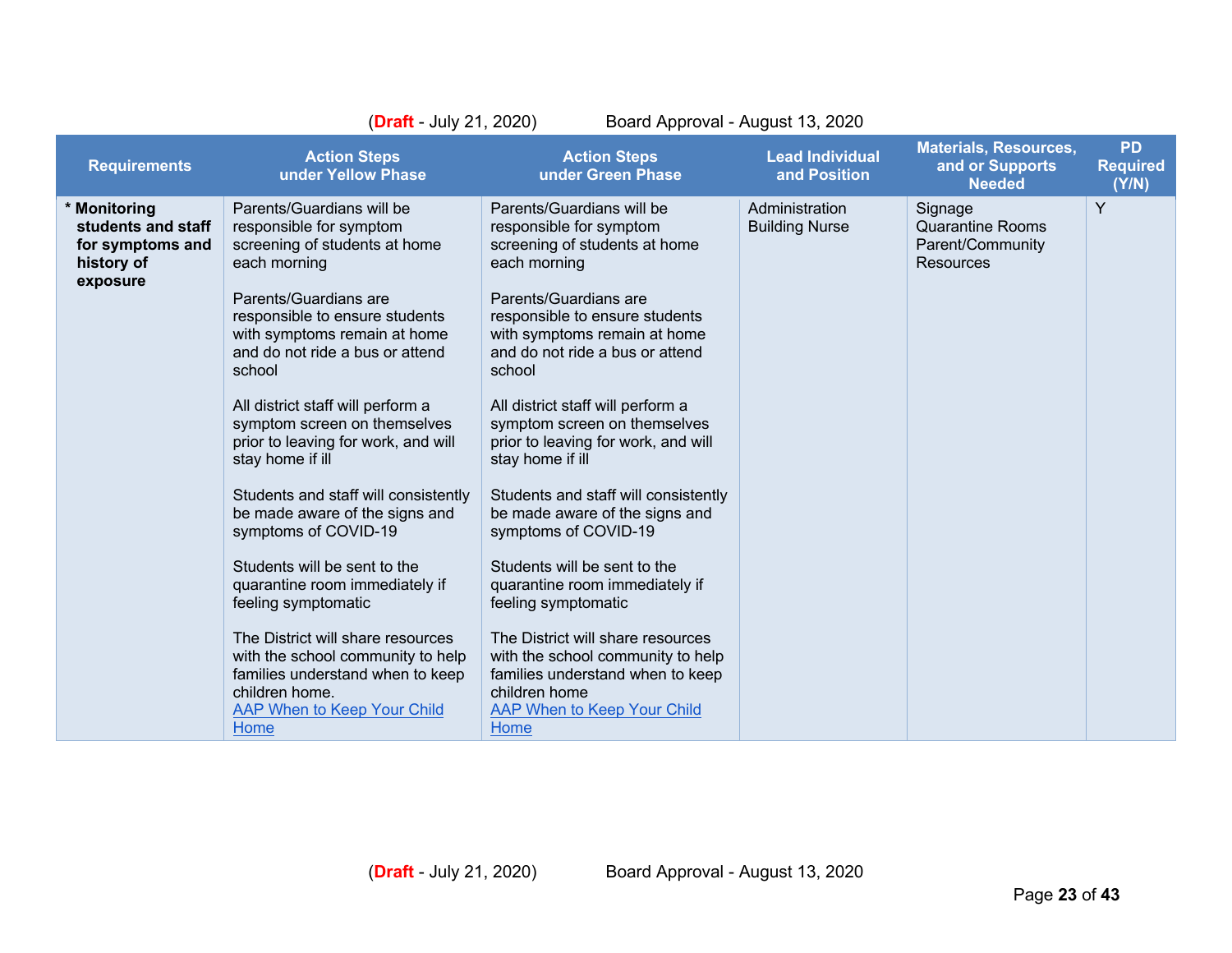| (Draft - July 21, 2020)<br>Board Approval - August 13, 2020                                                                            |                                                                                                                                                                                                  |                                                                                                                                                                                                  |                                                   |                                    |   |
|----------------------------------------------------------------------------------------------------------------------------------------|--------------------------------------------------------------------------------------------------------------------------------------------------------------------------------------------------|--------------------------------------------------------------------------------------------------------------------------------------------------------------------------------------------------|---------------------------------------------------|------------------------------------|---|
| * Isolating or<br>quarantining<br>students, staff, or<br>visitors if they<br>become sick or<br>demonstrate a<br>history of<br>exposure | Students and staff will consistently<br>be made aware of the signs and<br>symptoms of COVID-19<br>All district or contracted staff<br>showing signs or symptoms of<br>COVID-19 will be sent home | Students and staff will consistently<br>be made aware of the signs and<br>symptoms of COVID-19<br>All district or contracted staff<br>showing signs or symptoms of<br>COVID-19 will be sent home | <b>Building Principals</b><br><b>School Nurse</b> | Signage<br><b>Quarantine Rooms</b> | Υ |
|                                                                                                                                        | Students will be sent to the<br>quarantine room immediately if<br>feeling symptomatic                                                                                                            | Students will be sent to the<br>quarantine room immediately if<br>feeling symptomatic                                                                                                            |                                                   |                                    |   |
|                                                                                                                                        | If a student is sent to the<br>quarantine room or sent home<br>with COVID-19 symptoms, the<br>pandemic coordinator will be<br>notified                                                           | If a student is sent to the<br>quarantine room or sent home<br>with COVID-19 symptoms, the<br>pandemic coordinator will be<br>notified                                                           |                                                   |                                    |   |
|                                                                                                                                        | If a staff member is sent home<br>with COVID-19 symptoms, the<br>pandemic coordinator will be<br>notified                                                                                        | If a staff member is sent home<br>with COVID-19 symptoms, the<br>pandemic coordinator will be<br>notified                                                                                        |                                                   |                                    |   |
|                                                                                                                                        | School nurses and other<br>healthcare providers should use<br><b>Standard and Transmission-Based</b><br>Precautions when caring for sick<br>people                                               | School nurses and other<br>healthcare providers should use<br><b>Standard and Transmission-Based</b><br>Precautions when caring for sick<br>people                                               |                                                   |                                    |   |
|                                                                                                                                        | <b>What Healthcare Personnel</b><br>Should Know About Caring for<br>Patients with Confirmed or<br>Possible COVID-19 Infection                                                                    | <b>What Healthcare Personnel</b><br>Should Know About Caring for<br>Patients with Confirmed or<br>Possible COVID-19 Infection                                                                    |                                                   |                                    |   |
|                                                                                                                                        | If a student or staff is confirmed as<br>having COVID-19 by a medical<br>professional, the effected                                                                                              | If a student or staff is confirmed as<br>having COVID-19 by a medical<br>professional, the effected                                                                                              |                                                   |                                    |   |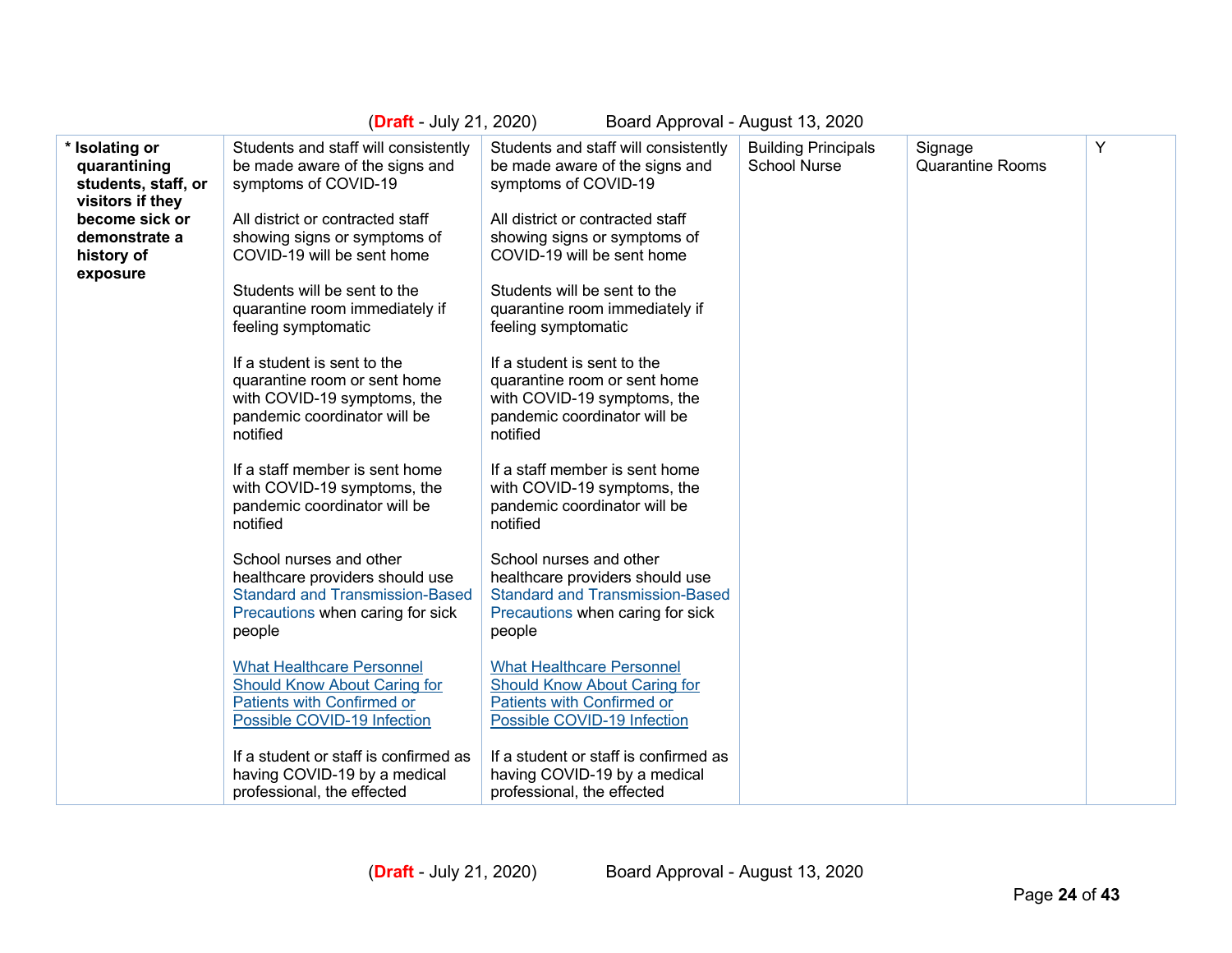|                     | $(Draft - July 21, 2020)$                                   | Board Approval - August 13, 2020                            |                                        |                                                                  |                                       |
|---------------------|-------------------------------------------------------------|-------------------------------------------------------------|----------------------------------------|------------------------------------------------------------------|---------------------------------------|
| <b>Requirements</b> | <b>Action Steps</b><br>under Yellow Phase                   | <b>Action Steps</b><br>under Green Phase                    | <b>Lead Individual</b><br>and Position | <b>Materials, Resources,</b><br>and or Supports<br><b>Needed</b> | <b>PD</b><br><b>Required</b><br>(Y/N) |
|                     | building(s) will be closed for 72<br>hours for disinfecting | building(s) will be closed for 72<br>hours for disinfecting |                                        |                                                                  |                                       |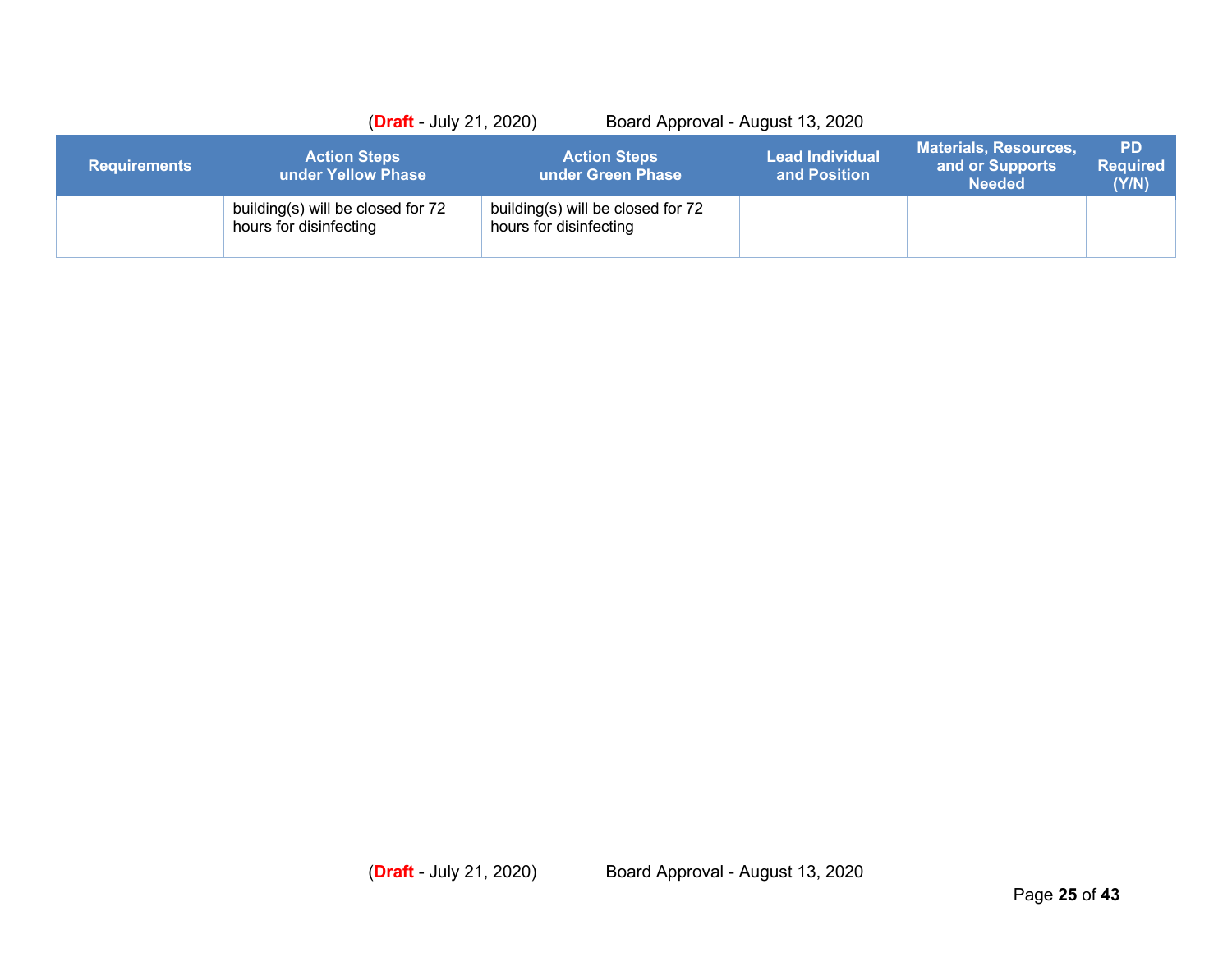|                                                                                     | ( <b>Draft</b> - July 21, 2020)<br>Board Approval - August 13, 2020                                                                                                                                                                                                                                                                                                                                                                                                                                                                                                                                                                                                                                                                                                                                                                                             |                                                                                                                                                                                                                                                                                                                                                                                                                                                                                                                                                                                                                                                                                                                                                                                                                                                                   |                                                                                |                                                                  |                                       |
|-------------------------------------------------------------------------------------|-----------------------------------------------------------------------------------------------------------------------------------------------------------------------------------------------------------------------------------------------------------------------------------------------------------------------------------------------------------------------------------------------------------------------------------------------------------------------------------------------------------------------------------------------------------------------------------------------------------------------------------------------------------------------------------------------------------------------------------------------------------------------------------------------------------------------------------------------------------------|-------------------------------------------------------------------------------------------------------------------------------------------------------------------------------------------------------------------------------------------------------------------------------------------------------------------------------------------------------------------------------------------------------------------------------------------------------------------------------------------------------------------------------------------------------------------------------------------------------------------------------------------------------------------------------------------------------------------------------------------------------------------------------------------------------------------------------------------------------------------|--------------------------------------------------------------------------------|------------------------------------------------------------------|---------------------------------------|
| <b>Requirements</b>                                                                 | <b>Action Steps</b><br>under Yellow Phase                                                                                                                                                                                                                                                                                                                                                                                                                                                                                                                                                                                                                                                                                                                                                                                                                       | <b>Action Steps</b><br>under Green Phase                                                                                                                                                                                                                                                                                                                                                                                                                                                                                                                                                                                                                                                                                                                                                                                                                          | <b>Lead Individual</b><br>and Position                                         | <b>Materials, Resources,</b><br>and or Supports<br><b>Needed</b> | <b>PD</b><br><b>Required</b><br>(Y/N) |
| * Returning isolated<br>or quarantined<br>staff, students, or<br>visitors to school | If a student or staff member has a<br>confirmed case of COVID-19:<br>Notification/documentation must<br>be presented to pandemic<br>coordinator before re-admittance<br>to school/work<br>A student or staff member<br>identified through contact tracing<br>as being exposed to COVID-19<br>may return to school/work after 14<br>days with no signs or symptoms of<br>COVID-19 OR after 72 hours of<br>isolation and a negative test<br>A student or staff member who<br>has been quarantined/sent home<br>with signs or symptoms may<br>return after:<br>72 hours with no fever<br>$\bullet$<br>(without medication) AND<br>Respiratory symptoms<br>have improved (e.g.<br>cough, shortness of<br>breath) AND<br>14 days since symptoms<br>first appeared<br>OR a Negative test after a<br>72-hour period of being non-<br>symptomatic<br>Temperature checks | If a student or staff member has a<br>confirmed case of COVID-19:<br>Notification/documentation must<br>be presented to pandemic<br>coordinator before re-admittance<br>to school/work<br>A student or staff member<br>identified through contact tracing<br>as being exposed to COVID-19<br>may return to school/work after 14<br>days with no signs or symptoms of<br>COVID-19 OR after 72 hours of<br>isolation and a negative test<br>A student or staff member who<br>has been quarantined/sent home<br>with signs or symptoms may<br>return after:<br>• 72 hours with no fever<br>(without medication) AND<br>Respiratory symptoms<br>$\bullet$<br>have improved (e.g.<br>cough, shortness of<br>breath) AND<br>14 days since symptoms<br>first appeared<br>OR a Negative test after a<br>72-hour period of being non-<br>symptomatic<br>Temperature checks | Pandemic<br>Coordinator,<br><b>Building Principals,</b><br><b>School Nurse</b> | <b>Digital Contactless</b><br><b>Thermometers</b>                | N                                     |
|                                                                                     |                                                                                                                                                                                                                                                                                                                                                                                                                                                                                                                                                                                                                                                                                                                                                                                                                                                                 |                                                                                                                                                                                                                                                                                                                                                                                                                                                                                                                                                                                                                                                                                                                                                                                                                                                                   |                                                                                |                                                                  |                                       |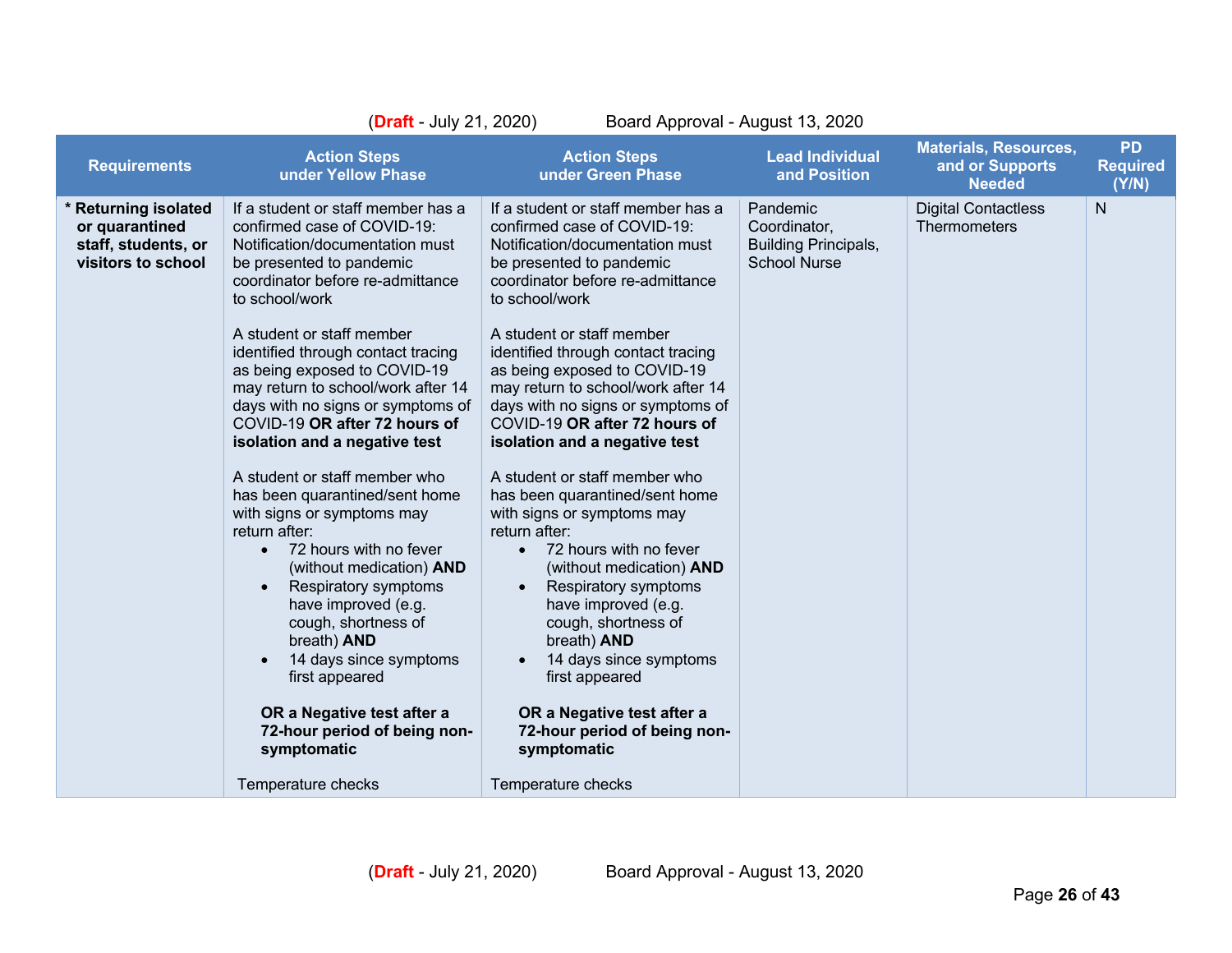| ( <b>Draft</b> - July 21, 2020)<br>Board Approval - August 13, 2020                                                               |                                                                                                                                                                                                                               |                                                                                                                                                                                                                               |                                            |                                                                        |                                       |
|-----------------------------------------------------------------------------------------------------------------------------------|-------------------------------------------------------------------------------------------------------------------------------------------------------------------------------------------------------------------------------|-------------------------------------------------------------------------------------------------------------------------------------------------------------------------------------------------------------------------------|--------------------------------------------|------------------------------------------------------------------------|---------------------------------------|
| <b>Requirements</b>                                                                                                               | <b>Action Steps</b><br>under Yellow Phase                                                                                                                                                                                     | <b>Action Steps</b><br>under Green Phase                                                                                                                                                                                      | <b>Lead Individual</b><br>and Position     | <b>Materials, Resources,</b><br>and or Supports<br><b>Needed</b>       | <b>PD</b><br><b>Required</b><br>(Y/N) |
| Notifying staff,<br>families, and the<br>public of school<br>closures and<br>within-school-year<br>changes in safety<br>protocols | District will use multiple social<br>media sites as well as district<br>website, "all call" system, and local<br>news to notify families, staff, and<br>general public of updates and/or<br>changes to protocols and closures | District will use multiple social<br>media sites as well as district<br>website, "all call" system, and local<br>news to notify families, staff, and<br>general public of updates and/or<br>changes to protocols and closures | Pandemic<br>Coordinator,<br>Superintendent | All Call System<br>Social Media Platforms<br>Website<br>Media Contacts | N                                     |
| <b>Other monitoring</b><br>and screening<br>practices                                                                             | Will continue to monitor and follow<br>procedures and guidelines from<br>the CDC and PA Department of<br>Health                                                                                                               | Will continue to monitor and follow<br>procedures and guidelines from<br>the CDC and PA Department of<br>Health                                                                                                               | Pandemic<br>Coordinator                    | N/A                                                                    | N                                     |

#### **Other Considerations for Students and Staff**

#### **Key Questions**

- What is the local policy/procedure regarding face coverings for staff? What is the policy/procedure for students?
- What special protocols will you implement to protect students and staff at higher risk for severe illness?
- How will you ensure enough substitute teachers are prepared in the event of staff illness?
- How will the LEA strategically deploy instructional and non-instructional staff to ensure all students have access to quality learning opportunities, as well as supports for social emotional wellness at school and at home?

#### **Summary of Responses to Key Questions:**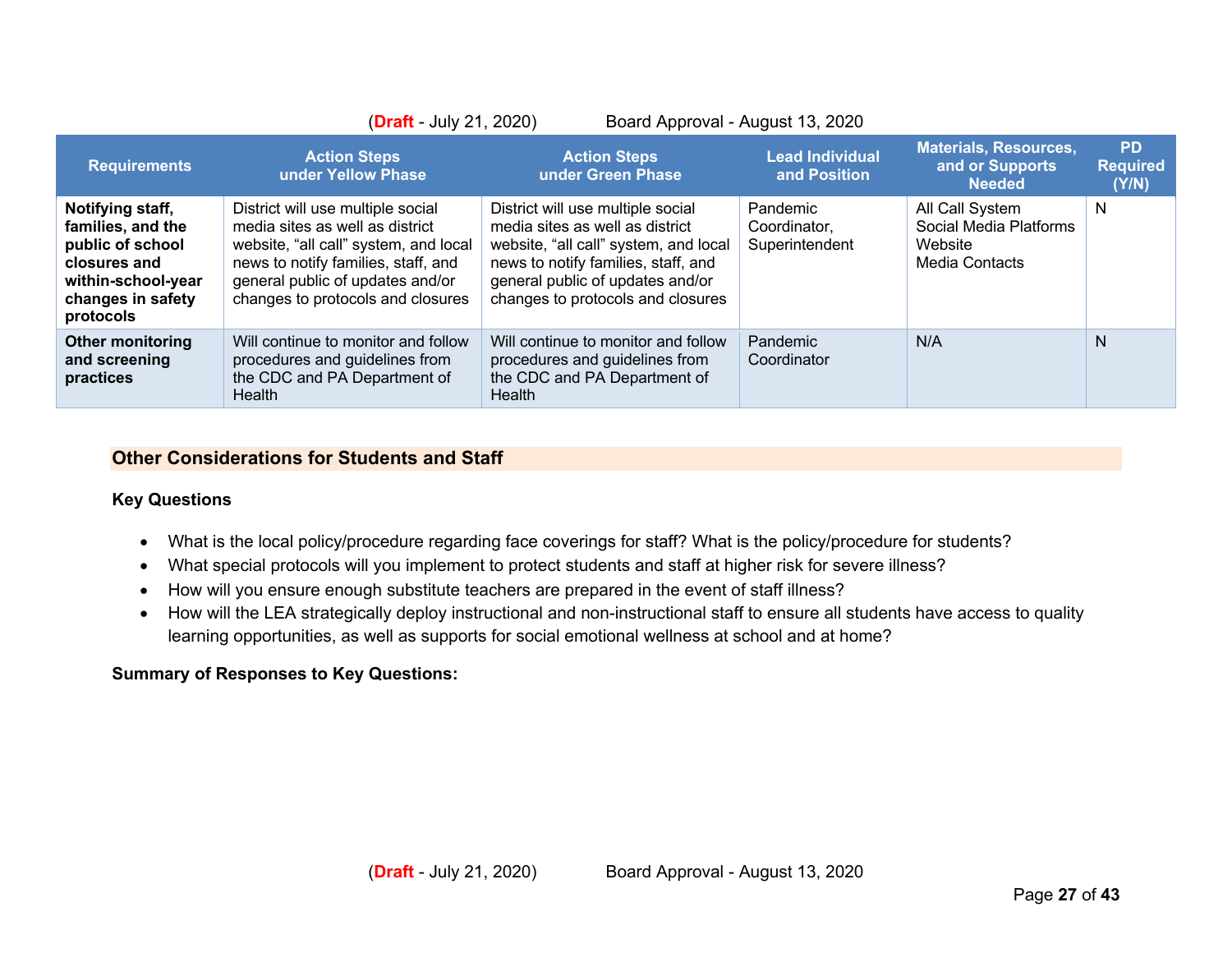| (Draft - July 21, 2020)<br>Board Approval - August 13, 2020                |                                                                                                                                                                                                                                                                                                                                                                                                                                                                                                                                                                                    |                                                                                                                                                                                                                                                                                                                                                                                                                                                                                                                                                                                    |                                                    |                                                                  |                                       |
|----------------------------------------------------------------------------|------------------------------------------------------------------------------------------------------------------------------------------------------------------------------------------------------------------------------------------------------------------------------------------------------------------------------------------------------------------------------------------------------------------------------------------------------------------------------------------------------------------------------------------------------------------------------------|------------------------------------------------------------------------------------------------------------------------------------------------------------------------------------------------------------------------------------------------------------------------------------------------------------------------------------------------------------------------------------------------------------------------------------------------------------------------------------------------------------------------------------------------------------------------------------|----------------------------------------------------|------------------------------------------------------------------|---------------------------------------|
| <b>Requirements</b>                                                        | <b>Action Steps</b><br>under Yellow Phase                                                                                                                                                                                                                                                                                                                                                                                                                                                                                                                                          | <b>Action Steps</b><br>under Green Phase                                                                                                                                                                                                                                                                                                                                                                                                                                                                                                                                           | <b>Lead Individual</b><br>and Position             | <b>Materials, Resources,</b><br>and or Supports<br><b>Needed</b> | <b>PD</b><br><b>Required</b><br>(Y/N) |
| * Protecting<br>students and staff<br>at higher risk for<br>severe illness | Teachers will send students that<br>appear ill or are symptomatic to a<br>quarantine room for temperature<br>to be taken and notify Pandemic<br>Coordinator<br>Additionally, high risk students will<br>be monitored and temperatures<br>will be taken of those students as<br>deemed necessary<br>Maximum physical distance<br>feasible will be implemented<br>between staff and students and<br>staff to staff and student to student<br>for high risk individuals<br>The district will follow guidelines<br>set forth in the (FFCRA) Families<br>First Coronavirus Response Act | Teachers will send students that<br>appear ill or are symptomatic to a<br>quarantine room for temperature<br>to be taken and notify Pandemic<br>Coordinator<br>Additionally, high risk students will<br>be monitored and temperatures<br>will be taken of those students as<br>deemed necessary<br>Maximum physical distance<br>feasible will be implemented<br>between staff and students and<br>staff to staff and student to student<br>for high risk individuals<br>The district will follow guidelines<br>set forth in the (FFCRA) Families<br>First Coronavirus Response Act | <b>Building Principals,</b><br><b>School Nurse</b> | <b>Digital Contactless</b><br><b>Thermometers</b>                | $\mathsf{N}$                          |
| * Use of face<br>coverings (masks<br>or face shields) by<br>all staff      | Face masks are mandatory during<br>entry and exit of building, and all<br>transitions as recommended under<br>current mandates by the CDC<br>and/or PA Dept. of Health<br>Face masks are mandatory for<br>use during times when groups of<br>individuals pass or are in close<br>proximity such as hallway<br>transitions or within 6' of one<br>another                                                                                                                                                                                                                           | Face masks are strongly<br>encouraged (or mandatory) during<br>entry and exit of building, and all<br>transitions as recommended under<br>current mandates by the CDC<br>and/or PA Dept. of Health<br>Face masks are encouraged (or<br>mandatory depending on current<br>mandates) for use during times<br>when groups of individuals pass or<br>are in close proximity such as<br>hallway transitions                                                                                                                                                                             | <b>Building Principal</b>                          | Masks                                                            | N                                     |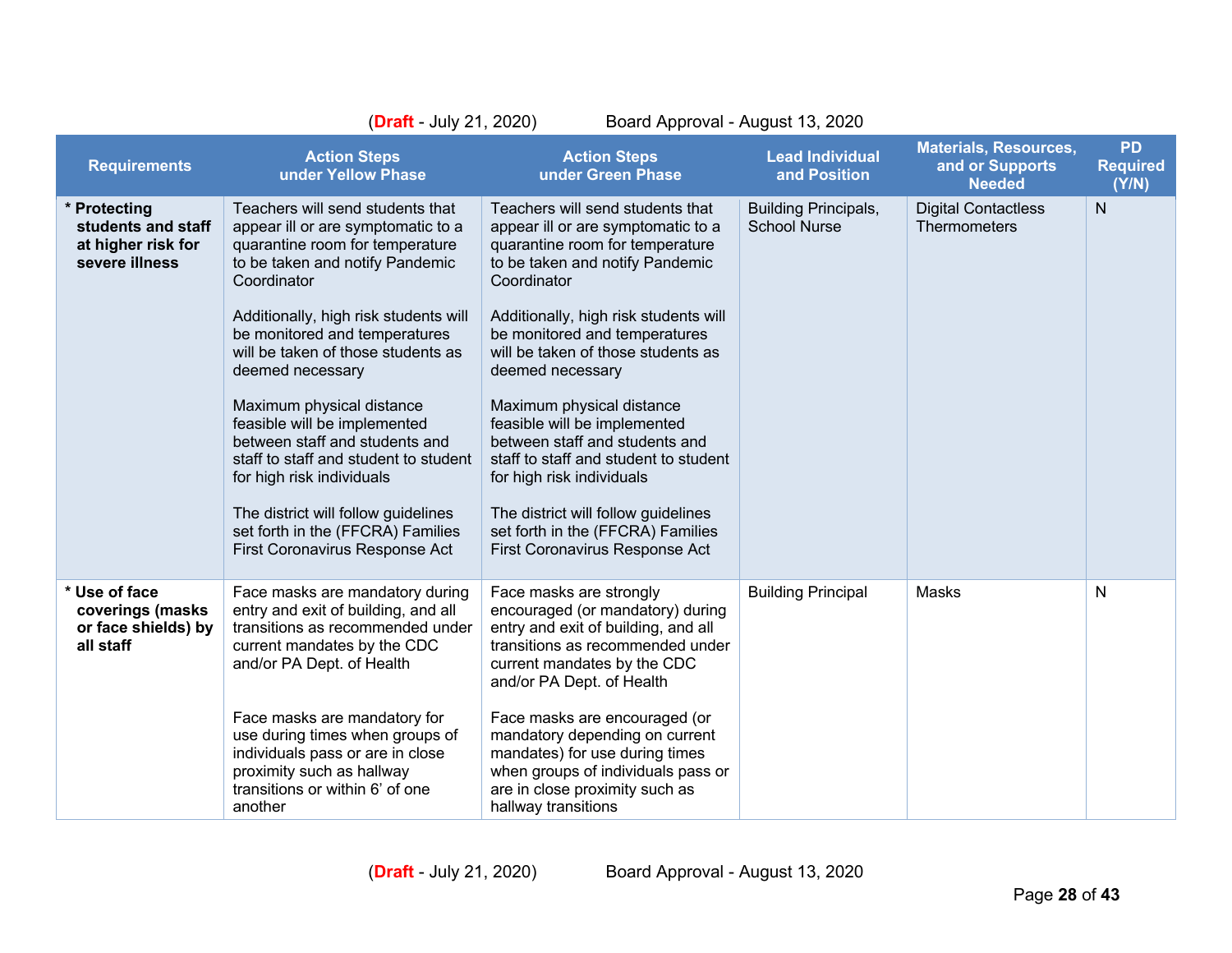|                                                                                                | $(Draft - July 21, 2020)$                                                                                                                                                                            |                                                                                                                                                                                                                                                         | Board Approval - August 13, 2020       |                                                                  |                                       |
|------------------------------------------------------------------------------------------------|------------------------------------------------------------------------------------------------------------------------------------------------------------------------------------------------------|---------------------------------------------------------------------------------------------------------------------------------------------------------------------------------------------------------------------------------------------------------|----------------------------------------|------------------------------------------------------------------|---------------------------------------|
| <b>Requirements</b>                                                                            | <b>Action Steps</b><br>under Yellow Phase                                                                                                                                                            | <b>Action Steps</b><br>under Green Phase                                                                                                                                                                                                                | <b>Lead Individual</b><br>and Position | <b>Materials, Resources,</b><br>and or Supports<br><b>Needed</b> | <b>PD</b><br><b>Required</b><br>(Y/N) |
| * Use of face<br>coverings (masks<br>or face shields) by<br>older students (as<br>appropriate) | Face masks are mandatory for<br>use during times when groups of<br>individuals pass or are in close<br>proximity such as hallway<br>transitions<br>Face Masks are mandatory during<br>transportation | Face masks are strongly<br>encouraged (or mandatory) during<br>entry and exit of building, and all<br>transitions as recommended under<br>current mandates by the CDC<br>and/or PA Dept. of Health<br>Face masks are mandatory during<br>transportation | <b>Building Principal</b>              | Masks                                                            | N                                     |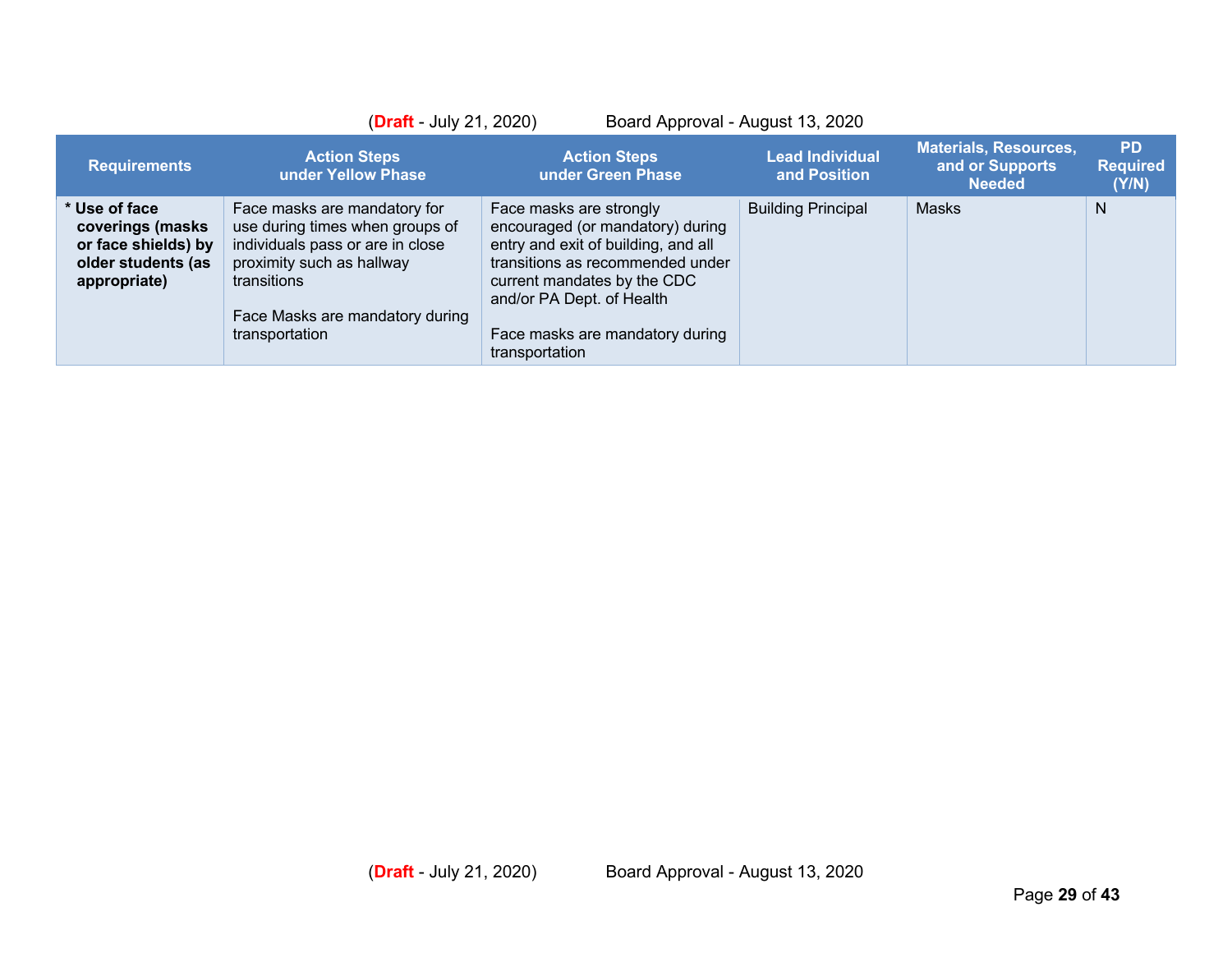| (Draft - July 21, 2020)<br>Board Approval - August 13, 2020                                                          |                                                                                                                                                                                                                                                                                                                                                                                                                                                                                                                                                                                                                                                                                                                                                                  |                                                                                                                                                                                                                                                                                                                                                                                                                                                                                                                                                                                                                                                                                                                                                                  |                                                                         |                                                                  |                                       |
|----------------------------------------------------------------------------------------------------------------------|------------------------------------------------------------------------------------------------------------------------------------------------------------------------------------------------------------------------------------------------------------------------------------------------------------------------------------------------------------------------------------------------------------------------------------------------------------------------------------------------------------------------------------------------------------------------------------------------------------------------------------------------------------------------------------------------------------------------------------------------------------------|------------------------------------------------------------------------------------------------------------------------------------------------------------------------------------------------------------------------------------------------------------------------------------------------------------------------------------------------------------------------------------------------------------------------------------------------------------------------------------------------------------------------------------------------------------------------------------------------------------------------------------------------------------------------------------------------------------------------------------------------------------------|-------------------------------------------------------------------------|------------------------------------------------------------------|---------------------------------------|
| <b>Requirements</b>                                                                                                  | <b>Action Steps</b><br>under Yellow Phase                                                                                                                                                                                                                                                                                                                                                                                                                                                                                                                                                                                                                                                                                                                        | <b>Action Steps</b><br>under Green Phase                                                                                                                                                                                                                                                                                                                                                                                                                                                                                                                                                                                                                                                                                                                         | <b>Lead Individual</b><br>and Position                                  | <b>Materials, Resources,</b><br>and or Supports<br><b>Needed</b> | <b>PD</b><br><b>Required</b><br>(Y/N) |
| <b>Unique safety</b><br>protocols for<br>students with<br>complex needs or<br>other vulnerable<br><b>individuals</b> | If a sink is available in the<br>classroom, staff should thoroughly<br>wash hands immediately before<br>and after working with a student<br>Avoid the use of communal<br>objects for student reinforcement.<br>If such objects are used with<br>multiple students, each object<br>should be disinfected immediately<br>before and after student use<br>The district's feeding protocol<br>should be followed when feeding<br>students. Staff should wear gloves<br>when feeding students<br>Bathrooms and changing tables<br>should be disinfected before and<br>after student use. Limit students to<br>one at a time. Students should be<br>assisted with hand-washing<br>Students should be encouraged<br>not to touch walls and fixtures<br>when in hallways | If a sink is available in the<br>classroom, staff should thoroughly<br>wash hands immediately before<br>and after working with a student<br>Avoid the use of communal<br>objects for student reinforcement.<br>If such objects are used with<br>multiple students, each object<br>should be disinfected immediately<br>before and after student use<br>The district's feeding protocol<br>should be followed when feeding<br>students. Staff should wear gloves<br>when feeding students<br>Bathrooms and changing tables<br>should be disinfected before and<br>after student use. Limit students to<br>one at a time. Students should be<br>assisted with hand-washing<br>Students should be encouraged<br>not to touch walls and fixtures<br>when in hallways | Director of Student<br>Services<br><b>Building Principal</b><br>Teacher | PPE, Cleaning<br>Chemicals and<br>Equipment                      | N                                     |
| <b>Strategic</b><br>deployment of staff                                                                              | When applicable, teachers and<br>staff schedules will be scheduled<br>accordingly to meet the safety and<br>security needs of the students in<br>the school                                                                                                                                                                                                                                                                                                                                                                                                                                                                                                                                                                                                      | When applicable, teachers and<br>staff schedules will be scheduled<br>accordingly to meet the safety and<br>security needs of the students in<br>the school                                                                                                                                                                                                                                                                                                                                                                                                                                                                                                                                                                                                      | <b>Building Principals</b>                                              | N/A                                                              | N                                     |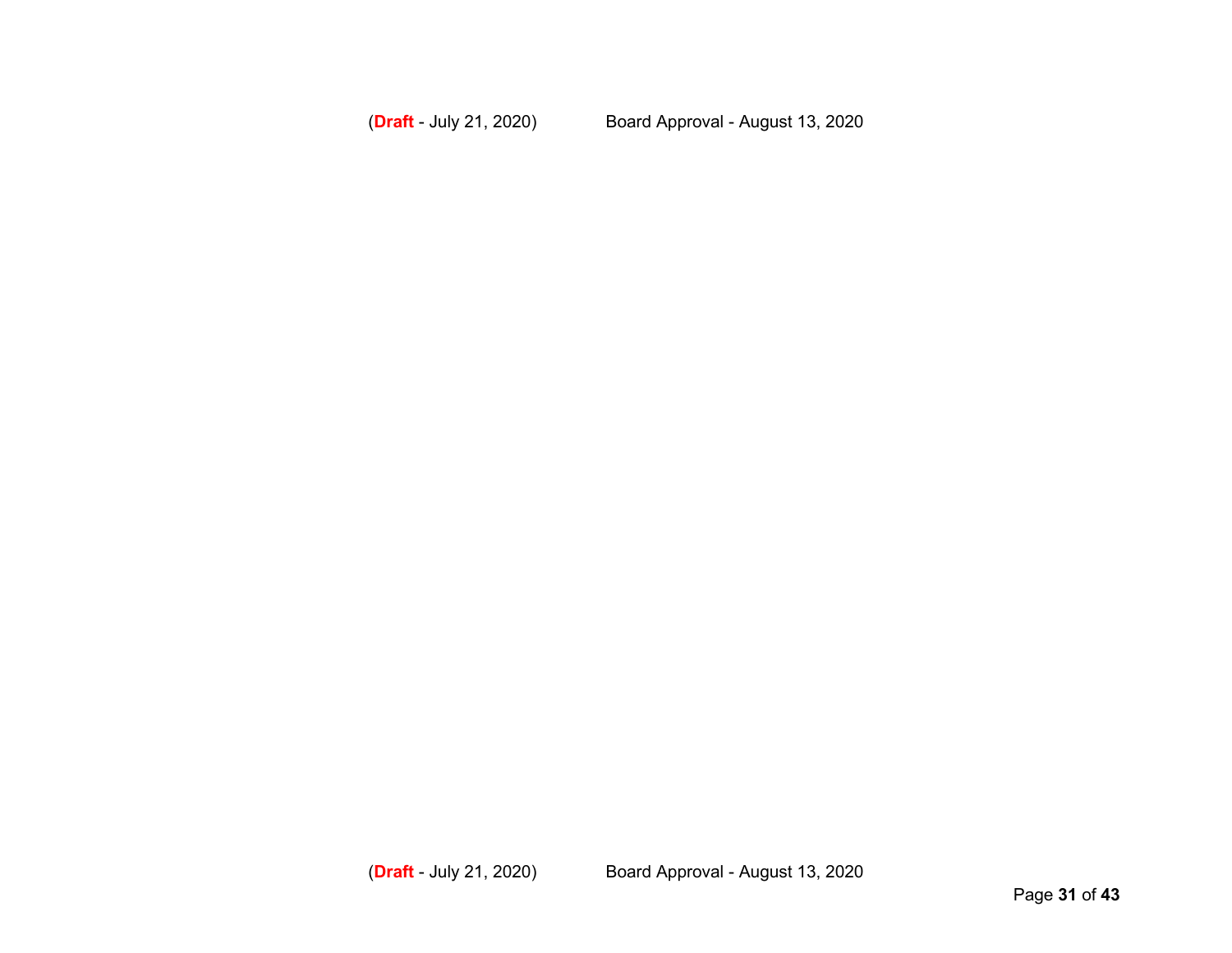### **Health and Safety Plan Professional Development**

The success of your plan for a healthy and safe reopening requires all stakeholders to be prepared with the necessary knowledge and skills to implement the plan as intended. For each item that requires professional development, document the following components of your professional learning plan.

- **Topic:** List the content on which the professional development will focus.
- **Audience:** List the stakeholder group(s) who will participate in the professional learning activity.
- **Lead Person and Position:** List the person or organization that will provide the professional learning.
- **Session Format:** List the strategy/format that will be utilized to facilitate participant learning.
- **Materials, Resources, and or Supports Needed:** List any materials, resources, or support required to implement the requirement.
- **Start Date:** Enter the date on which the first professional learning activity for the topic will be offered.
- **Completion Date:** Enter the date on which the last professional learning activity for the topic will be offered.

| <b>Topic</b>                                                         | <b>Audience</b>                                                  | <b>Lead Person and</b><br><b>Position</b> | <b>Session</b><br><b>Format</b> | <b>Materials, Resources,</b><br>and or Supports<br><b>Needed</b> | <b>Start Date</b> | <b>Completion</b><br><b>Date</b> |
|----------------------------------------------------------------------|------------------------------------------------------------------|-------------------------------------------|---------------------------------|------------------------------------------------------------------|-------------------|----------------------------------|
| <b>Healthy Hygiene Practices</b>                                     | All Staff                                                        | <b>School Nurse</b>                       | Online                          | CDC Guidance                                                     | August 2020       | Sept 2020                        |
| <b>Healthy Hygiene Practices</b>                                     | All Students                                                     | <b>Classroom Teachers</b>                 | In Person                       | <b>CDC</b> Guidance                                              | Aug/Sept '20      | Sept 2020                        |
| Cleaning, sanitizing,<br>disinfecting                                | <b>PESPA</b>                                                     | Director of Facilities                    | Online & In<br>Person           | <b>CDC</b> Guidance<br>Manufacturer<br>Recommendations           | <b>July 2020</b>  | On-going                         |
| Implement the Health and<br>Safety plan                              | All Staff                                                        | Pandemic<br>Coordinator                   | Online & In<br>Person           | PDE & PA DoH                                                     | <b>July 2020</b>  | Sept 2020                        |
| Safety Protocols for<br><b>Students with Complex</b><br><b>Needs</b> | Nurses &<br>Special<br><b>Education</b><br>Teachers and<br>Aides | Director of Student<br>Services           | In Person                       | CDC Guidance                                                     | Sept 2020         | Sept 2020                        |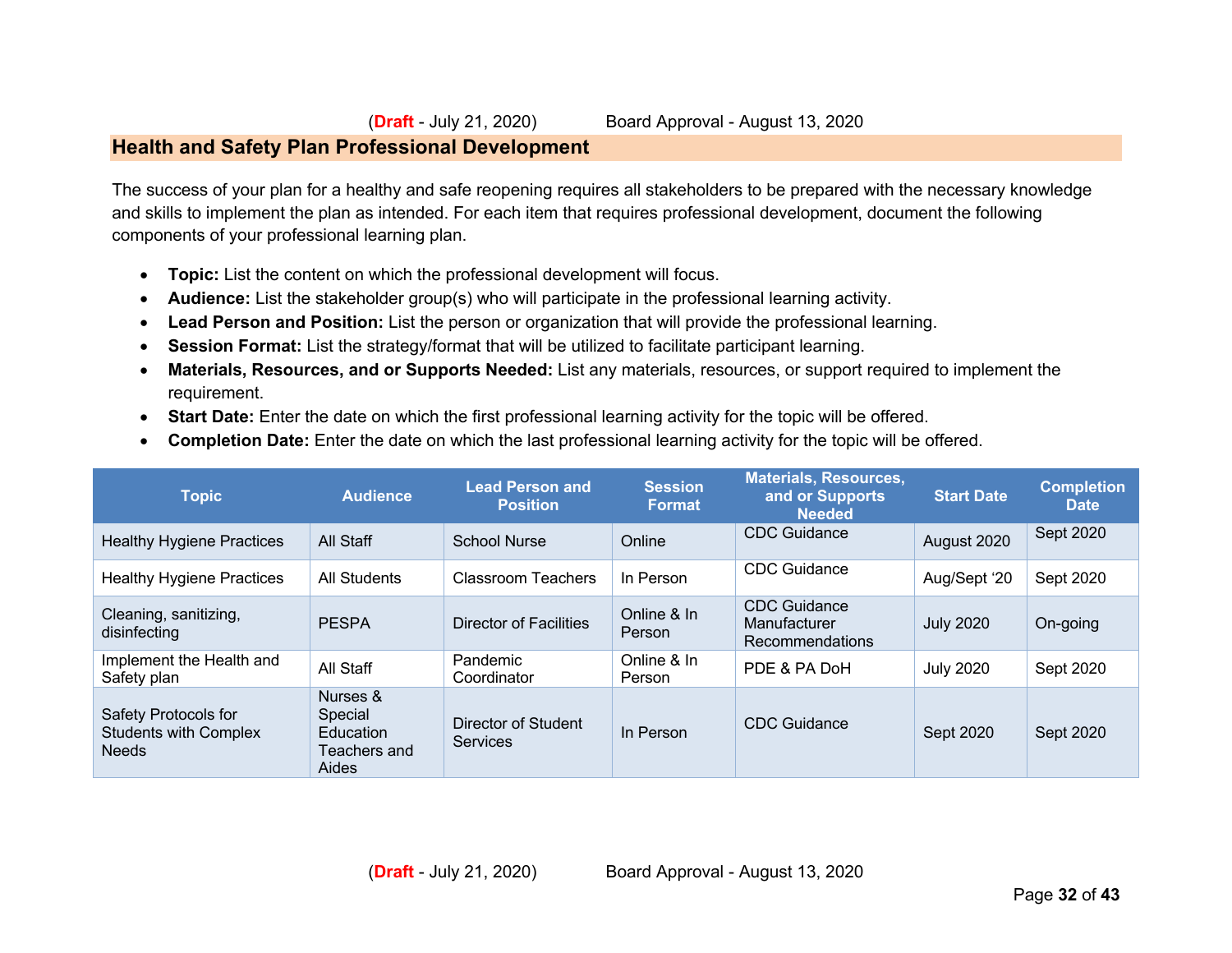#### **Health and Safety Plan Communications**

Timely and effective family and caregiver communication about health and safety protocols and schedules will be critical. Schools should be particularly mindful that frequent communications are accessible in non-English languages and to all caregivers (this is particularly important for children residing with grandparents or other kin or foster caregivers). Additionally, LEAs should establish and maintain ongoing communication with local and state authorities to determine current mitigation levels in your community.

| <b>Topic</b>                        | <b>Audience</b>   | <b>Lead Person and</b><br><b>Position</b> | <b>Mode of Communications</b> | <b>Start Date</b> | <b>Completion</b><br><b>Date</b> |
|-------------------------------------|-------------------|-------------------------------------------|-------------------------------|-------------------|----------------------------------|
| <b>Staff Survey</b>                 | <b>Staff</b>      | Superintendent                            | Online                        | June 2020         | <b>July 2020</b>                 |
| <b>Parent &amp; Resident Survey</b> | Families          | Superintendent                            | Online                        | June 2020         | <b>July 2020</b>                 |
| <b>Student Survey</b>               | <b>Students</b>   | Superintendent                            | Online                        | June 2020         | <b>July 2020</b>                 |
| <b>Summer Plan</b>                  | Board/Families    | Superintendent                            | Online/In Person              | June 2020         | June 2020                        |
| 20-21 Health and Safety Plan        | Board/Families    | Superintendent                            | Online/In Person              | <b>July 2020</b>  | August 2020                      |
| <b>Community Updates</b>            | Community         | Superintendent                            | Online                        | June 2020         | August 2020                      |
| <b>Reopening Communication</b>      | Community         | Superintendent                            | Online                        | August<br>2020    | August 2020                      |
| <b>School Updates</b>               | Parents/Guardians | Principals                                | Online/Mail/Phone             | June 2020         | August 2020                      |
| <b>Staff Updates</b>                | <b>Staff</b>      | Principal/Superintendent                  | Online/Email                  | Ongoing           | Ongoing                          |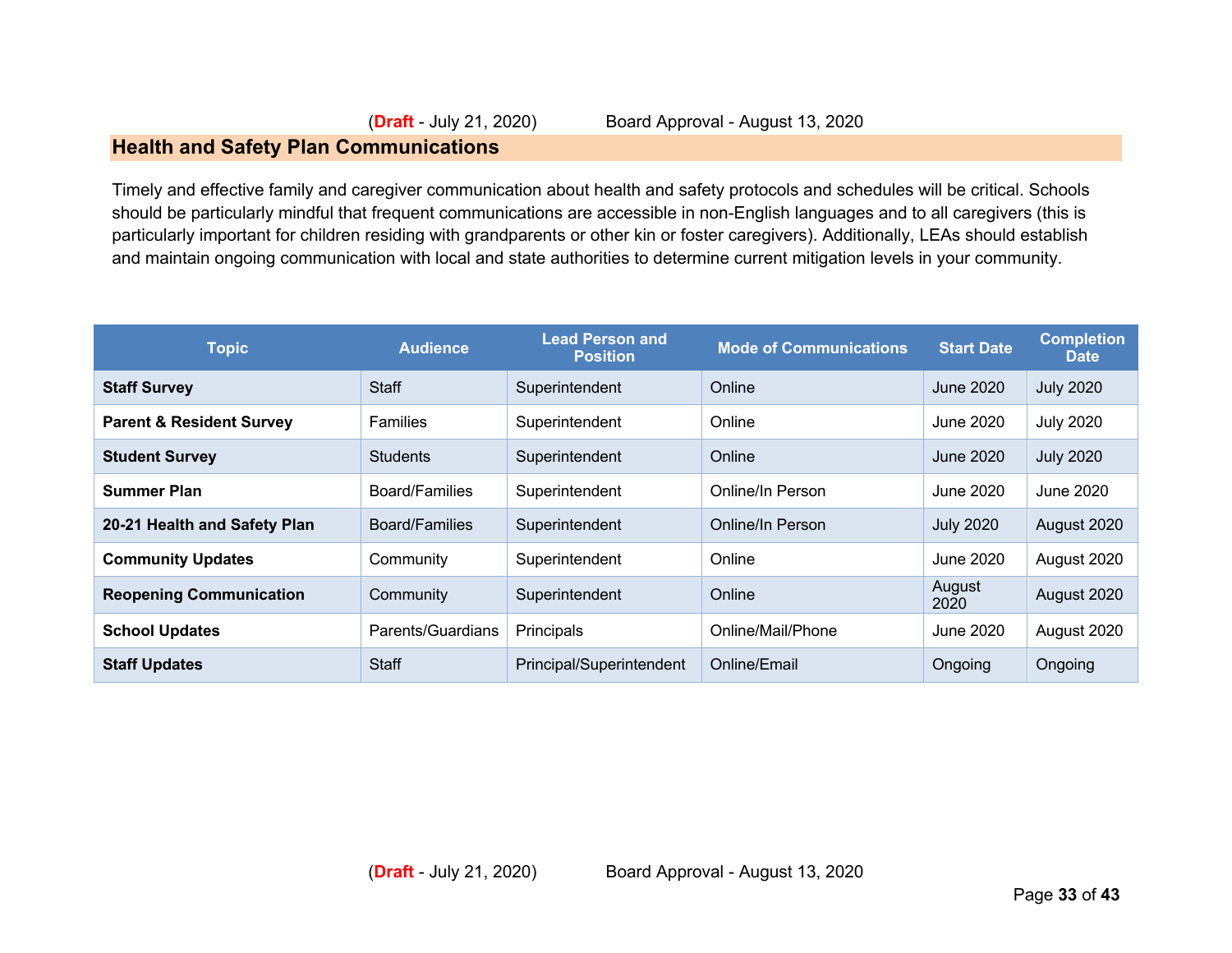# **Health and Safety Plan Summary: PENNCREST School District**

#### **Anticipated Launch Date: August 17, 2020**

Use these summary tables to provide your local education community with a detailed overview of your Health and Safety Plan. LEAs are required to post this summary on their website. To complete the summary, copy and paste the domain summaries from the Health and Safety Plan tables above.

#### **Facilities Cleaning, Sanitizing, Disinfecting and Ventilation**

| <b>Requirement(s)</b>                                                                                         | <b>Strategies, Policies and Procedures</b>                                                                                                                                    |
|---------------------------------------------------------------------------------------------------------------|-------------------------------------------------------------------------------------------------------------------------------------------------------------------------------|
| * Cleaning, sanitizing, disinfecting, and ventilating learning                                                | Increased use of PPE required (masks, gloves, face-shields)                                                                                                                   |
| spaces, surfaces, and any other areas used by students<br>(i.e., restrooms, drinking fountains, hallways, and | Increase Social Distancing & Hygiene Practices                                                                                                                                |
| transportation)                                                                                               | The district will follow the CDC's Guidance for Cleaning & Disinfecting<br>Schools                                                                                            |
|                                                                                                               | <b>CDC Guidance for Cleaning and Disinfecting Schools</b>                                                                                                                     |
|                                                                                                               | Clean and disinfect frequently touched surfaces and objects within<br>the school and on buses at least daily, including door handles, sink<br>handles, and drinking fountains |
|                                                                                                               | Steps will be taken to discontinue of communal drinking fountains and<br>provide safe alternatives for providing water when possible                                          |
|                                                                                                               | Increase ventilation rates and occupancy times                                                                                                                                |
|                                                                                                               | Incorporate use of EPA Registered Disinfectants in classrooms and<br>through spray applicators for daily use                                                                  |

**Social Distancing and Other Safety Protocols**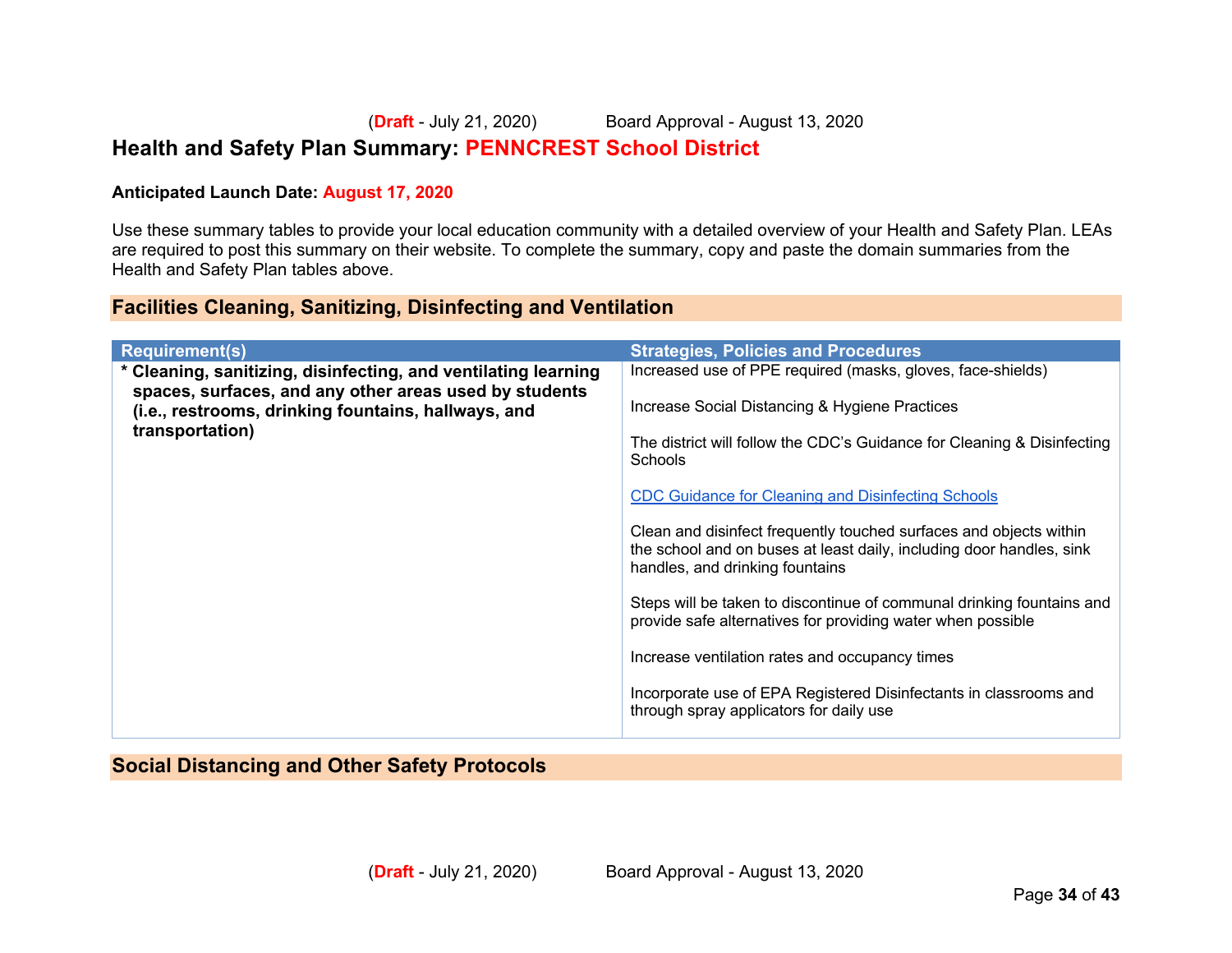| (Draft - July 21, 2020)                                                                                                                                     | Board Approval - August 13, 2020                                                                                                                                                                                    |
|-------------------------------------------------------------------------------------------------------------------------------------------------------------|---------------------------------------------------------------------------------------------------------------------------------------------------------------------------------------------------------------------|
| <b>Requirement(s)</b>                                                                                                                                       | <b>Strategies, Policies and Procedures</b>                                                                                                                                                                          |
| * Classroom/learning space occupancy that allows for 6 feet<br>of separation among students and staff throughout the<br>day, to the maximum extent feasible | Schedules should be as static as possible by having the same group<br>of students with the same group of staff based on age and<br>developmental level                                                              |
| * Restricting the use of cafeterias and other congregate<br>settings, and serving meals in alternate settings such as<br>classrooms                         | Restrict interactions between groups of students<br>Limit the number of individuals in a classroom or other space                                                                                                   |
| * Hygiene practices for students and staff including the<br>manner and frequency of hand-washing and other best<br>practices                                | Limit gatherings, events and extracurricular activities to those that can<br>maintain social distancing                                                                                                             |
| * Posting signs, in highly visible locations, that promote<br>everyday protective measures, and how to stop the spread<br>of germs                          | Hold classes in gyms, auditoriums, other large spaces, or outdoors<br>where applicable when possible<br>Turn desks facing the same direction or have students only sit on one                                       |
| * Handling sporting activities consistent with the CDC<br><b>Considerations for Youth Sports for recess and physical</b><br>education classes               | side of a table, spaced apart<br>Students will be encouraged to use hand sanitizer, provided at<br>stations within the cafeterias, prior to consuming food or beverages                                             |
| Limiting the sharing of materials among students                                                                                                            | Parents /guardians will be encouraged to deposit funds using the on-<br>line payment portal, avoiding the handling of cash and checks in the<br>cafeterias                                                          |
| Staggering the use of communal spaces and hallways<br>Adjusting transportation schedules and practices to create<br>social distance between students        | Student dining areas and cafeteria serving areas will be thoroughly<br>cleaned between lunch periods                                                                                                                |
| Limiting the number of individuals in classrooms and other<br>learning spaces, and interactions between groups of                                           | All staff will be trained on healthy hygiene practices so they can teach<br>these to students                                                                                                                       |
| students<br>Coordinating with local childcare regarding on site care,                                                                                       | Ensure handwashing strategies include washing with soap and water<br>for at least 20 seconds, especially after going to the bathroom; before<br>eating; and after blowing your nose, coughing, or sneezing. If soap |
| transportation protocol changes and, when possible,                                                                                                         | and water are not available and hands are not visibly dirty, use an<br>alcohol-based hand sanitizer that contains at least 60% alcohol                                                                              |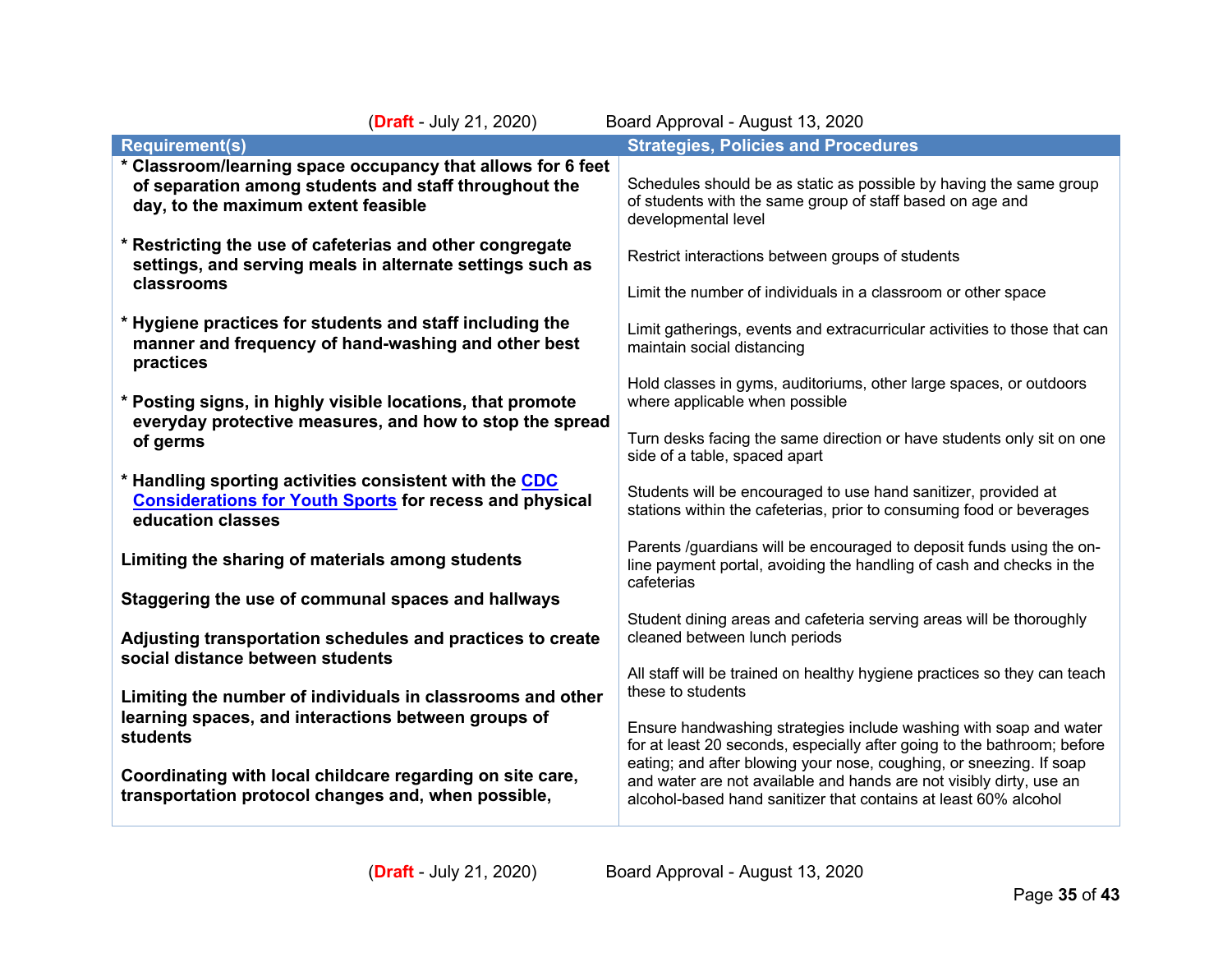| (Draft - July 21, 2020)                                         | Board Approval - August 13, 2020                                                                                                                                                               |
|-----------------------------------------------------------------|------------------------------------------------------------------------------------------------------------------------------------------------------------------------------------------------|
| <b>Requirement(s)</b>                                           | <b>Strategies, Policies and Procedures</b>                                                                                                                                                     |
| revised hours of operation or modified school-year<br>calendars | CDC - handwashing resources that include health promotion<br>materials, information on proper handwashing technique, and tips for<br>families to help children develop good handwashing habits |
| Other social distancing and safety practices                    | Ensure adequate supplies (e.g., soap, paper towels, hand sanitizer,<br>tissue) to support healthy hygiene practices                                                                            |
|                                                                 | Post CDC Germs Are Everywhere and Wash Your Hands Posters in<br>all District Cafeterias and Restrooms and other high traffic areas                                                             |
|                                                                 | <b>CDC Germs are Everywhere</b>                                                                                                                                                                |
|                                                                 | <b>CDC Wash Your Hands</b>                                                                                                                                                                     |
|                                                                 | <b>Translated Posters</b>                                                                                                                                                                      |
|                                                                 | Restrict nonessential visitors, volunteers, and activities that involve<br>other groups                                                                                                        |
|                                                                 | No outside individuals renting facilities. (This will be re-evaluated in<br>the future)                                                                                                        |
|                                                                 | Limit or eliminate large group activities such as extra-curriculars in<br>accordance with PIAA and PMEA Guidelines                                                                             |
|                                                                 | Ensure any large group activities (when allowed) follow social<br>distancing guidelines                                                                                                        |
|                                                                 | <b>Physical Education</b>                                                                                                                                                                      |
|                                                                 | Select and provide safe opportunities for exercise and sports events<br>for students<br>Consider:                                                                                              |
|                                                                 | Physical proximity of players                                                                                                                                                                  |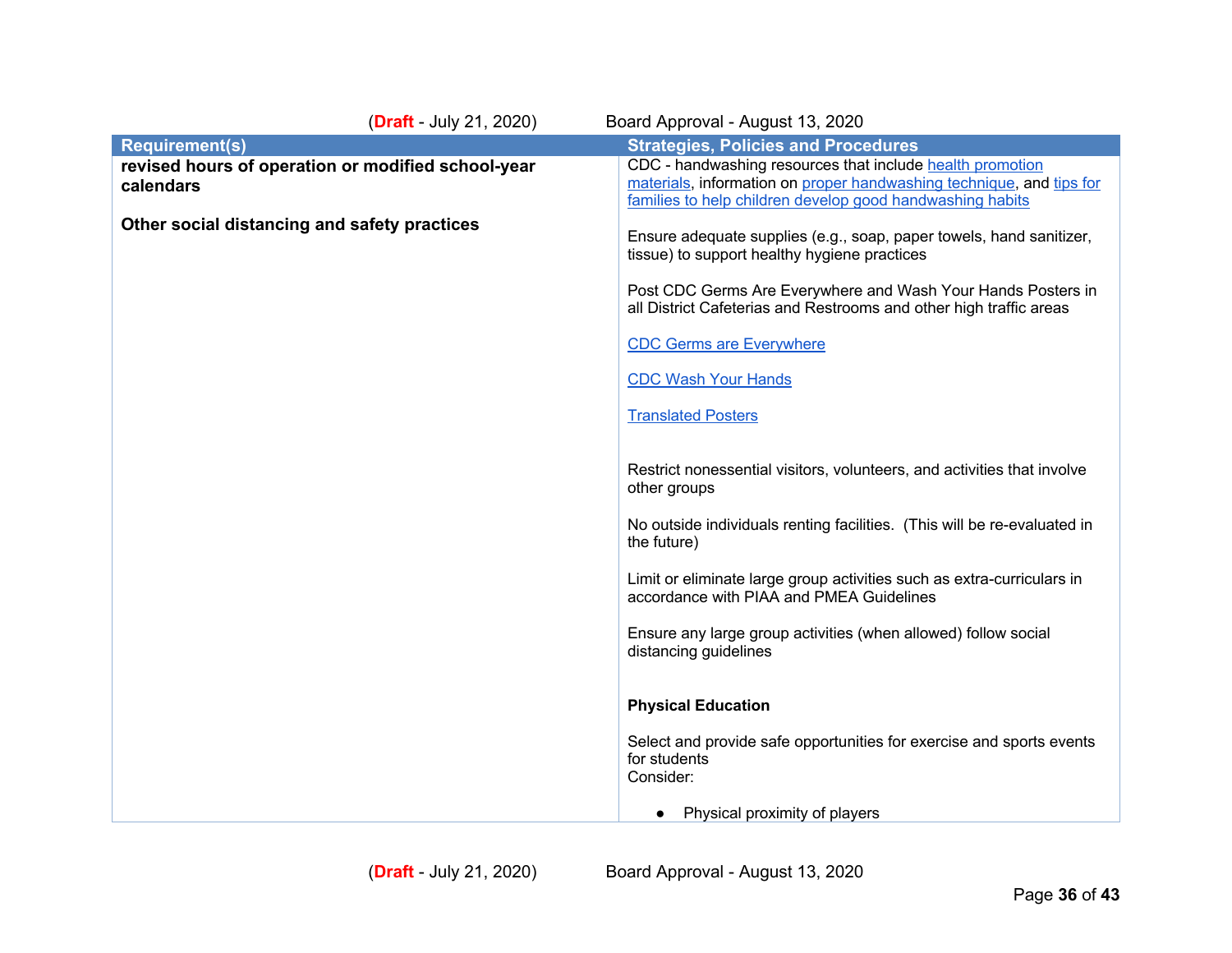|                       | (Draft - July 21, 2020) | Board Approval - August 13, 2020                                                                                                                                                                                                                                         |
|-----------------------|-------------------------|--------------------------------------------------------------------------------------------------------------------------------------------------------------------------------------------------------------------------------------------------------------------------|
| <b>Requirement(s)</b> |                         | <b>Strategies, Policies and Procedures</b>                                                                                                                                                                                                                               |
|                       |                         | Amount of touching of shared equipment<br>$\bullet$<br>Ability to engage in social distancing while not engaged in<br>active play.<br>Engagement of players at higher risk.<br>Size of team.                                                                             |
|                       |                         | Train teachers, coaches, officials, and staff on all safety protocols                                                                                                                                                                                                    |
|                       |                         | <b>CDC Considerations for Youth Sports</b>                                                                                                                                                                                                                               |
|                       |                         | <b>Recess</b>                                                                                                                                                                                                                                                            |
|                       |                         | Limit to one group of students, following social distancing guidelines,<br>using playground structures at a time                                                                                                                                                         |
|                       |                         | Ensure adequate playground equipment (balls, jump ropes, etc.) to<br>limit the sharing of items or limit to one group of students at a time<br>and disinfect between uses                                                                                                |
|                       |                         | Limit team sports and group games following social distancing<br>guidelines                                                                                                                                                                                              |
|                       |                         | Follow Covid-19 Instrument Cleaning Policies. Teachers will provide<br>students instruction on these cleaning policies prior to resuming<br>instrumental music lessons or classes                                                                                        |
|                       |                         | <b>Covid-19 Instrument Cleaning Policies</b>                                                                                                                                                                                                                             |
|                       |                         | Select and provide safe opportunities for music instruction for<br>students when permitted. Consider:                                                                                                                                                                    |
|                       |                         | Physical proximity of students.<br>Use of appropriate facilities to accommodate social<br>distancing.<br>Amount of touching of shared equipment.<br>Ability to engage in social distancing while not engaged in<br>active play.<br>Engagement of players at higher risk. |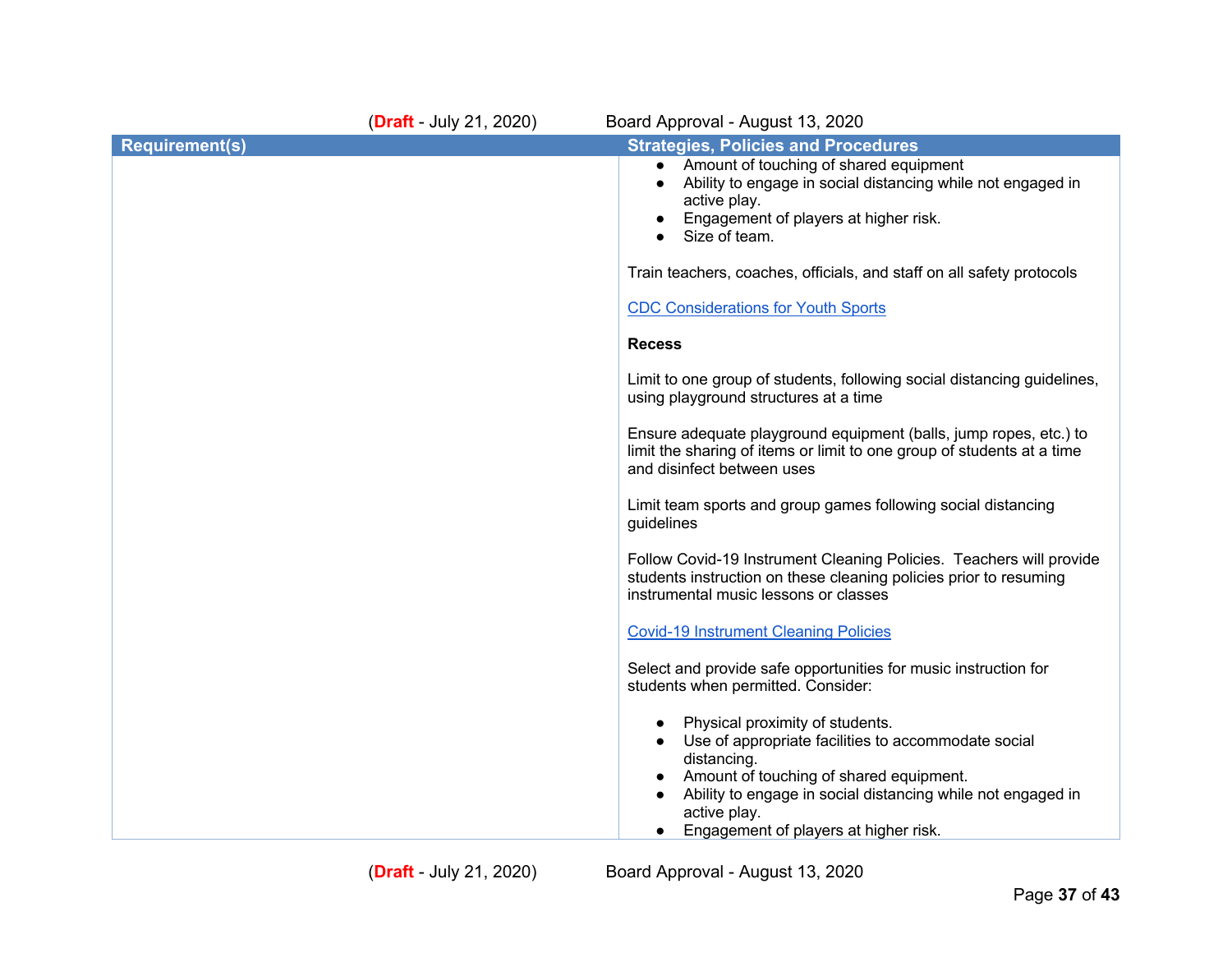|                       | (Draft - July 21, 2020) | Board Approval - August 13, 2020                                                                                                                                           |
|-----------------------|-------------------------|----------------------------------------------------------------------------------------------------------------------------------------------------------------------------|
| <b>Requirement(s)</b> |                         | <b>Strategies, Policies and Procedures</b>                                                                                                                                 |
|                       |                         | • Size of group.                                                                                                                                                           |
|                       |                         | Clean and disinfect shared items between uses                                                                                                                              |
|                       |                         | Keep each student's belongings separated from others' and in<br>individually labeled containers, cubbies, lockers or other areas                                           |
|                       |                         | Ensure adequate supplies to minimize sharing of high touch materials<br>to the extent possible or limit to one group of students at a time and<br>disinfect in between use |
|                       |                         | Textbooks that are shared<br>Technology<br><b>Art Supplies</b><br>PE Equipment<br>$\bullet$                                                                                |
|                       |                         | Avoid using other employees' phones, desks, offices, or other work<br>tools and equipment, when possible. Clean and disinfect them before<br>and after use                 |
|                       |                         | Create one-way traffic patterns in hallways                                                                                                                                |
|                       |                         | Separate students within common areas                                                                                                                                      |
|                       |                         | Arrival<br><b>Dismissal Lines</b><br>Lunch<br>$\bullet$                                                                                                                    |
|                       |                         | Pursue virtual group events, gatherings, or meetings, if possible, and<br>promote social distancing of at least 6 feet between people if events<br>are held                |
|                       |                         | Routes will be developed as they normally would paying particular<br>attention to balancing student ridership                                                              |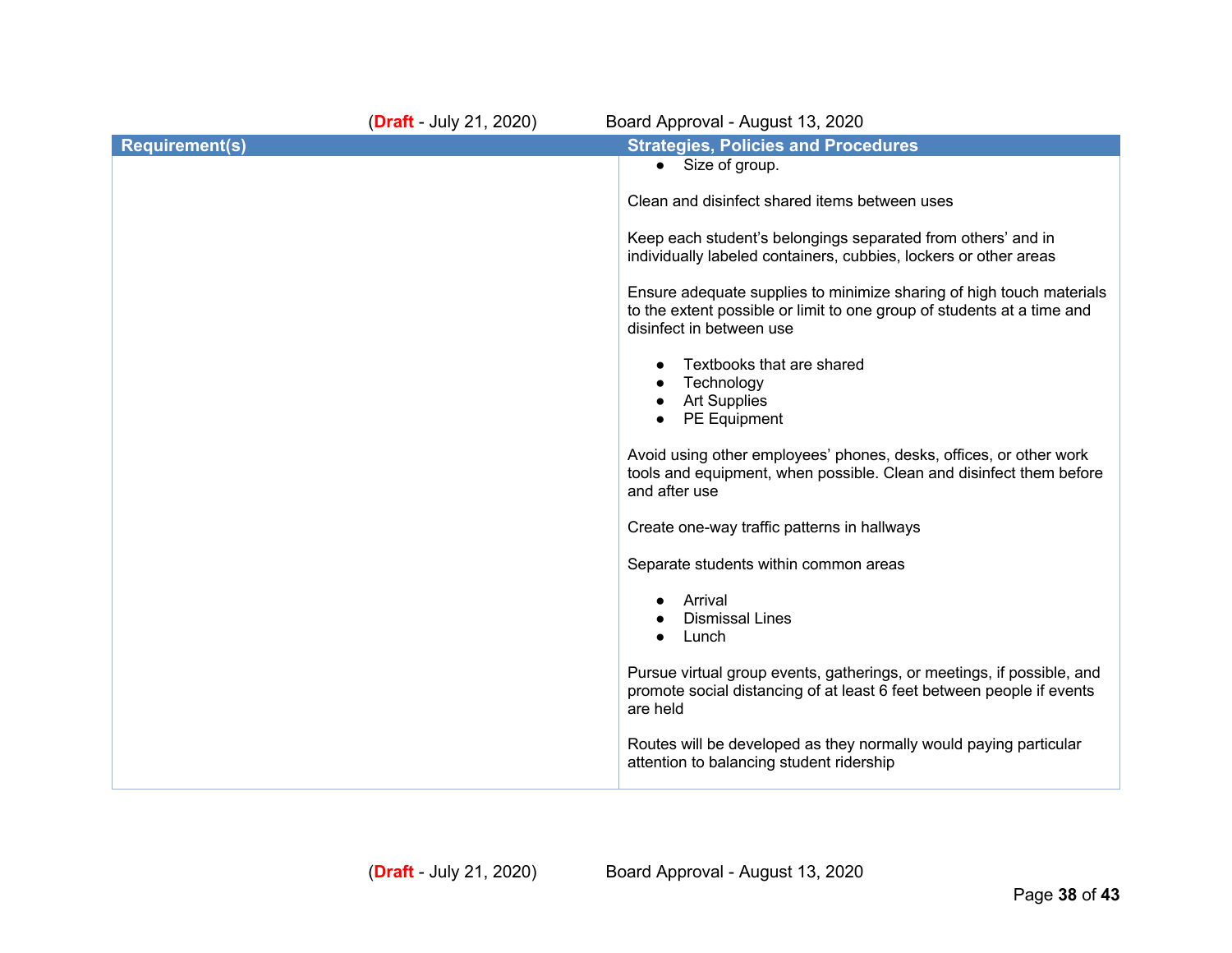| ( <b>Draft</b> - July 21, 2020) | Board Approval - August 13, 2020                                                                                                                                                                                                           |
|---------------------------------|--------------------------------------------------------------------------------------------------------------------------------------------------------------------------------------------------------------------------------------------|
|                                 | <b>Strategies, Policies and Procedures</b>                                                                                                                                                                                                 |
|                                 | Students will be encouraged to wear masks. They will also be<br>encouraged to sit apart from other students. Masks during<br>transportation will be mandatory<br>(Masks may be mandatory at other times depending on PA DOH<br>mandates)   |
|                                 | Extracurricular and Educational field trips will be limited                                                                                                                                                                                |
|                                 | Roof hatches and windows will be opened whenever possible to allow<br>for the best ventilation                                                                                                                                             |
|                                 | School buses and vehicles will be disinfected nightly, at minimum                                                                                                                                                                          |
|                                 | To the extent feasible, students should be socially distanced six feet<br>apart pursuant to CDC and PDE guidelines. If six feet is not<br>achievable in the classroom setting, students should be spaced to the<br>maximum extent possible |
|                                 | Identify small groups and keep them together (cohorting)                                                                                                                                                                                   |
|                                 | Ensure that student and staff groupings are as static as possible by<br>having the same group of children stay with the same staff (all day for<br>young children, as much as possible for older children)                                 |
|                                 | Limit mixing between groups if possible                                                                                                                                                                                                    |
|                                 | Restrict interactions between groups of students<br>Update the CSD website with any transportation changes                                                                                                                                 |
|                                 |                                                                                                                                                                                                                                            |

# **Monitoring Student and Staff Health**

| <b>Requirement(s)</b>                                                  | <b>Strategies, Policies and Procedures</b>                      |
|------------------------------------------------------------------------|-----------------------------------------------------------------|
| $\rightarrow$ * Monitoring students and staff for symptoms and history | Symptom screening will be done by all parents/guardians at home |
| of exposure                                                            | each morning before the school day                              |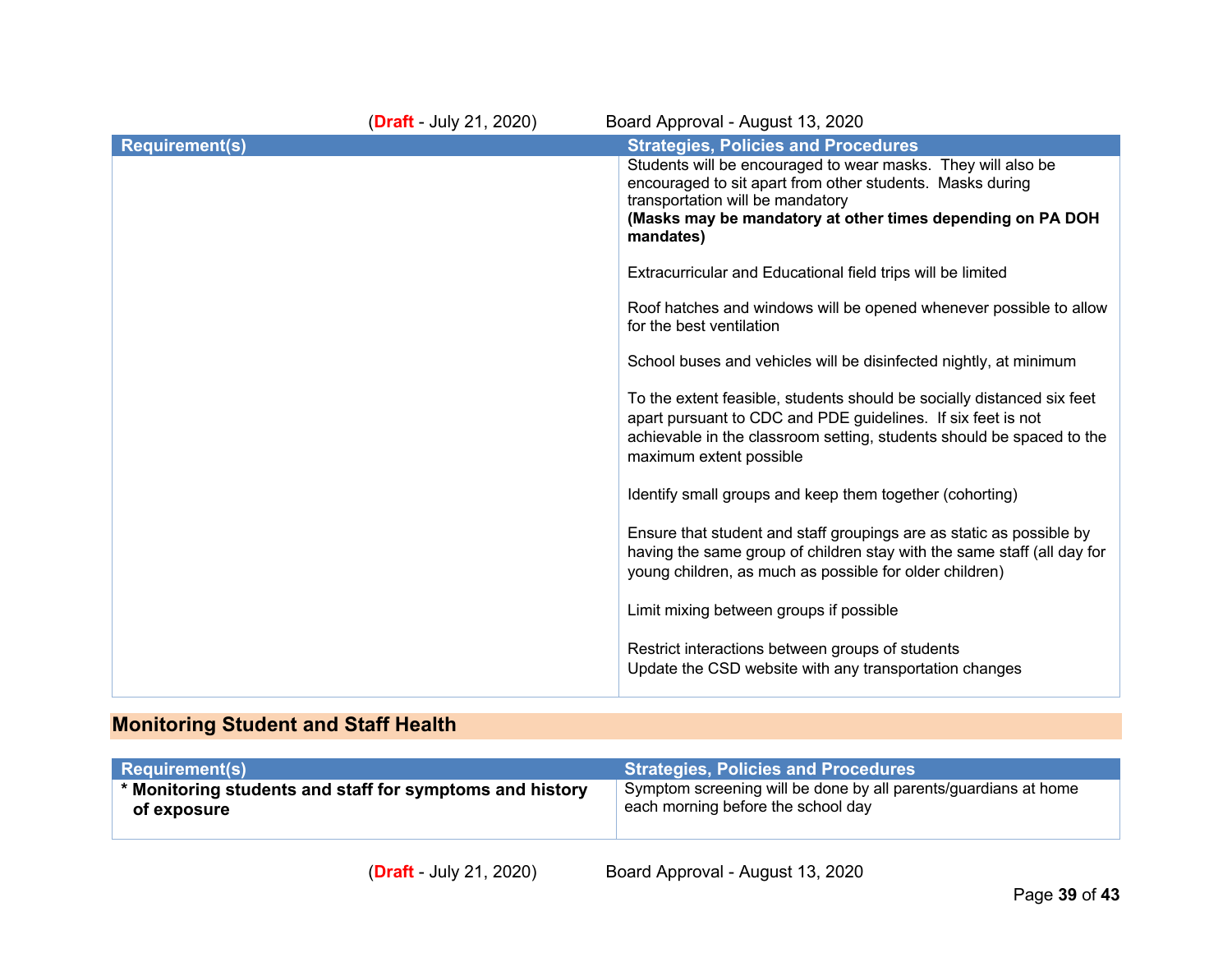| (Draft - July 21, 2020)                                                                                            | Board Approval - August 13, 2020                                                                                                                                 |
|--------------------------------------------------------------------------------------------------------------------|------------------------------------------------------------------------------------------------------------------------------------------------------------------|
| <b>Requirement(s)</b>                                                                                              | <b>Strategies, Policies and Procedures</b>                                                                                                                       |
| * Isolating or quarantining students, staff, or visitors if they                                                   | No children with symptoms will be sent on a bus or brought to school                                                                                             |
| become sick or demonstrate a history of exposure                                                                   | All district staff will perform a symptom screen on themselves prior to                                                                                          |
| * Returning isolated or quarantined staff, students, or<br>visitors to school                                      | leaving for work, and will stay home if ill<br>Temperature screening will not be required upon entrance to school                                                |
| Notifying staff, families, and the public of school closures<br>and within school-year changes in safety protocols | for students or staff                                                                                                                                            |
|                                                                                                                    | Students and staff will consistently be made aware of the signs and<br>symptoms of COVID-19                                                                      |
|                                                                                                                    | Students and staff will go to the nurse immediately if feeling<br>symptomatic                                                                                    |
|                                                                                                                    | The District will share resources with the school community to help<br>families understand when to keep children home<br>AAP When to Keep Your Child Home        |
|                                                                                                                    | Work with school administrators, nurses, and other healthcare<br>providers to identify an isolation room or area to separate anyone who<br>has COVID-19 symptoms |
|                                                                                                                    | School nurses and other healthcare providers should use Standard<br>and Transmission-Based Precautions when caring for sick people                               |
|                                                                                                                    | What Healthcare Personnel Should Know About Caring for Patients<br>with Confirmed or Possible COVID-19 Infection                                                 |
|                                                                                                                    | Close off the area used by a person testing positive for COVID-19 and<br>do not use before cleaning and disinfecting. Seal area for 24 hours.                    |
|                                                                                                                    | Notify staff and families confirmed case while maintaining<br>confidentiality.                                                                                   |
|                                                                                                                    | Persons who have COVID-19 who have symptoms and were directed<br>to care for themselves at home may discontinue isolation under the<br>following conditions:     |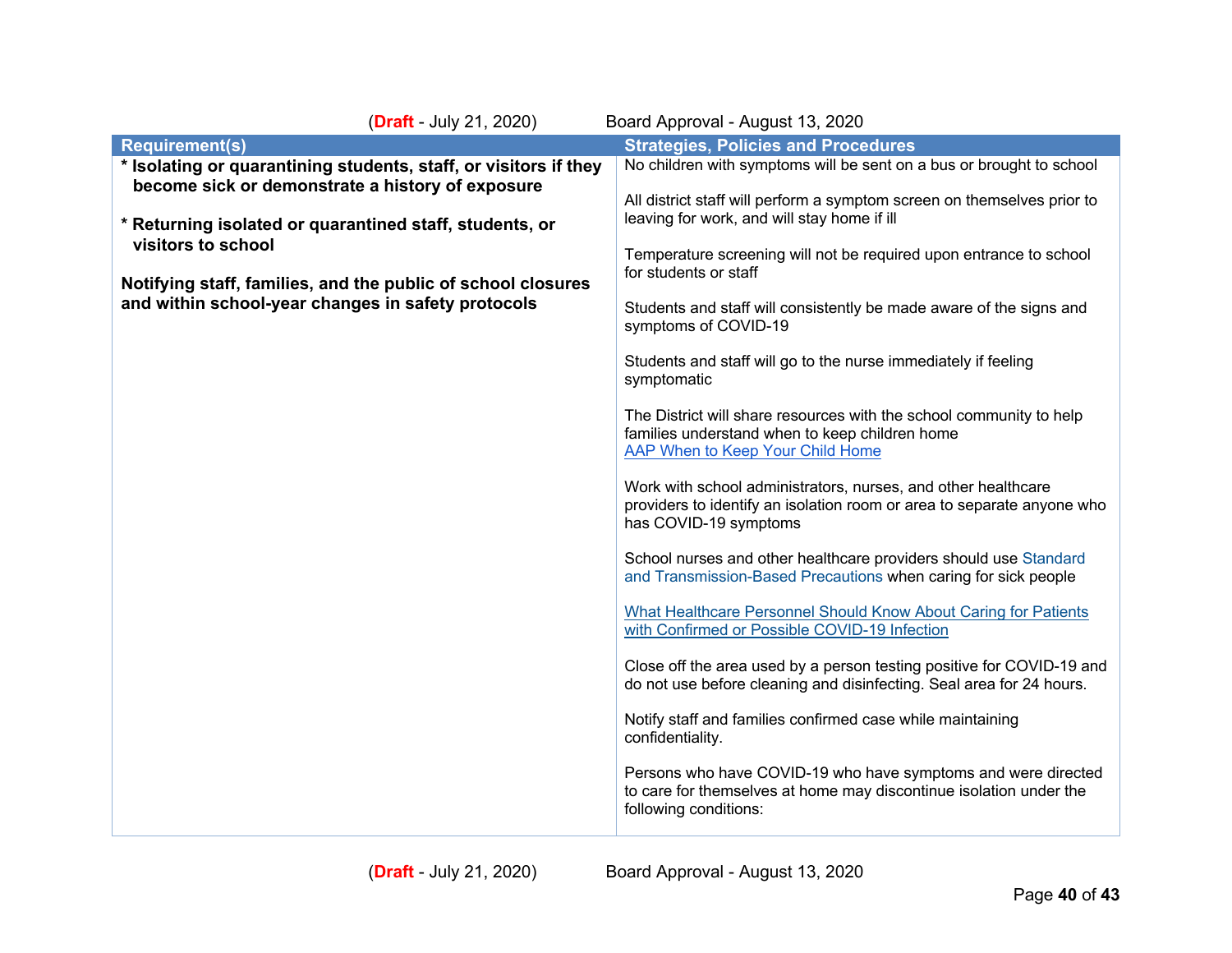|                       | $(Draft - July 21, 2020)$ | Board Approval - August 13, 2020                                                                                                                                                                                                                                                                                               |
|-----------------------|---------------------------|--------------------------------------------------------------------------------------------------------------------------------------------------------------------------------------------------------------------------------------------------------------------------------------------------------------------------------|
| <b>Requirement(s)</b> |                           | <b>Strategies, Policies and Procedures</b>                                                                                                                                                                                                                                                                                     |
|                       |                           | 14 days from the onset of symptoms.<br><b>AND</b><br>Resolution of fever without the use of fever-reducing medications for<br>the previous 72 hours<br><b>AND</b><br>Improvement in respiratory symptoms (e.g., cough, shortness of<br>breath)<br><b>OR</b><br>a Negative test after a 72-hour period of being non-symptomatic |
|                       |                           | Post Health and Safety Plan on PENNCREST Website                                                                                                                                                                                                                                                                               |
|                       |                           | Provide regular update information on PENNCREST website and in<br>parent communications                                                                                                                                                                                                                                        |
|                       |                           | Prepare parents and families for virtual learning if school is temporarily<br>closed                                                                                                                                                                                                                                           |

# **Other Considerations for Students and Staff**

| <b>Requirement(s)</b>                                                | <b>Strategies, Policies and Procedures</b>                                                                                            |
|----------------------------------------------------------------------|---------------------------------------------------------------------------------------------------------------------------------------|
| * Protecting students and staff at higher risk for severe<br>illness | Limit or cancel all non-essential travel                                                                                              |
| * Use of face coverings (masks or face shields) by all staff         | The district will follow guidelines set forth in the (FFCRA) Families First<br>Coronavirus Response Act                               |
| * Use of face coverings (masks or face shields) by older             | Discourage the use of perfect attendance awards and incentives                                                                        |
| students (as appropriate)                                            | Face coverings are strongly recommended and may be required<br>depending on PA DOH mandates                                           |
| Unique safety protocols for students with complex needs              |                                                                                                                                       |
| or other vulnerable individuals                                      | Face masks are required for use during times when groups of<br>individuals pass or are in close proximity such as hallway transitions |
| Strategic deployment of staff                                        | Face coverings are required during bus transport                                                                                      |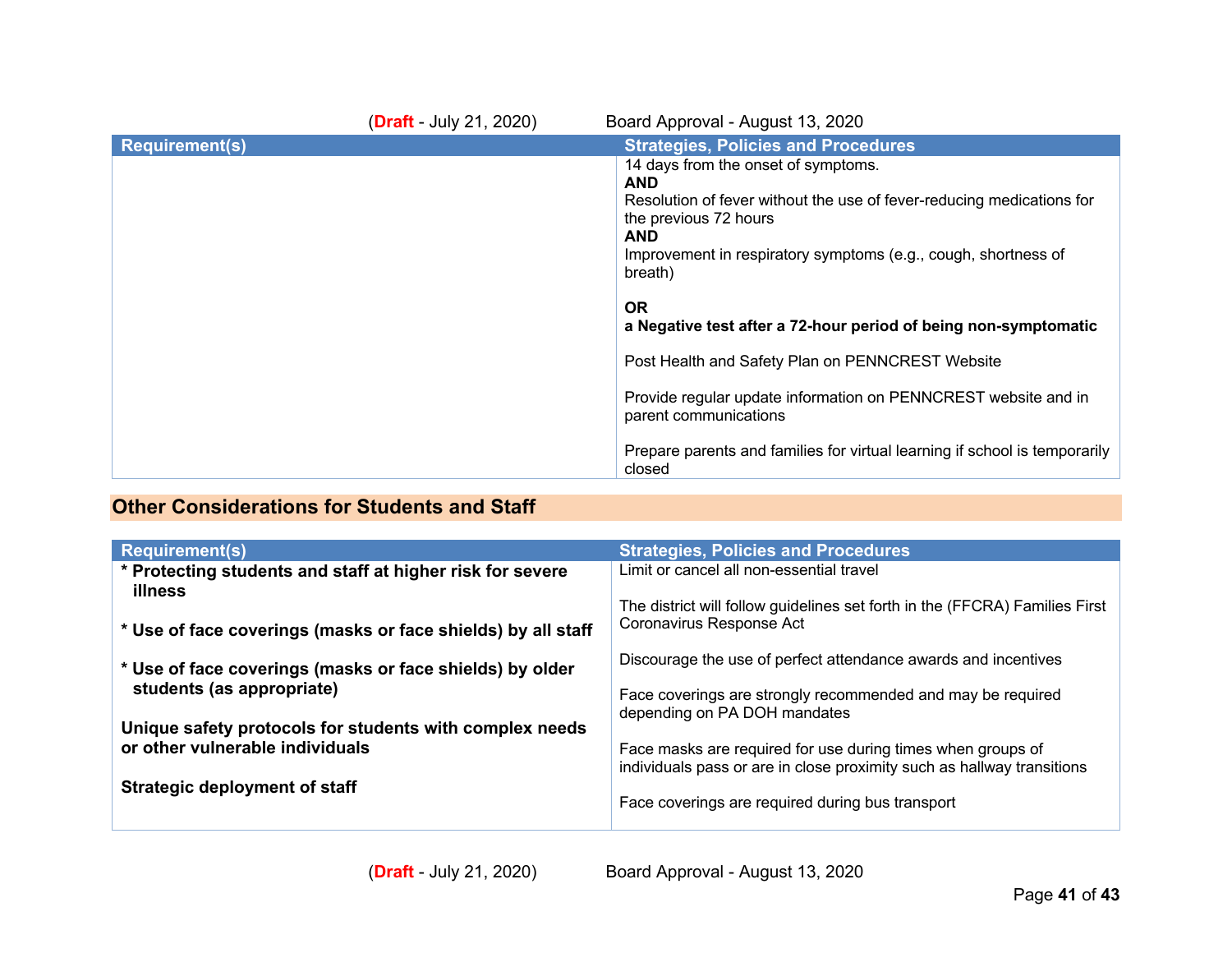|                       | (Draft - July 21, 2020) | Board Approval - August 13, 2020                                                                                                                                                                                                                                                                                                                                               |
|-----------------------|-------------------------|--------------------------------------------------------------------------------------------------------------------------------------------------------------------------------------------------------------------------------------------------------------------------------------------------------------------------------------------------------------------------------|
| <b>Requirement(s)</b> |                         | <b>Strategies, Policies and Procedures</b>                                                                                                                                                                                                                                                                                                                                     |
|                       |                         | Extra precautions in low incidence programs (AS, MDS, SFLS, LSS)                                                                                                                                                                                                                                                                                                               |
|                       |                         | Servicing students in low incidence programs can be problematic due<br>to, but not limited to, students with medical concerns, students not<br>understanding the importance of wearing a mask, students unable to<br>maintain proper social distance, students requiring hand-over-hand<br>instruction and support, students requiring assistance with feeding or<br>toileting |
|                       |                         | For these reasons, extra precautions will be implemented. These<br>precautions include:                                                                                                                                                                                                                                                                                        |
|                       |                         | If a sink is available in the classroom, staff should thoroughly<br>wash hands immediately before and after working with a<br>student                                                                                                                                                                                                                                          |
|                       |                         | Avoid the use of communal objects for student reinforcement.<br>If such objects are used with multiple students, each object<br>should be disinfected immediately before and after student use                                                                                                                                                                                 |
|                       |                         | Personal student devices should be disinfected each time a<br>student enters or exits the classroom                                                                                                                                                                                                                                                                            |
|                       |                         | The district's feeding protocol should be followed when feeding<br>students. Staff should wear gloves when feeding students                                                                                                                                                                                                                                                    |
|                       |                         | Bathrooms and changing tables should be disinfected before<br>and after student use. Limit students to one at a time. Students<br>should be assisted with hand-washing                                                                                                                                                                                                         |
|                       |                         | Students should be encouraged to wear masks while in<br>common areas such as the hallway. Students should be<br>encouraged not to touch walls and fixtures when in hallways                                                                                                                                                                                                    |
|                       |                         | Identify critical job functions and positions, and plan for<br>alternative coverage by cross-training staff                                                                                                                                                                                                                                                                    |